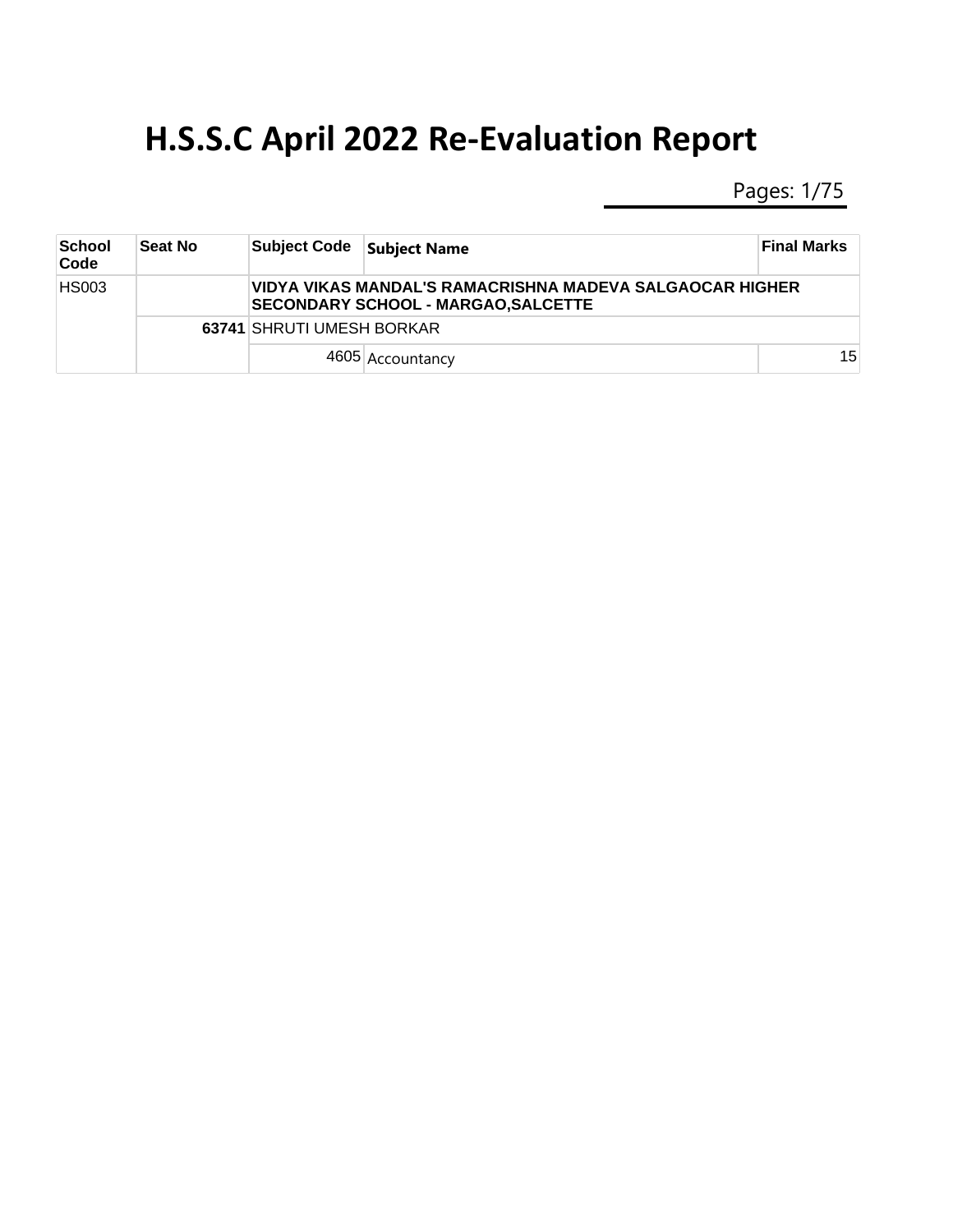Pages: 2/75

| <b>HS004</b> |                              | <b>GUARDIAN ANGEL HIGHER SECONDARY SCHOOL - CURCHOREM-GOA</b> |    |  |  |
|--------------|------------------------------|---------------------------------------------------------------|----|--|--|
|              | 51891 AKANKSHA JAIKUMAR NAIK |                                                               |    |  |  |
|              |                              | 4553 Political Science                                        | 74 |  |  |
|              | 51898 DHRUVI DEEPAK NAIK     |                                                               |    |  |  |
|              |                              | 4652 Economics                                                | 14 |  |  |
|              | 51930 DANZIEL D.ILLURY       |                                                               |    |  |  |
|              |                              | 4605 Accountancy                                              | 48 |  |  |
|              |                              | 4655 Business Studies                                         | 53 |  |  |
|              | 52093 ALI SAYEED AHMED       |                                                               |    |  |  |
|              |                              | 4202 General Foundation Course                                | 12 |  |  |
|              | 52094 KAPEEL DEEPAK HUNDRE   |                                                               |    |  |  |
|              |                              | 4202 General Foundation Course                                | 12 |  |  |
|              | 52111 KUNAL SHASHIKANT RAUT  |                                                               |    |  |  |
|              |                              | 4202 General Foundation Course                                | 10 |  |  |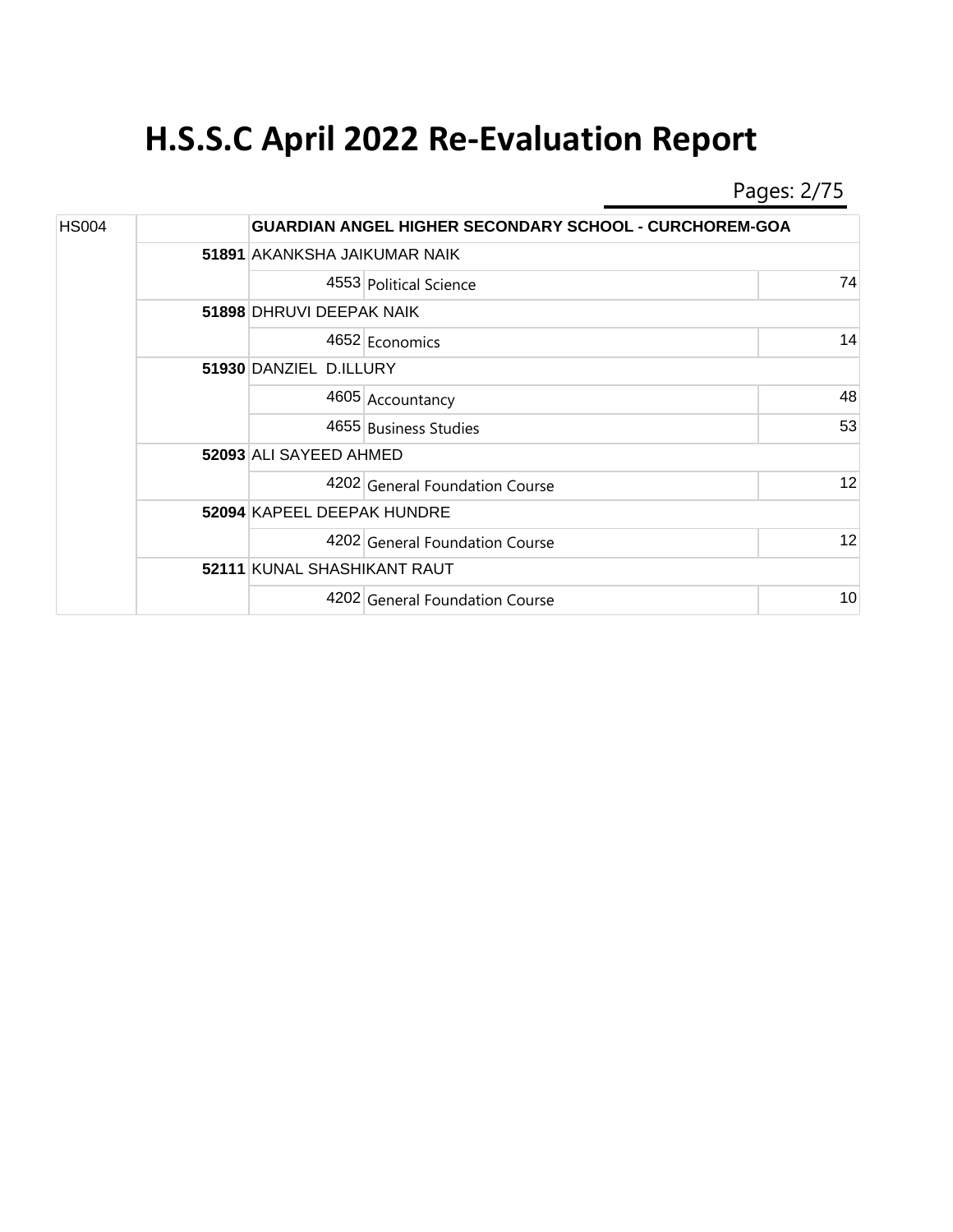Pages: 3/75

| <b>HS005</b> |  | <b>GOA VIDYAPRASARAK MANDALS SMT. NELLY JOILDO AGUIAR HIGHER</b><br><b>SECONDARY SCHOOL - PONDA-GOA</b> |                                     |    |  |  |
|--------------|--|---------------------------------------------------------------------------------------------------------|-------------------------------------|----|--|--|
|              |  |                                                                                                         | 67227 AMISHA MAHESH BADKAR          |    |  |  |
|              |  |                                                                                                         | 4501 History                        | 64 |  |  |
|              |  | 67462 SUYASH SUBHASH GAUDE                                                                              |                                     |    |  |  |
|              |  |                                                                                                         | 4705 Computer Science               | 47 |  |  |
|              |  |                                                                                                         | 4754 Mathematics                    | 59 |  |  |
|              |  | 67498 ANUSHKA ANANT SHIGAONKAR                                                                          |                                     |    |  |  |
|              |  |                                                                                                         | 4702 Physics                        | 31 |  |  |
|              |  |                                                                                                         | 4754 Mathematics                    | 31 |  |  |
|              |  | 67514 MAYURESH ANANT SHET VERENKAR                                                                      |                                     |    |  |  |
|              |  |                                                                                                         | 4703 Chemistry                      | 23 |  |  |
|              |  | 67570 KAMAXI RANJIT SADEKAR                                                                             |                                     |    |  |  |
|              |  |                                                                                                         | 4752 Psychology                     | 61 |  |  |
|              |  |                                                                                                         | 67572 PRIYAMVADA SIDHARTH MIRINGKAR |    |  |  |
|              |  |                                                                                                         | 4703 Chemistry                      | 15 |  |  |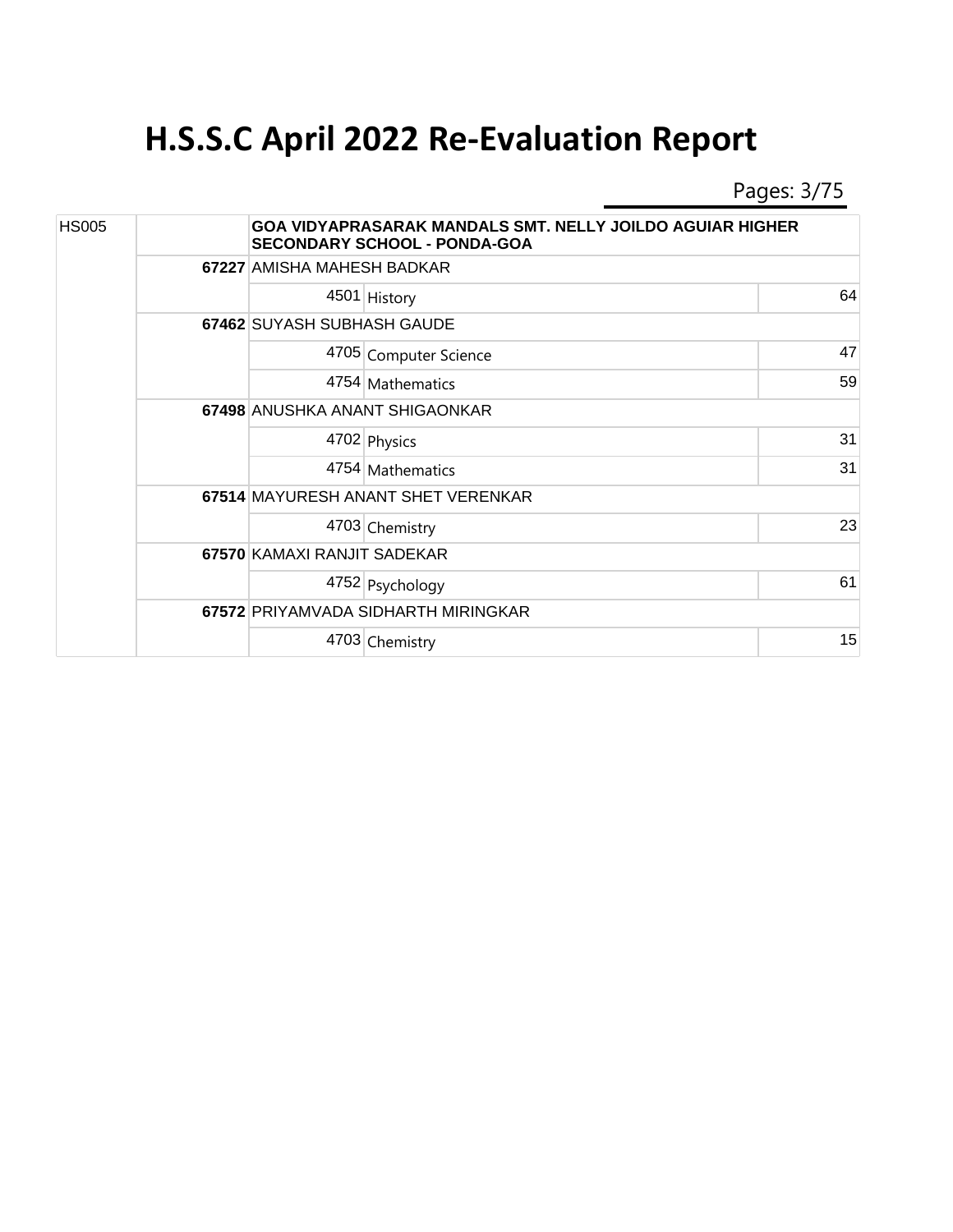Pages: 4/75

| <b>HS008</b> |  |                               | DCT'S VASANTRAO DEMPO HIGHER SECONDARY SCHOOL OF ARTS, SCIENCE<br>& COMMERCE - MIRAMAR, PANAJAI GOA |    |  |  |
|--------------|--|-------------------------------|-----------------------------------------------------------------------------------------------------|----|--|--|
|              |  | 66328 TISHA MANOJ CHOPDEKAR   |                                                                                                     |    |  |  |
|              |  |                               | 4501 History                                                                                        | 75 |  |  |
|              |  | 66518 ADLIN ANTHONY RODRIGUES |                                                                                                     |    |  |  |
|              |  |                               | 4411 English I                                                                                      | 57 |  |  |
|              |  |                               | 4702 Physics                                                                                        | 22 |  |  |
|              |  |                               | 4703 Chemistry                                                                                      | 18 |  |  |
|              |  |                               | 4704 Biology                                                                                        | 34 |  |  |
|              |  | 66521 PRANALI MANOSH PARAB    |                                                                                                     |    |  |  |
|              |  |                               | 4702 Physics                                                                                        | 12 |  |  |
|              |  | 66634 PARTH NILESH GAONKAR    |                                                                                                     |    |  |  |
|              |  |                               | 4703 Chemistry                                                                                      | 14 |  |  |
|              |  |                               | 66644 ESHA DINESH PAI KUCHELKAR                                                                     |    |  |  |
|              |  |                               | 4426 Sanskrit II                                                                                    | 54 |  |  |
|              |  |                               | 4752 Psychology                                                                                     | 69 |  |  |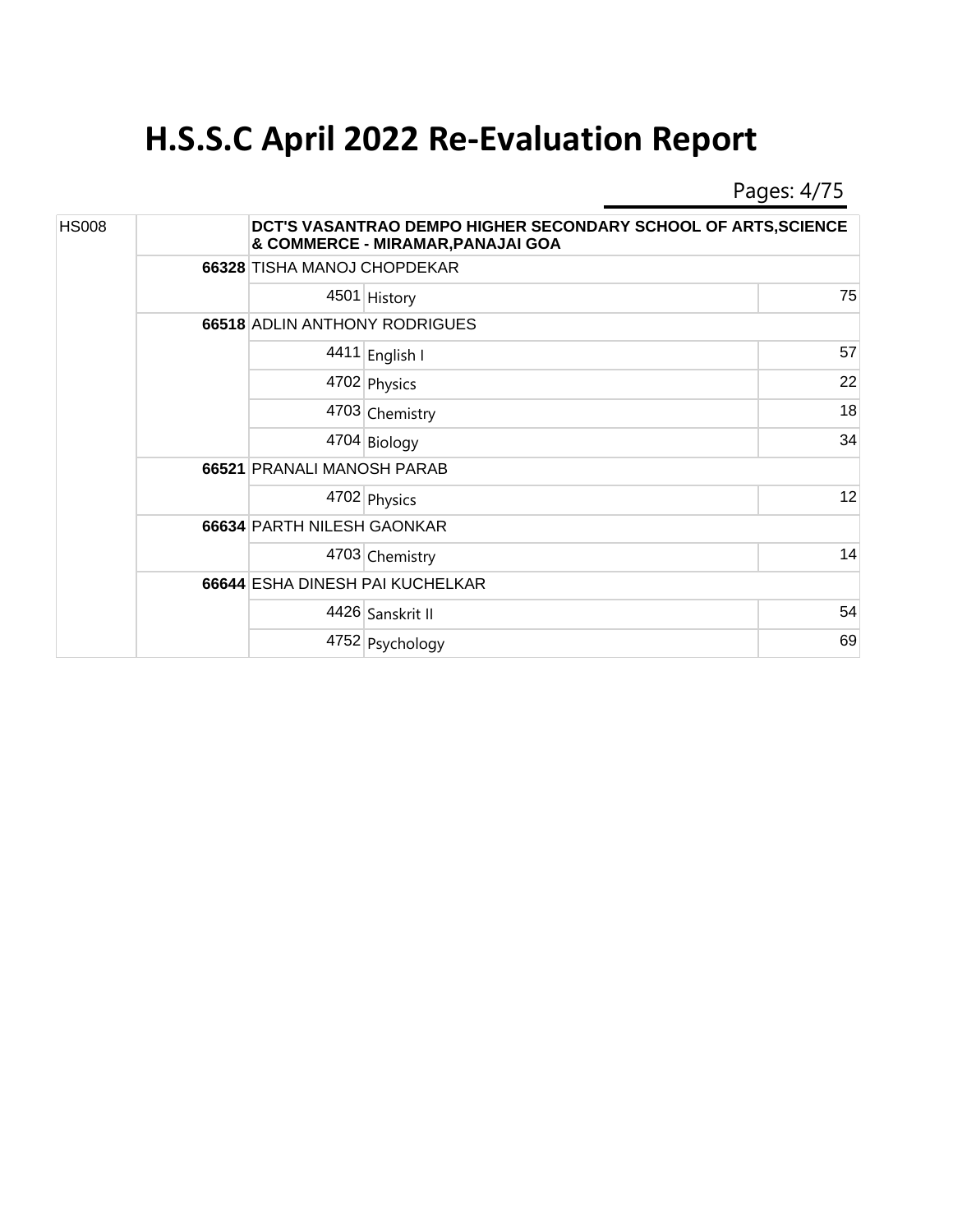Pages: 5/75

| <b>HS010</b> |  | ST. XAVIER'S HIGHER SECONDARY SCHOOL - MAPUSA, BARDEZ-GOA |                                     |    |  |  |
|--------------|--|-----------------------------------------------------------|-------------------------------------|----|--|--|
|              |  |                                                           | 53025 ZANAIDA CACILDA BRAGANZA      |    |  |  |
|              |  |                                                           | 4553 Political Science              | 79 |  |  |
|              |  |                                                           | 53047 PRIYANKA PURSHOTTAM SHIRODKAR |    |  |  |
|              |  |                                                           | 4411 English I                      | 59 |  |  |
|              |  | 53109 LOURDES CHRISTINE SIEIRO                            |                                     |    |  |  |
|              |  |                                                           | 4411 English I                      | 55 |  |  |
|              |  | 53272 SIDDHI GAJANAN ANVEKAR                              |                                     |    |  |  |
|              |  |                                                           | 4411 English I                      | 52 |  |  |
|              |  |                                                           | 53324 BERNISHA ROSE SILVEIRA        |    |  |  |
|              |  |                                                           | 4411 English I                      | 56 |  |  |
|              |  |                                                           | 4704 Biology                        | 37 |  |  |
|              |  | 53327 DIVYO MANUEL D'SOUZA                                |                                     |    |  |  |
|              |  |                                                           | 4411 English I                      | 65 |  |  |
|              |  |                                                           | 4703 Chemistry                      | 57 |  |  |
|              |  | 53349 SIYANDA RODRIGUES                                   |                                     |    |  |  |
|              |  |                                                           | 4411 English I                      | 56 |  |  |
|              |  | 53400 RUTWA PANDURANG NAIK                                |                                     |    |  |  |
|              |  |                                                           | 4702 Physics                        | 28 |  |  |
|              |  |                                                           | 4703 Chemistry                      | 19 |  |  |
|              |  |                                                           | 4704 Biology                        | 47 |  |  |
|              |  |                                                           | 4754 Mathematics                    | 30 |  |  |
|              |  | 53406 SIMRAN BABAJI MAYEKAR                               |                                     |    |  |  |
|              |  |                                                           | 4411 English I                      | 58 |  |  |
|              |  | 53433 UZMAH JUBER CACCHI                                  |                                     |    |  |  |
|              |  |                                                           | 4703 Chemistry                      | 32 |  |  |
|              |  | 53468 MOHIT MILIND BORKAR                                 |                                     |    |  |  |
|              |  |                                                           | 4702 Physics                        | 36 |  |  |
|              |  |                                                           | 4703 Chemistry                      | 36 |  |  |
|              |  |                                                           | 4704 Biology                        | 38 |  |  |
|              |  |                                                           | 4754 Mathematics                    | 41 |  |  |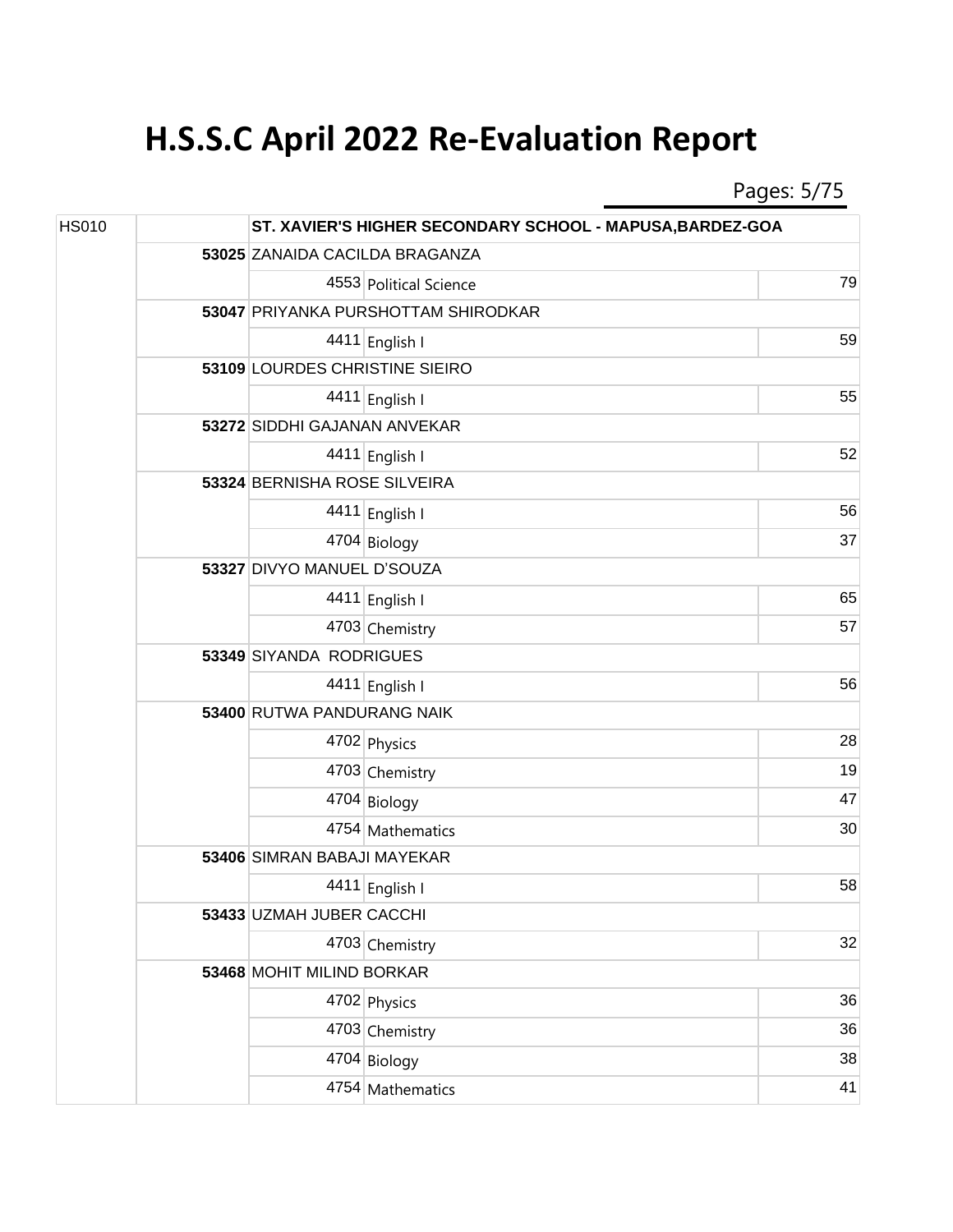Pages: 6/75

| <b>HS010</b> |  | 53493 RUTH BLESSICA AGUIAR                             |                                    |                 |  |  |
|--------------|--|--------------------------------------------------------|------------------------------------|-----------------|--|--|
|              |  |                                                        | 4411 English I                     | 68              |  |  |
|              |  |                                                        | 4702 Physics                       | 39              |  |  |
|              |  |                                                        | 4703 Chemistry                     | 36              |  |  |
|              |  | 53495 SAKSHI SAJJAN KONADKAR                           |                                    |                 |  |  |
|              |  |                                                        | 4754 Mathematics                   | 15              |  |  |
|              |  | 53540 DEEPASHA RAJESH SHIRODKAR                        |                                    |                 |  |  |
|              |  |                                                        | 4411 English I                     | 59              |  |  |
|              |  |                                                        | 4702 Physics                       | 33              |  |  |
|              |  |                                                        | 4703 Chemistry                     | 28              |  |  |
|              |  |                                                        | 4754 Mathematics                   | 36              |  |  |
|              |  |                                                        | 53585 HARSH SUNIL KAMAT            |                 |  |  |
|              |  |                                                        | 4704 Biology                       | 66              |  |  |
|              |  | 53587 PRABHAKAR ALIAS PRATHAMESH JEETENDRA SHET KHALAP |                                    |                 |  |  |
|              |  |                                                        | 4411 English I                     | 62              |  |  |
|              |  |                                                        | 4754 Mathematics                   | 63              |  |  |
|              |  | 53589 GAURAANG MANOJ NAYAK                             |                                    |                 |  |  |
|              |  |                                                        | 4702 Physics                       | 45              |  |  |
|              |  |                                                        | 4703 Chemistry                     | 36              |  |  |
|              |  |                                                        | 4705 Computer Science              | 55              |  |  |
|              |  |                                                        | 4754 Mathematics                   | 47              |  |  |
|              |  |                                                        | 53592 TANMAY JEETENDRA SHET KHALAP |                 |  |  |
|              |  |                                                        | 4411 English I                     | 60              |  |  |
|              |  |                                                        | 4702 Physics                       | 40              |  |  |
|              |  |                                                        | 4703 Chemistry                     | 30 <sup>°</sup> |  |  |
|              |  |                                                        | 4705 Computer Science              | 55              |  |  |
|              |  |                                                        | 53616 GISELLE CASSANDRA FERNANDES  |                 |  |  |
|              |  |                                                        | 4427 French II                     | 75              |  |  |
|              |  |                                                        | 4754 Mathematics                   | 60              |  |  |
|              |  | 53635 KYROS ECHAPORIA                                  |                                    |                 |  |  |
|              |  |                                                        | 4702 Physics                       | 24              |  |  |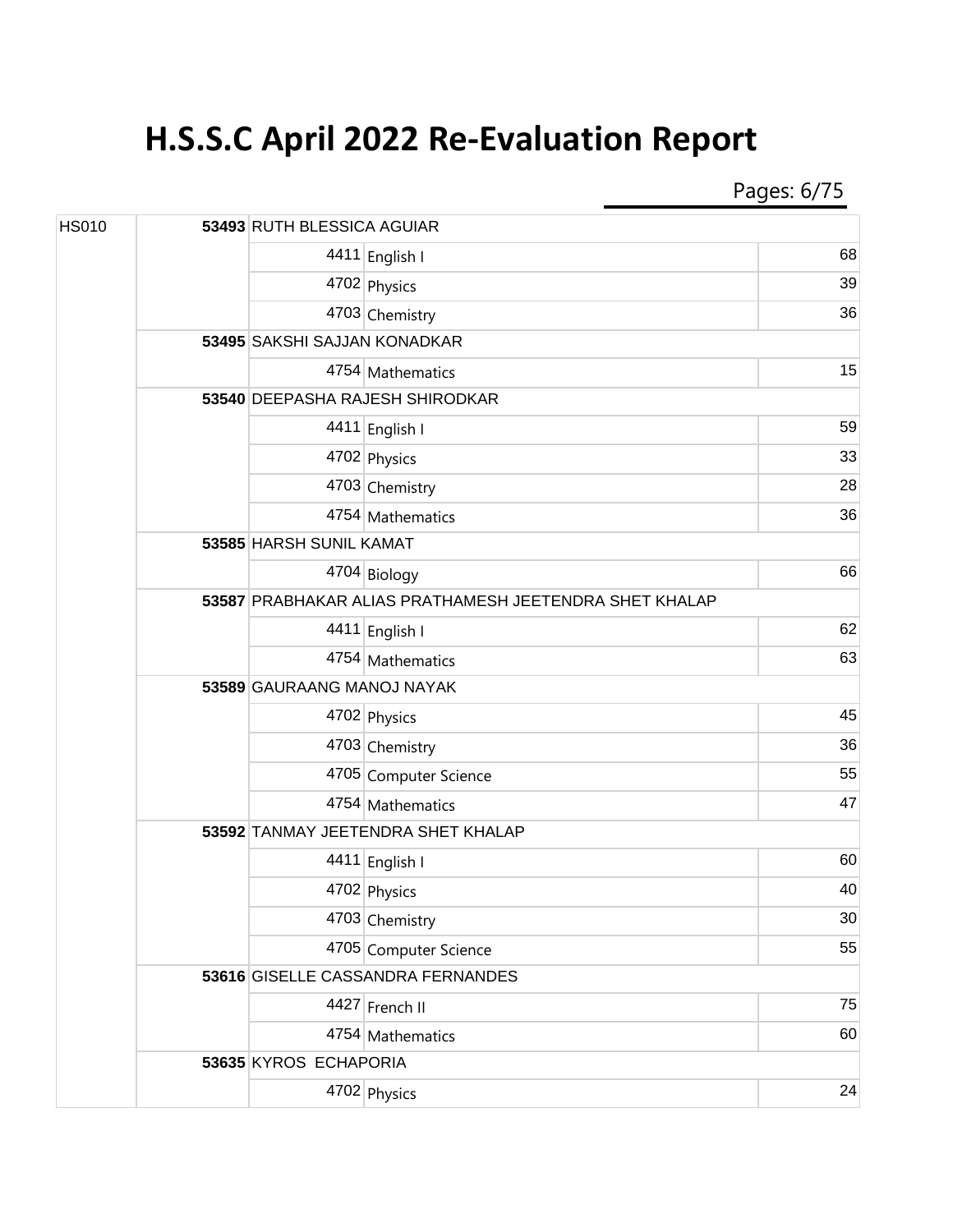Pages: 7/75

| <b>HS010</b> | 53635 |                            | 4703 Chemistry                 | 23 |
|--------------|-------|----------------------------|--------------------------------|----|
|              |       |                            | 4754 Mathematics               | 29 |
|              |       | 53703 KIARA LOBO           |                                |    |
|              |       |                            | 4202 General Foundation Course | 11 |
|              |       | 53705 MARTIN SAVIO D'SOUZA |                                |    |
|              |       |                            | 4202 General Foundation Course | 13 |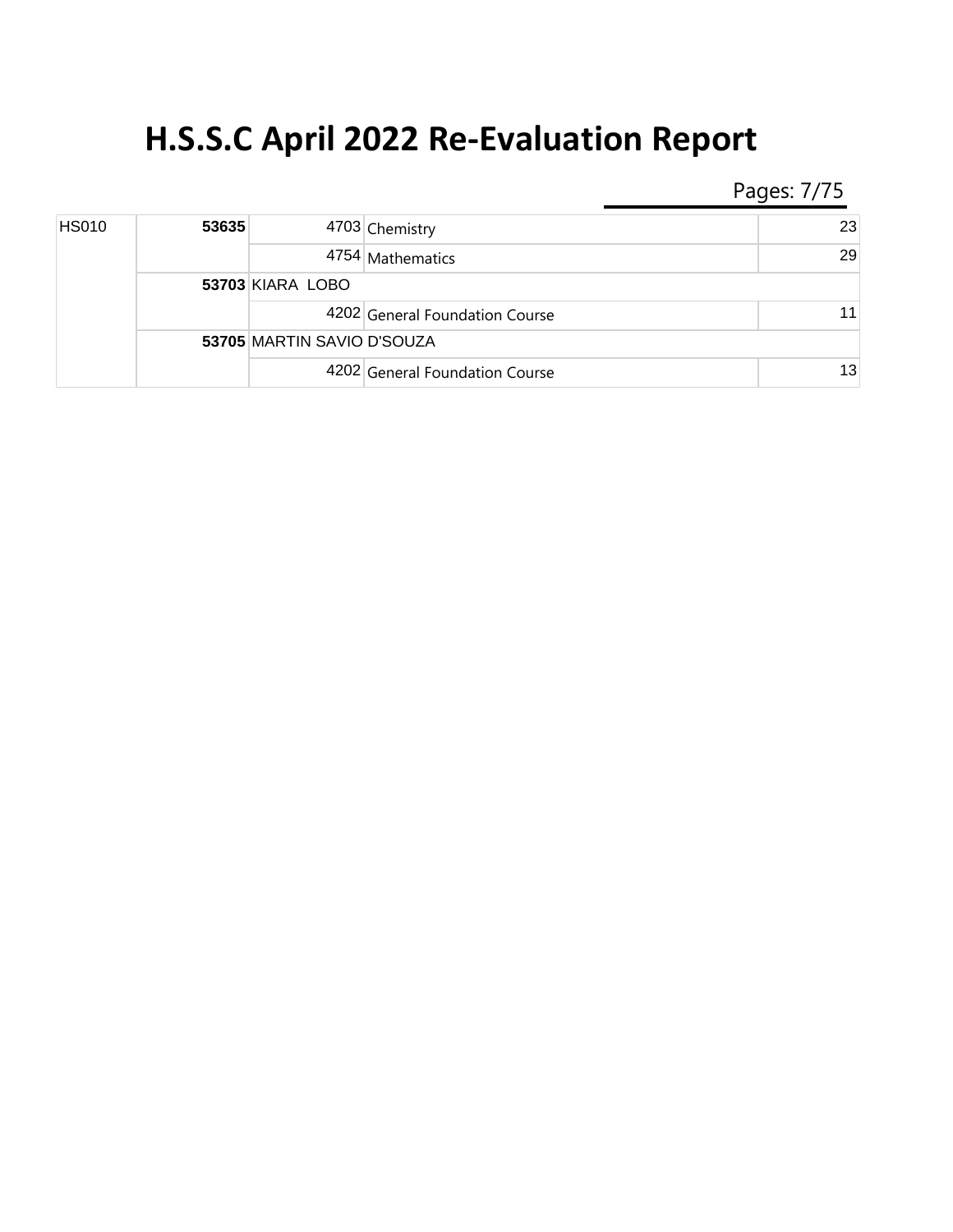Pages: 8/75

| <b>HS011</b> |  | <b>D.M' S PVS SAROJINI MADHUSUDAN KUSHE HIGHER SECONDARY SCHOOL -</b><br>ASSAGAO, MAPUSA, BARDEZ-GOA |                                  |    |  |
|--------------|--|------------------------------------------------------------------------------------------------------|----------------------------------|----|--|
|              |  | 53862 MADHUKAR SAJAN BHAIDKAR                                                                        |                                  |    |  |
|              |  |                                                                                                      | 4605 Accountancy                 | 14 |  |
|              |  | 53866 OM DEEPAK TORASKAR                                                                             |                                  |    |  |
|              |  |                                                                                                      | 4605 Accountancy                 | 16 |  |
|              |  |                                                                                                      | 53881 SHERWIN DEEPAK MUTGEKAR    |    |  |
|              |  |                                                                                                      | 4605 Accountancy                 | 16 |  |
|              |  | 53885 SIYA SUBHASH BORKAR                                                                            |                                  |    |  |
|              |  |                                                                                                      | 4605 Accountancy                 | 16 |  |
|              |  |                                                                                                      | 53889 TULSIDAS VASUDEV NAGVEKAR  |    |  |
|              |  |                                                                                                      | 4605 Accountancy                 | 10 |  |
|              |  | 53890 VAIBHAV PUNDALIK GOVEKAR                                                                       |                                  |    |  |
|              |  |                                                                                                      | 4605 Accountancy                 | 15 |  |
|              |  | 53897 ANVIT ANAND NAIK                                                                               |                                  |    |  |
|              |  |                                                                                                      | 4605 Accountancy                 | 13 |  |
|              |  | 53956 SAHARSH SUNIL AGASKAR                                                                          |                                  |    |  |
|              |  |                                                                                                      | 4605 Accountancy                 | 12 |  |
|              |  | 53957 SAIKSHA SHRIKRISHNA NAIK                                                                       |                                  |    |  |
|              |  |                                                                                                      | 4605 Accountancy                 | 15 |  |
|              |  |                                                                                                      | 54031 CHARITA RAMESH AGARWADEKAR |    |  |
|              |  |                                                                                                      | 4605 Accountancy                 | 14 |  |
|              |  | 54032 CHEERAG JAYESH BELEKAR                                                                         |                                  |    |  |
|              |  |                                                                                                      | 4605 Accountancy                 | 16 |  |
|              |  | 54036 DURVA VAMAN TUYEKAR                                                                            |                                  |    |  |
|              |  |                                                                                                      | 4424 Hindi II                    | 16 |  |
|              |  |                                                                                                      | 4654 Secretarial Practice        | 15 |  |
|              |  | 54100 SHRISHA NAGUESH PARAB                                                                          |                                  |    |  |
|              |  |                                                                                                      | 4605 Accountancy                 | 12 |  |
|              |  | 54114 TEJAL DEEPAK SIRSAT                                                                            |                                  |    |  |
|              |  |                                                                                                      | 4652 Economics                   | 16 |  |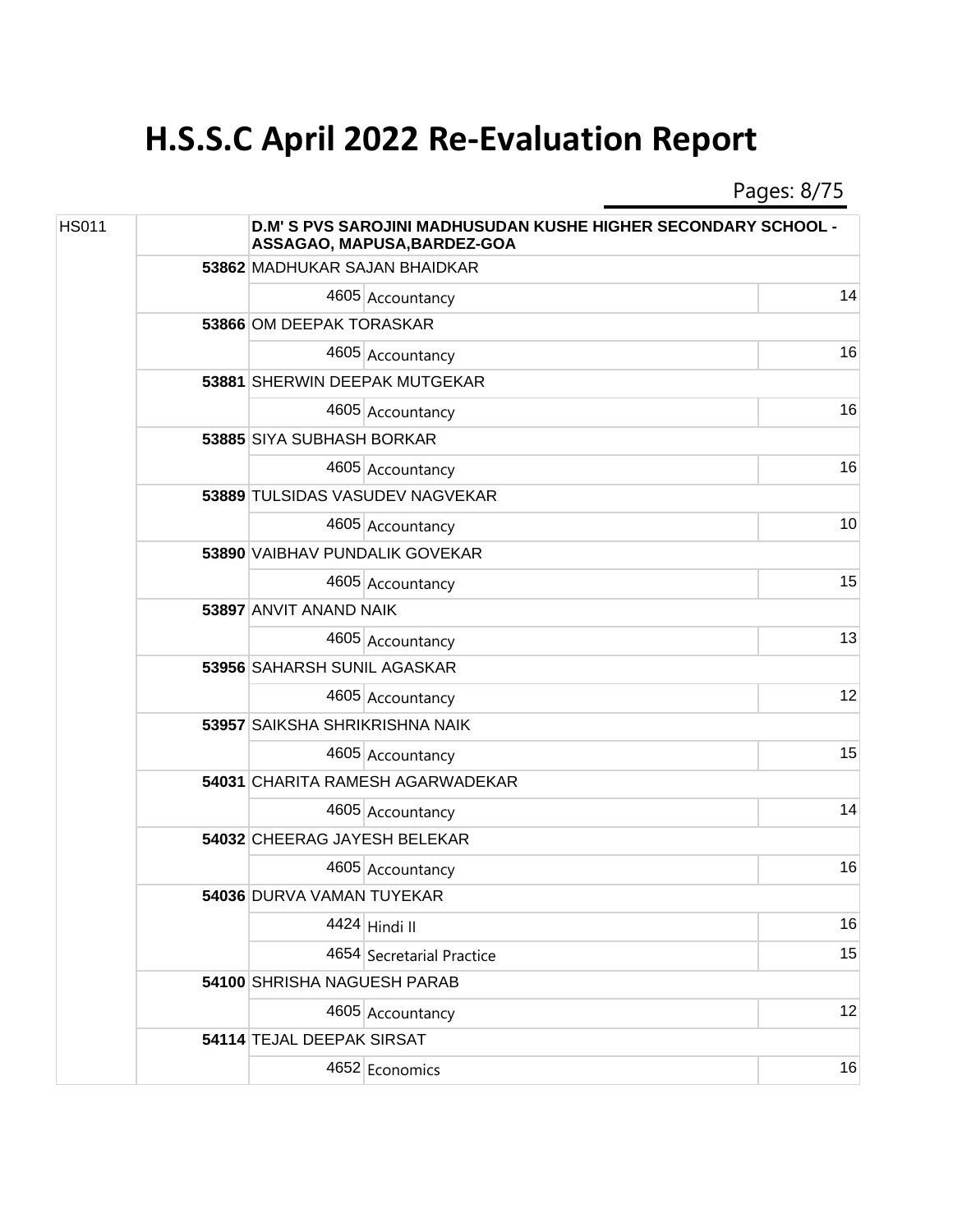Pages: 9/75

| <b>HS011</b> |  | <b>54117 VASANT SANTOSH CHILE</b> |    |  |  |  |
|--------------|--|-----------------------------------|----|--|--|--|
|              |  | 4605 Accountancy                  | 15 |  |  |  |
|              |  | 54132 SRIYA VILAS REDKAR          |    |  |  |  |
|              |  | 4702 Physics                      | 14 |  |  |  |
|              |  | 54152 RAHUL SACHIN NARVEKAR       |    |  |  |  |
|              |  | 4754 Mathematics                  | 16 |  |  |  |
|              |  | 54179 SANJIT BHOGLE               |    |  |  |  |
|              |  | 4702 Physics                      | 14 |  |  |  |
|              |  | 54186 VRANDA INDRAJIT KALANGUTKAR |    |  |  |  |
|              |  | 4754 Mathematics                  | 16 |  |  |  |
|              |  | 54234 NIKITA RAVINDRANATH GAWANDI |    |  |  |  |
|              |  | 4702 Physics                      | 14 |  |  |  |
|              |  | 54299 PARMESH ANA CHARI           |    |  |  |  |
|              |  | 4225 Accountancy                  | 8  |  |  |  |
|              |  | 54322 NAHID ISMAIL SAYED          |    |  |  |  |
|              |  | 4317 Web Technology               | 8  |  |  |  |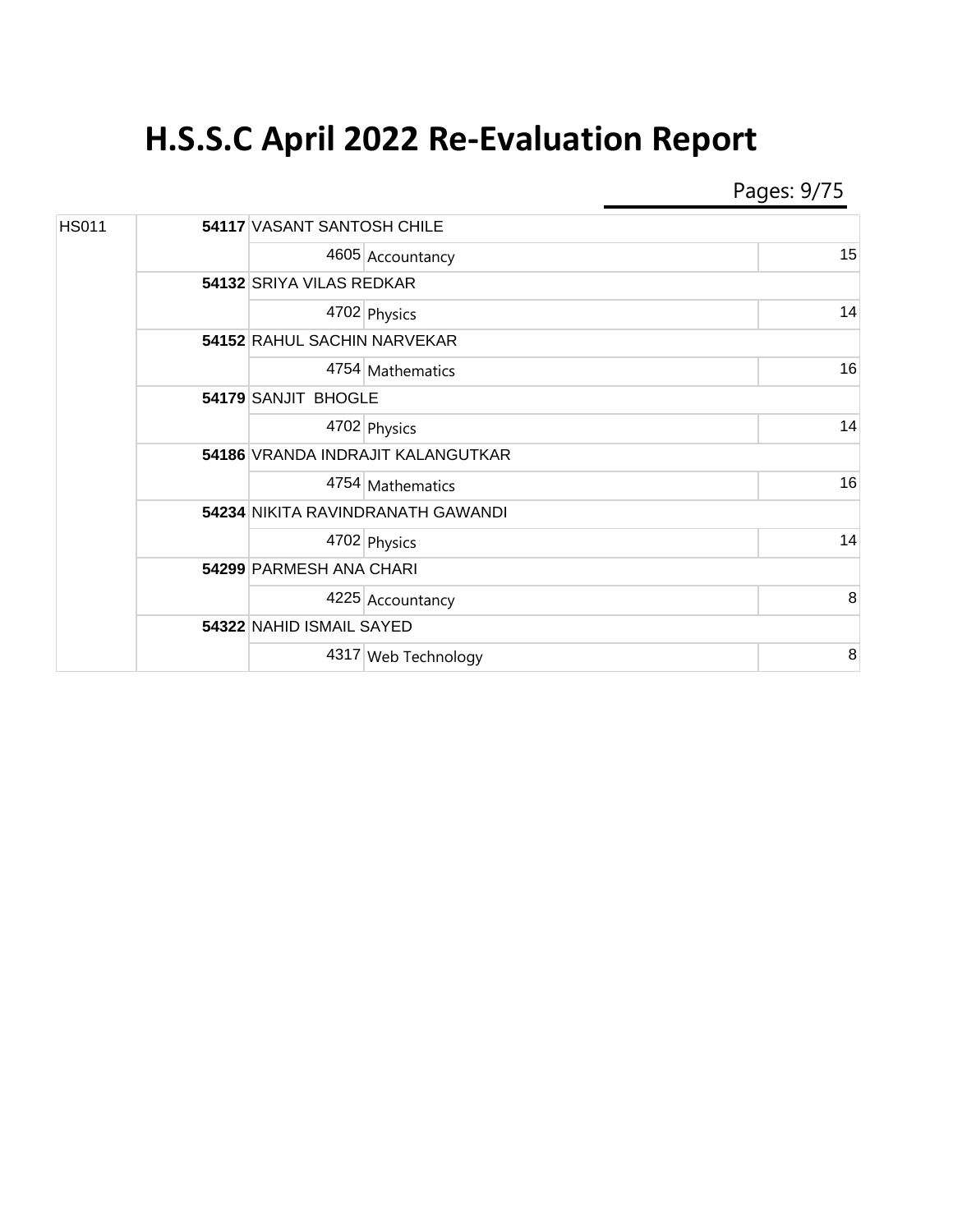Pages: 10/75

| <b>HS012</b> |  |                              | SHRI SHANTADURGA HIGHER SECONDARY SCHOOL - BICHOLIM-GOA |    |  |  |  |
|--------------|--|------------------------------|---------------------------------------------------------|----|--|--|--|
|              |  | 50086 RIFA MOINUDDIN SHAIKH  |                                                         |    |  |  |  |
|              |  |                              | 4411 English I                                          | 66 |  |  |  |
|              |  | 50130 DIVYA RAMESH PATEL     |                                                         |    |  |  |  |
|              |  |                              | 4411 English I                                          | 56 |  |  |  |
|              |  |                              | 50162 GAURAV RAMCHANDRA TORASKAR                        |    |  |  |  |
|              |  |                              | 4605 Accountancy                                        | 16 |  |  |  |
|              |  | 50188 RATISH BABLO TATE      |                                                         |    |  |  |  |
|              |  |                              | 4605 Accountancy                                        | 16 |  |  |  |
|              |  | 50189 RECHAL FATI GAONKAR    |                                                         |    |  |  |  |
|              |  |                              | 4605 Accountancy                                        | 15 |  |  |  |
|              |  | 50308 ARYA DEELIP DHARGALKAR |                                                         |    |  |  |  |
|              |  |                              | 4411 English I                                          | 65 |  |  |  |
|              |  |                              | 4422 Konkani II                                         | 75 |  |  |  |
|              |  |                              | 4702 Physics                                            | 19 |  |  |  |
|              |  |                              | 4703 Chemistry                                          | 29 |  |  |  |
|              |  |                              | 4704 Biology                                            | 47 |  |  |  |
|              |  |                              | 4754 Mathematics                                        | 38 |  |  |  |
|              |  | 50320 UWAIS AZIZ SHAH        |                                                         |    |  |  |  |
|              |  |                              | 4754 Mathematics                                        | 39 |  |  |  |
|              |  | 50326 BHAVARTH PARAG DHOND   |                                                         |    |  |  |  |
|              |  |                              | 4752 Psychology                                         | 67 |  |  |  |
|              |  | 50386 NARAYAN SHANKER SAWANT |                                                         |    |  |  |  |
|              |  |                              | 4702 Physics                                            | 24 |  |  |  |
|              |  |                              | 4703 Chemistry                                          | 31 |  |  |  |
|              |  |                              | 4705 Computer Science                                   | 17 |  |  |  |
|              |  |                              | 4754 Mathematics                                        | 26 |  |  |  |
|              |  |                              | 50459 SHRIVANI MAHESHWAR KINNAL                         |    |  |  |  |
|              |  |                              | 4703 Chemistry                                          | 23 |  |  |  |
|              |  |                              | 4754 Mathematics                                        | 37 |  |  |  |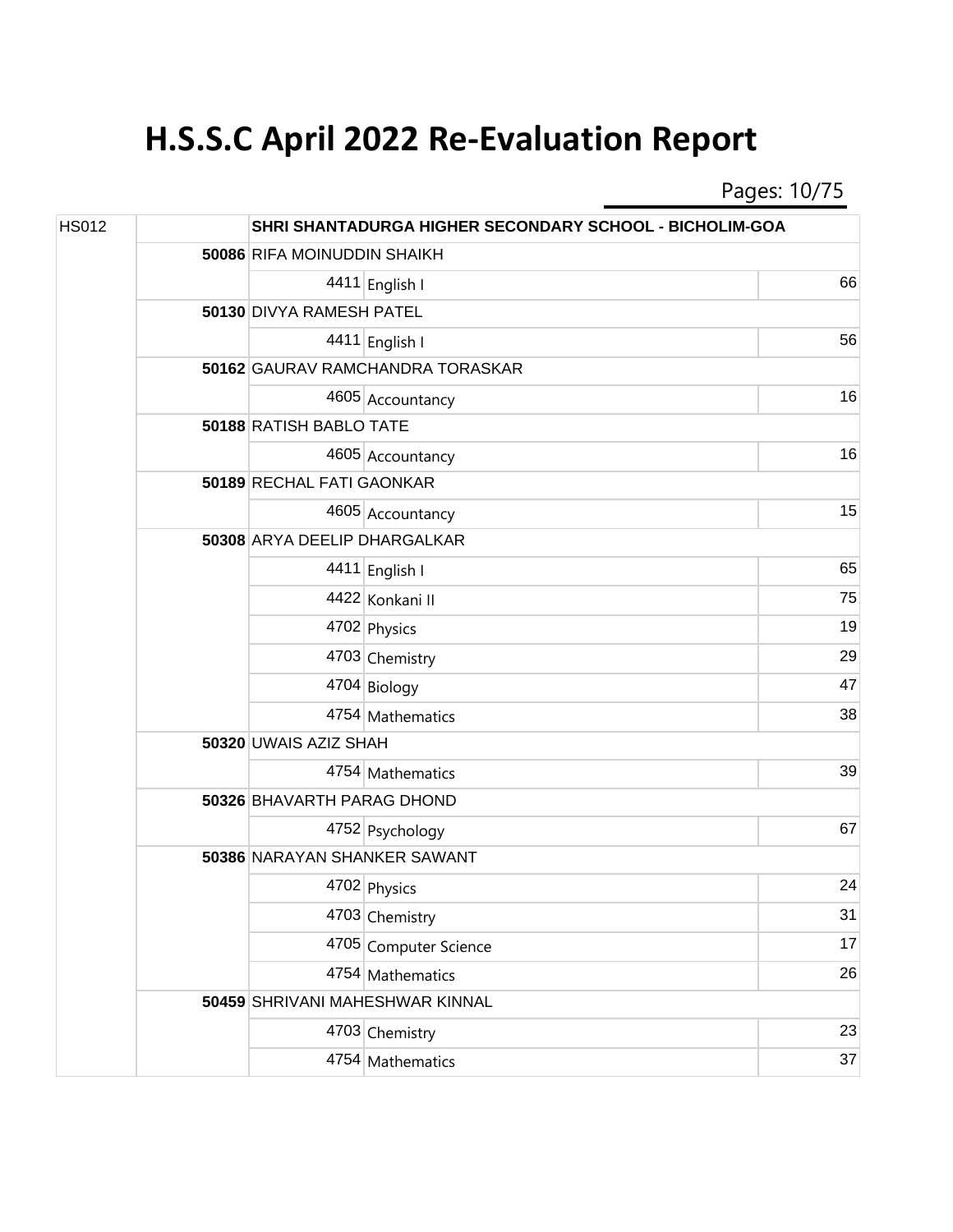Pages: 11/75

| <b>HS013</b> |                            |                                    | <b>GOVERNMENT HIGHER SECONDARY SCHOOL - PERNEM-GOA</b> |                |  |
|--------------|----------------------------|------------------------------------|--------------------------------------------------------|----------------|--|
|              | 59275 ABHIT APPA RAUT      |                                    |                                                        |                |  |
|              |                            |                                    | 4702 Physics                                           | 14             |  |
|              | 59278 SANJANA NITIN REDKAR |                                    |                                                        |                |  |
|              |                            |                                    | 4702 Physics                                           | 15             |  |
|              |                            |                                    | 59296 SUJAN SANDIP SHENDEKAR                           |                |  |
|              |                            |                                    | 4703 Chemistry                                         | 13             |  |
|              |                            | 59298 YASH ULHAS NAIK              |                                                        |                |  |
|              |                            |                                    | 4702 Physics                                           | 13             |  |
|              |                            |                                    | 4703 Chemistry                                         | 14             |  |
|              |                            | 59303 PRATHAMESH RAJESH MAJGAONKAR |                                                        |                |  |
|              |                            |                                    | 4754 Mathematics                                       | 16             |  |
|              |                            | 59322 PARSHURAM ANIL NAIK          |                                                        |                |  |
|              |                            |                                    | 4202 General Foundation Course                         | 10             |  |
|              |                            |                                    | 4225 Accountancy                                       | 5              |  |
|              |                            | 59329 VIJAY VITHU KOKARE           |                                                        |                |  |
|              |                            |                                    | 4225 Accountancy                                       | 8              |  |
|              |                            | 59337 SONALI SHYAMAL SARKAR        |                                                        |                |  |
|              |                            |                                    | 4202 General Foundation Course                         | 11             |  |
|              |                            | 59346 DIPTESH DIPAK SAWANT         |                                                        |                |  |
|              |                            |                                    | 4372 Auto Electricals                                  | $\overline{7}$ |  |
|              |                            | 59354 OMKAR SADASHIV NAIK          |                                                        |                |  |
|              |                            |                                    | 4202 General Foundation Course                         | 11             |  |
|              |                            |                                    | 4323 Auto - Transmission                               | 8              |  |
|              |                            |                                    | 59358 RUTURAJ KESHAV GAWDE                             |                |  |
|              |                            |                                    | 4323 Auto - Transmission                               | $\, 8$         |  |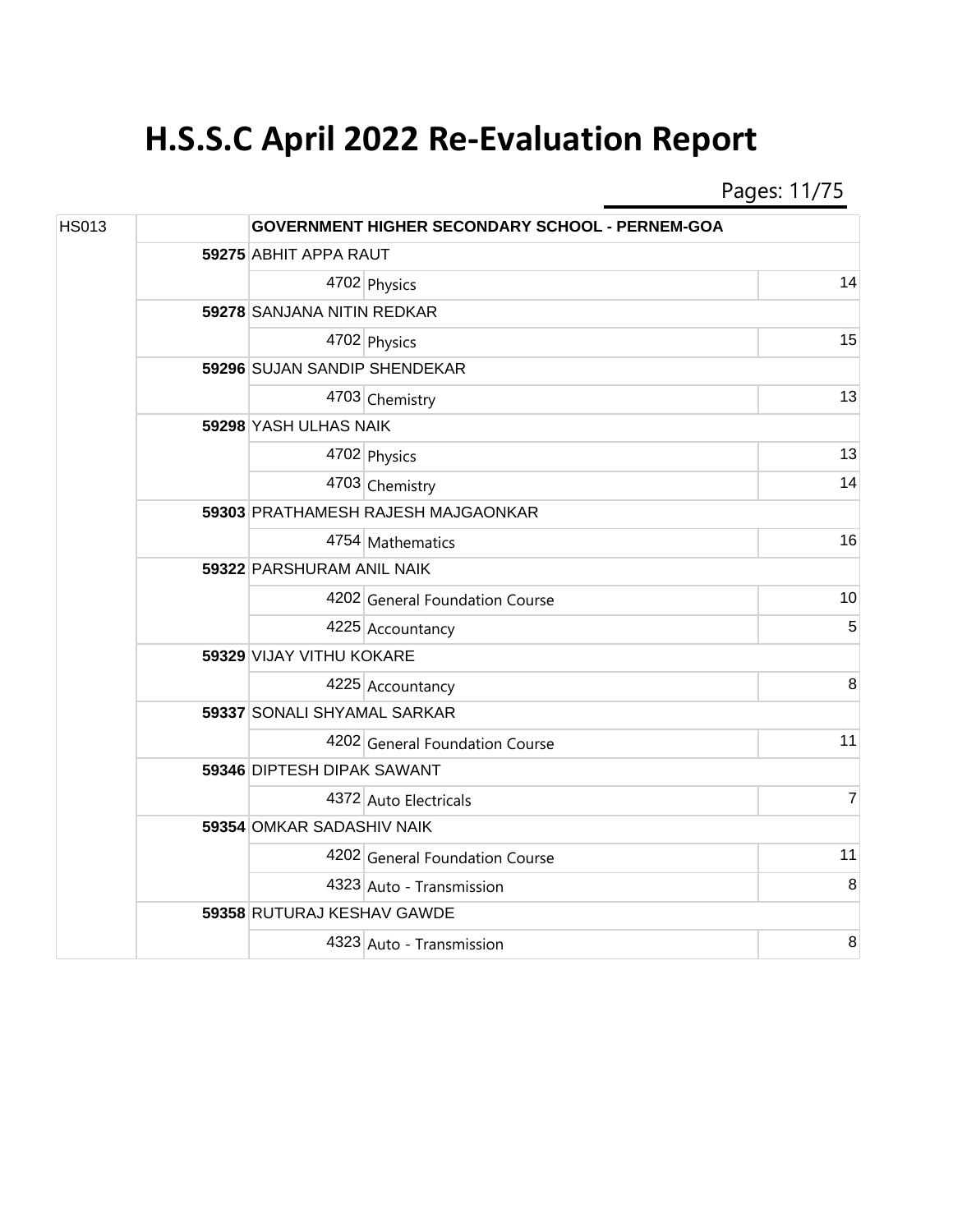Pages: 12/75

| <b>HS014</b> |                               | FR. AGNEL HIGHER SECONDARY SCHOOL - PILAR, ILHAS-GOA |    |  |  |  |
|--------------|-------------------------------|------------------------------------------------------|----|--|--|--|
|              |                               | 59572 SHENIECE SARITA GAMA                           |    |  |  |  |
|              |                               | 4605 Accountancy                                     | 12 |  |  |  |
|              |                               | 59610 FAYBIAN VARREL VAZ                             |    |  |  |  |
|              |                               | 4754 Mathematics                                     | 23 |  |  |  |
|              |                               | 59614 JASON DO REGO                                  |    |  |  |  |
|              |                               | 4702 Physics                                         | 11 |  |  |  |
|              |                               | 4754 Mathematics                                     | 19 |  |  |  |
|              | 59643 KAUSHIK PANDURANG CHARI |                                                      |    |  |  |  |
|              |                               | 4754 Mathematics                                     | 17 |  |  |  |
|              | 59778 RAJU BASAVARAJ MULIMANI |                                                      |    |  |  |  |
|              |                               | 4323 Auto - Transmission                             | 7  |  |  |  |
|              | 59785 SOHIL AHMMED CHOUDHARY  |                                                      |    |  |  |  |
|              |                               | 4323 Auto - Transmission                             | 8  |  |  |  |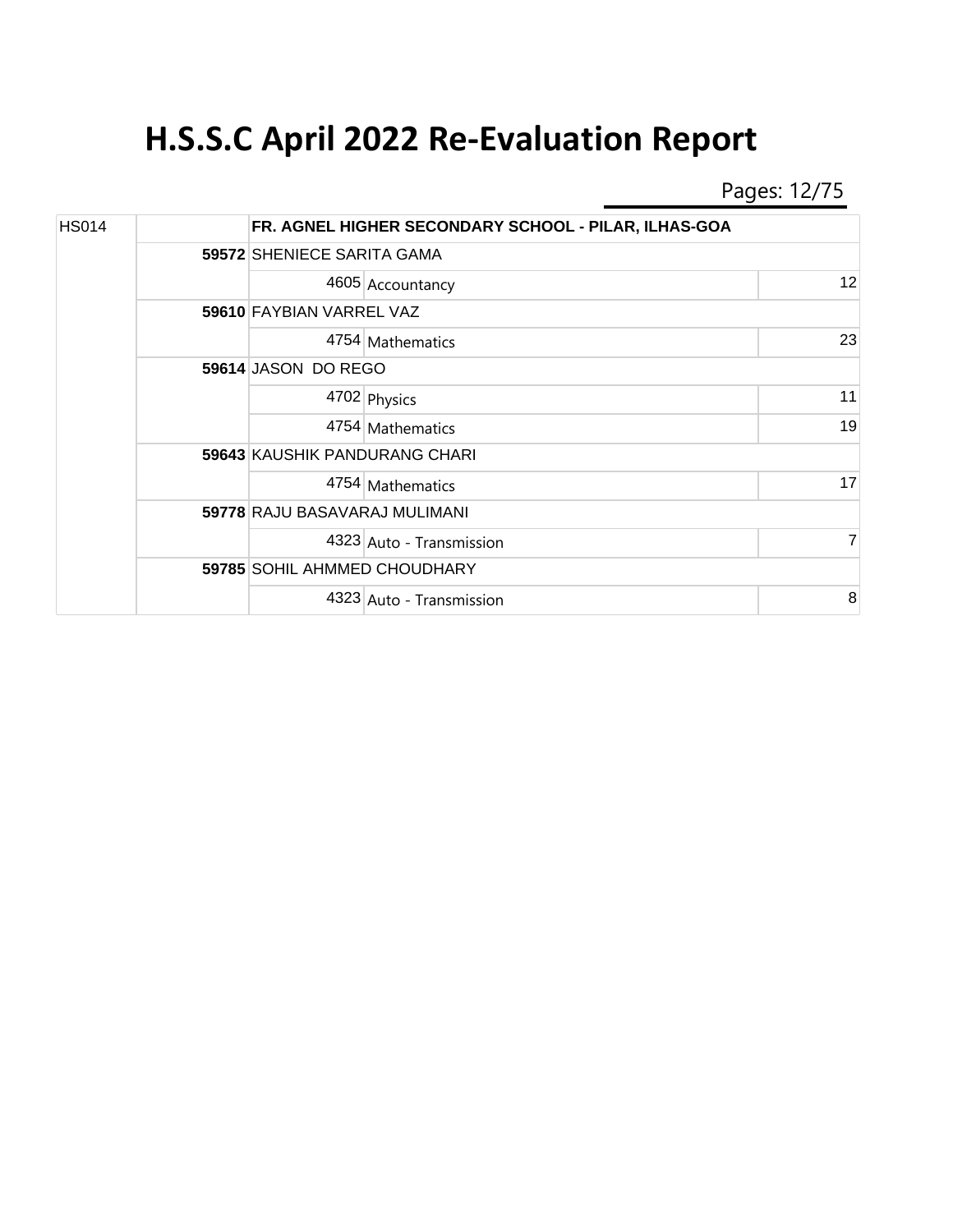Pages: 13/75

| <b>HS015</b> |  |                               | GOVERNMENT HIGHER SECONDARY SCHOOL - KHANDOLA, MARCELA-GOA |    |  |  |
|--------------|--|-------------------------------|------------------------------------------------------------|----|--|--|
|              |  | 55804 LITESH ANAND GAUDE      |                                                            |    |  |  |
|              |  |                               | 4703 Chemistry                                             | 13 |  |  |
|              |  |                               | 55831 VIBHA JAYWANT CHODANKAR                              |    |  |  |
|              |  |                               | 4702 Physics                                               | 12 |  |  |
|              |  |                               | 55834 NAIJA MANOJKUMAR GHADI AMONKAR                       |    |  |  |
|              |  |                               | 4702 Physics                                               | 13 |  |  |
|              |  |                               | 4703 Chemistry                                             | 14 |  |  |
|              |  |                               | 55839 JAIRAJ KASHINATH NAIK                                |    |  |  |
|              |  |                               | 4702 Physics                                               | 13 |  |  |
|              |  | 55843 OMKAR DINESH PARAB      |                                                            |    |  |  |
|              |  |                               | 4703 Chemistry                                             | 15 |  |  |
|              |  | 55844 PRAJYOT PRASHANT PHADTE |                                                            |    |  |  |
|              |  |                               | 4702 Physics                                               | 14 |  |  |
|              |  |                               | 4703 Chemistry                                             | 13 |  |  |
|              |  | 55852 SUDIPAM SUDHAKAR NAIK   |                                                            |    |  |  |
|              |  |                               | 4754 Mathematics                                           | 17 |  |  |
|              |  | 55865 ANEESHA ANIL KUNDAIKER  |                                                            |    |  |  |
|              |  |                               | 4202 General Foundation Course                             | 12 |  |  |
|              |  | 55873 ISHA PRADEEP GAUDE      |                                                            |    |  |  |
|              |  |                               | 4225 Accountancy                                           | 5  |  |  |
|              |  |                               | 55901 RIYESH RAJENDRA DIWADKAR                             |    |  |  |
|              |  |                               | 4331 Digital Electronics & Computers                       | 8  |  |  |
|              |  |                               | 55903 RUDAM RAMAKANT NAVELKAR                              |    |  |  |
|              |  |                               | 4342 Domestic and Consumer Appliances                      | 8  |  |  |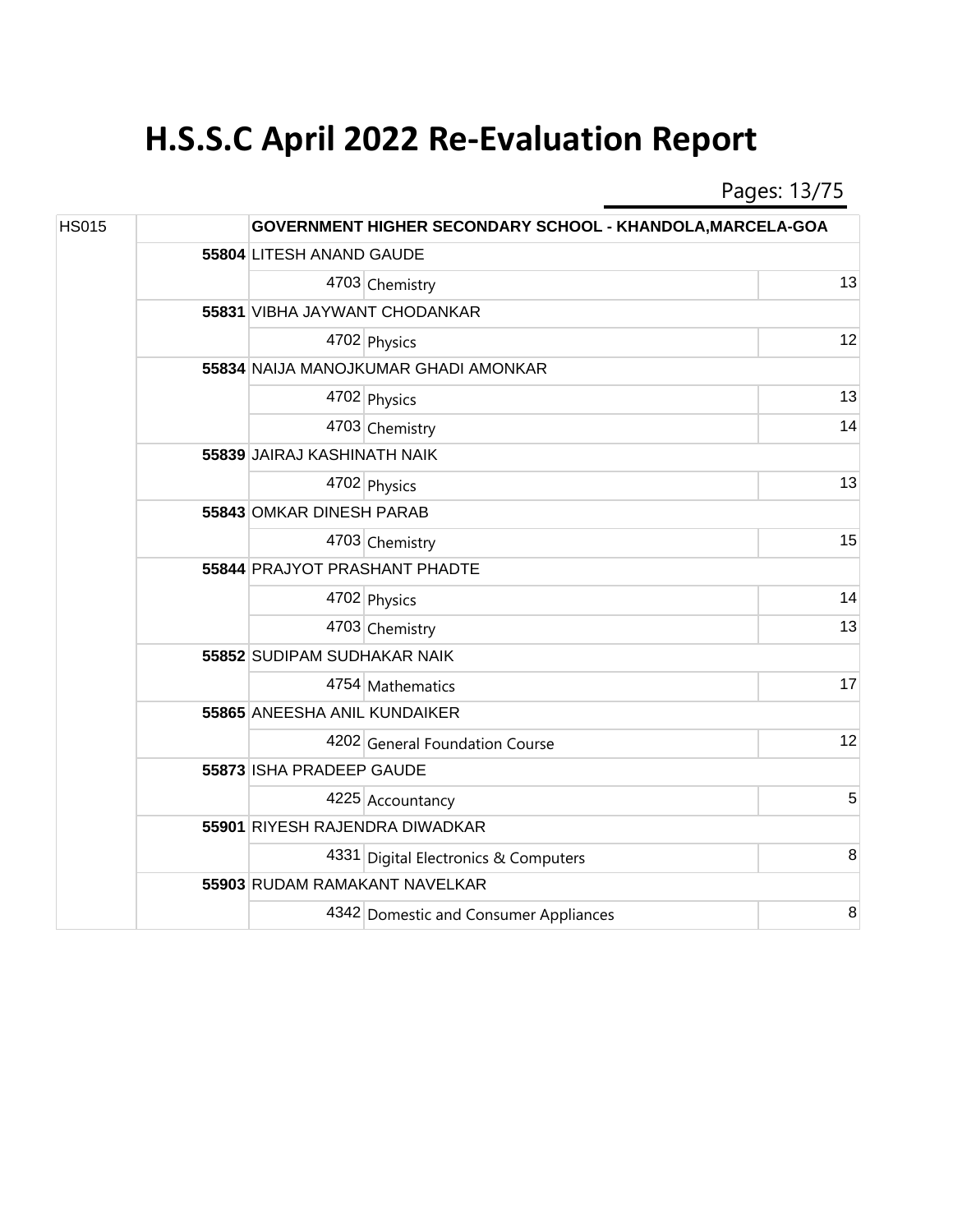Pages: 14/75

| <b>HS016</b> |  | <b>CUNCOLIM UNITED HIGHER SECONDARY SCHOOL - CUNCOLIM, SALCETTE-</b><br><b>GOA</b> |                                   |    |  |
|--------------|--|------------------------------------------------------------------------------------|-----------------------------------|----|--|
|              |  |                                                                                    | 51404 ASHWINI CHANDRAKANT VELIP   |    |  |
|              |  |                                                                                    | 4501 History                      | 19 |  |
|              |  |                                                                                    | 51531 AAKASH SUDAM GOSAVI         |    |  |
|              |  |                                                                                    | 4702 Physics                      | 14 |  |
|              |  |                                                                                    | 51544 SHAMIN ABRONA FERNANDES     |    |  |
|              |  |                                                                                    | 4702 Physics                      | 21 |  |
|              |  |                                                                                    | 4703 Chemistry                    | 25 |  |
|              |  |                                                                                    | 4704 Biology                      | 24 |  |
|              |  |                                                                                    | 4752 Psychology                   | 44 |  |
|              |  |                                                                                    | 51545 SWESHA SHIVANAND FAL DESSAI |    |  |
|              |  |                                                                                    | 4702 Physics                      | 14 |  |
|              |  | 51550 GATIL RAJESH DESSAI                                                          |                                   |    |  |
|              |  |                                                                                    | 4702 Physics                      | 11 |  |
|              |  |                                                                                    | 4754 Mathematics                  | 15 |  |
|              |  | 51556 ANAMIKA PANDURANG SAWANT                                                     |                                   |    |  |
|              |  |                                                                                    | 4702 Physics                      | 14 |  |
|              |  | 51574 SUHANI SUDHAKAR GAONKAR                                                      |                                   |    |  |
|              |  |                                                                                    | 4754 Mathematics                  | 16 |  |
|              |  | 51591 LOSVIC DIAS                                                                  |                                   |    |  |
|              |  |                                                                                    | 4702 Physics                      | 13 |  |
|              |  | 51592 MAYURI YADAV                                                                 |                                   |    |  |
|              |  |                                                                                    | 4702 Physics                      | 14 |  |
|              |  |                                                                                    | 4703 Chemistry                    | 14 |  |
|              |  | 51594 SALONI YESHWANT NAIK                                                         |                                   |    |  |
|              |  |                                                                                    | 4702 Physics                      | 14 |  |
|              |  | 51598 SUVANI SUDHAKAR NAIK                                                         |                                   |    |  |
|              |  |                                                                                    | 4702 Physics                      | 14 |  |
|              |  | 51601 YASMIN SHAIKH                                                                |                                   |    |  |
|              |  |                                                                                    | 4703 Chemistry                    | 13 |  |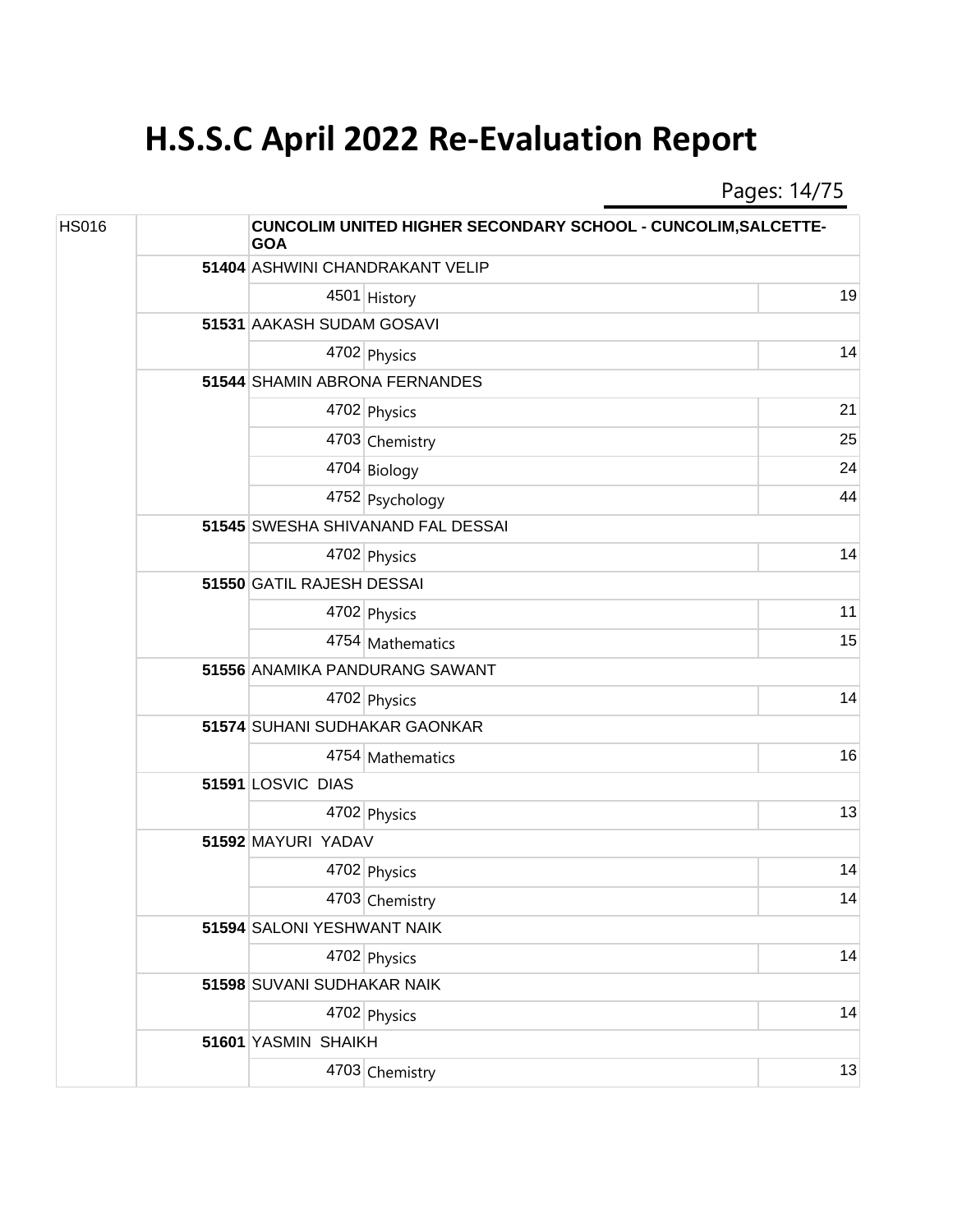Pages: 15/75

| <b>HS016</b> |  |                                | 51602 GAYATRI PRASANNA PAGI       |                |  |  |
|--------------|--|--------------------------------|-----------------------------------|----------------|--|--|
|              |  |                                | 4754 Mathematics                  | 16             |  |  |
|              |  | 51618 STARON CATARINO D'COSTA  |                                   |                |  |  |
|              |  |                                | 4703 Chemistry                    | 14             |  |  |
|              |  |                                | 4754 Mathematics                  | 13             |  |  |
|              |  |                                | <b>51630 PRAJOT PRAKASH VELIP</b> |                |  |  |
|              |  |                                | 4225 Accountancy                  | 8              |  |  |
|              |  | 51636 SHUBHAM DHANANJAY DESSAI |                                   |                |  |  |
|              |  |                                | 4216 Office Administration        | 8              |  |  |
|              |  |                                | 4225 Accountancy                  | $\overline{7}$ |  |  |
|              |  | 51664 SONIA FERNANDES          |                                   |                |  |  |
|              |  |                                | 4202 General Foundation Course    | 12             |  |  |
|              |  | 51672 GAUTAM RAM VELIP         |                                   |                |  |  |
|              |  |                                | 4202 General Foundation Course    | 9              |  |  |
|              |  |                                | 4323 Auto - Transmission          | 8              |  |  |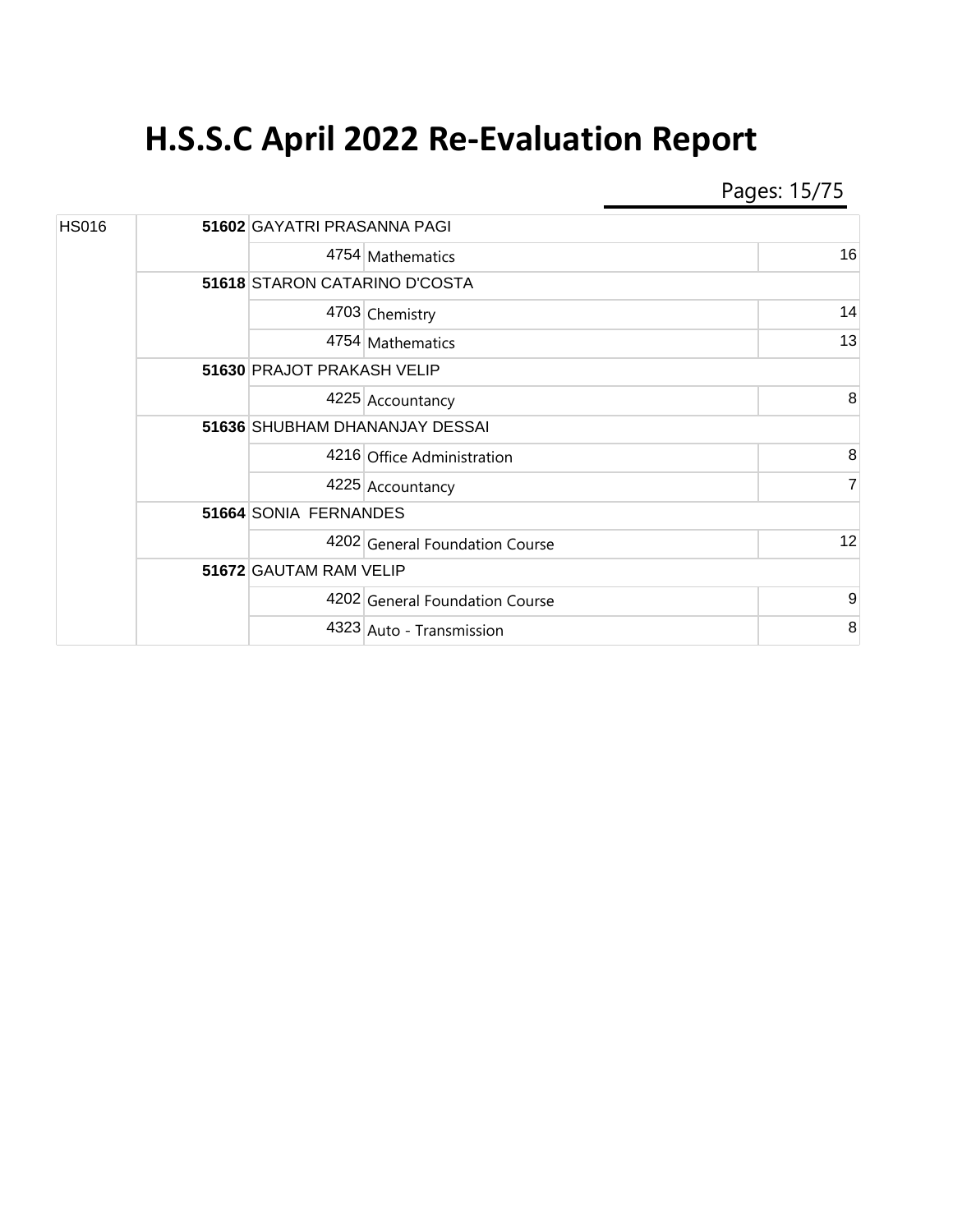Pages: 16/75

| <b>HS017</b> |  |                               | SIDDARTH BANDODKAR HIGHER SECONDARY SCHOOL - VELGUEM, GOA. |    |
|--------------|--|-------------------------------|------------------------------------------------------------|----|
|              |  | 61158 KAJAL SANDEEP USGAONKAR |                                                            |    |
|              |  |                               | 4553 Political Science                                     | 16 |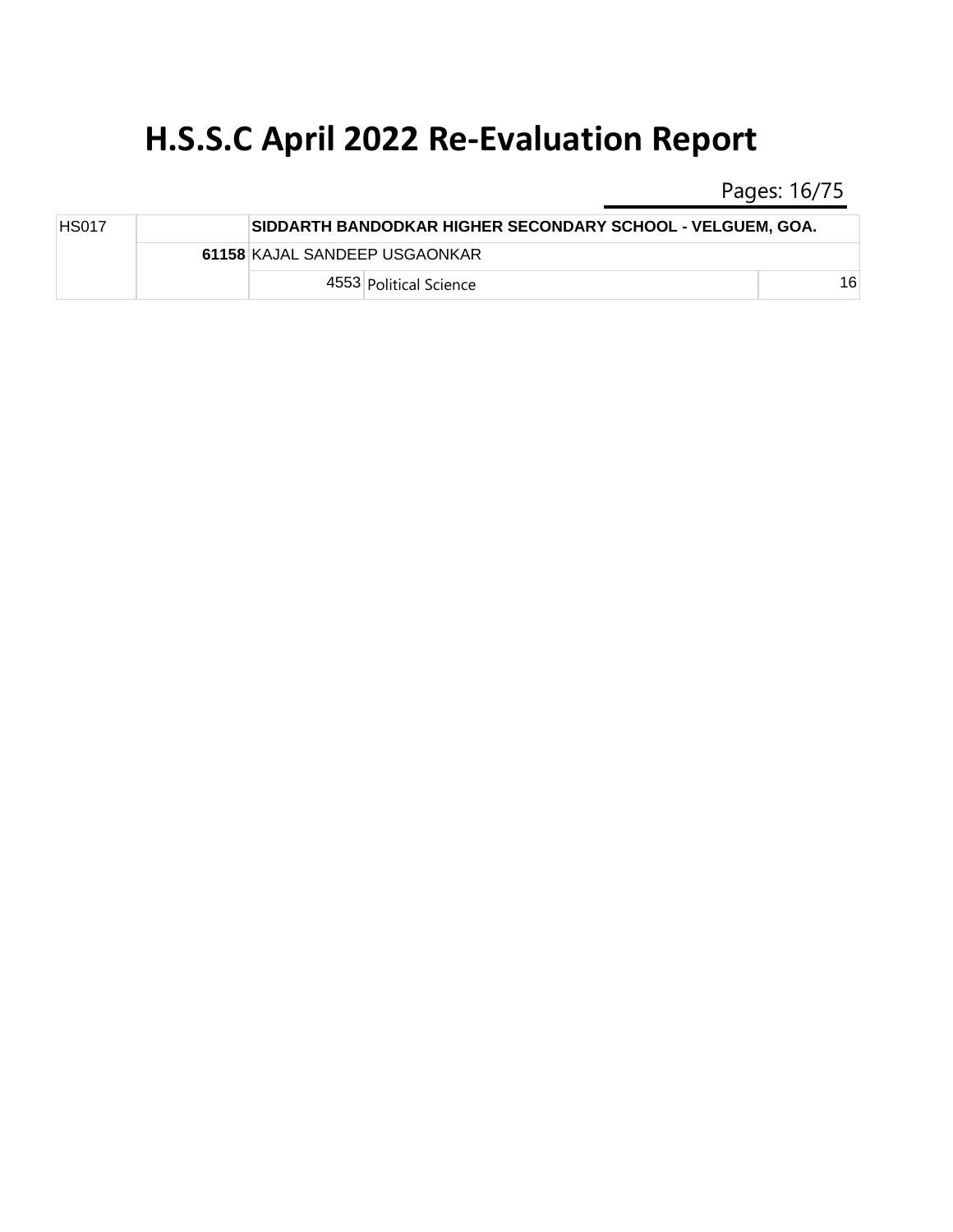Pages: 17/75

| <b>HS018</b> |  |                            | <b>GOVERNMENT HIGHER SECONDARY SCHOOL - VALPOI, SATTARI-GOA</b> |    |
|--------------|--|----------------------------|-----------------------------------------------------------------|----|
|              |  |                            | 61422 MANGESH NARAYAN GAWAS                                     |    |
|              |  |                            | 4702 Physics                                                    | 13 |
|              |  |                            | 4703 Chemistry                                                  | 14 |
|              |  |                            | 4754 Mathematics                                                | 15 |
|              |  | 61426 NAGESH RAJU PATIL    |                                                                 |    |
|              |  |                            | 4702 Physics                                                    | 15 |
|              |  | 61428 MAHISHA MAHESH KARPE |                                                                 |    |
|              |  |                            | 4703 Chemistry                                                  | 14 |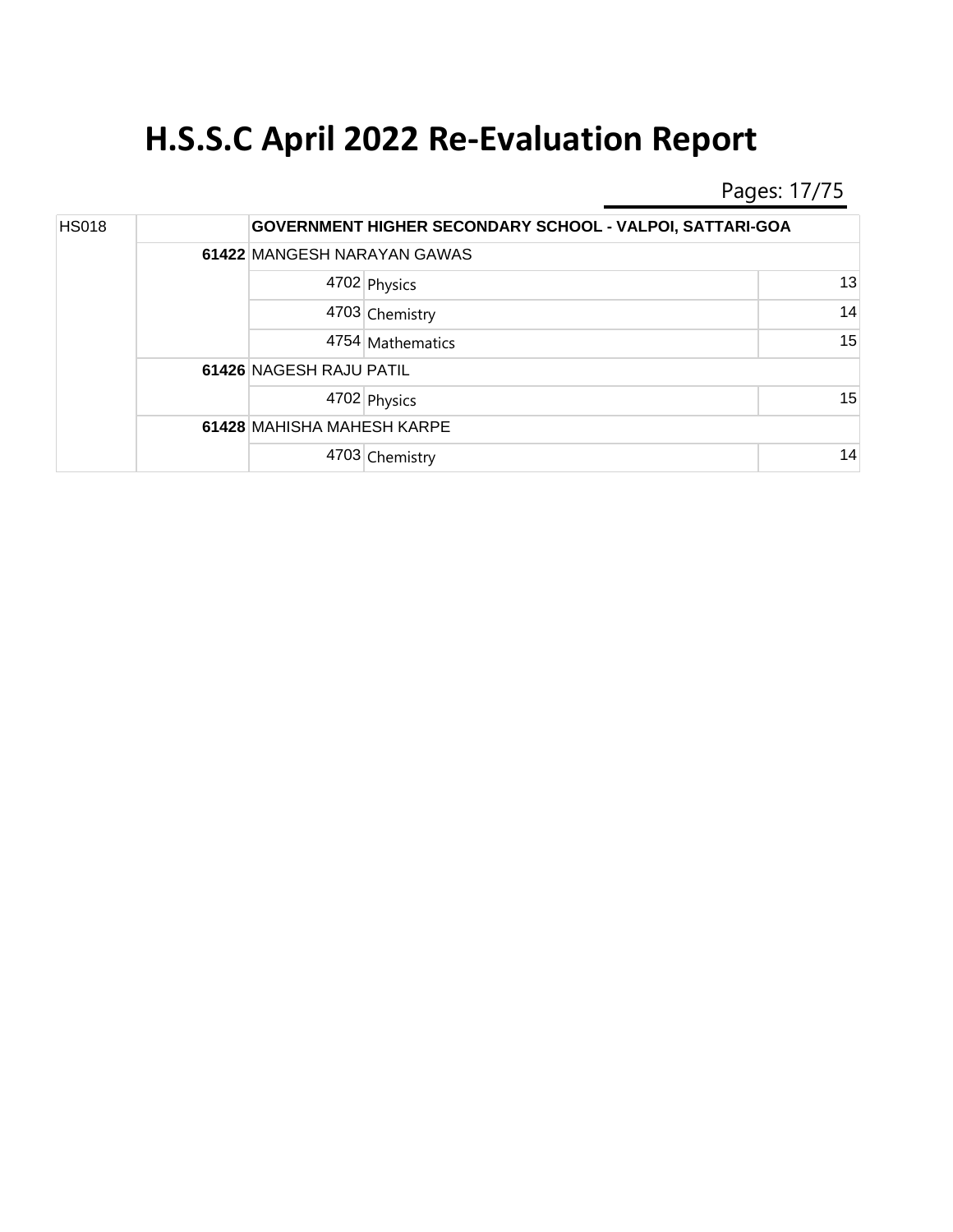Pages: 18/75

| <b>HS019</b> |  |                              | GOVERNMENT HIGHER SECONDARY SCHOOL - SANKHALI, GOA. |                |
|--------------|--|------------------------------|-----------------------------------------------------|----------------|
|              |  | 61467 AKSHITA RAGLO GAONKAR  |                                                     |                |
|              |  |                              | 4411 English I                                      | 13             |
|              |  | 61479 AMOL KASHINATH GAWAS   |                                                     |                |
|              |  |                              | 4652 Economics                                      | 17             |
|              |  | 61492 MOHAN VASUDEO RAUT     |                                                     |                |
|              |  |                              | 4501 History                                        | 16             |
|              |  | 61500 SALONI SUNIL AMONKAR   |                                                     |                |
|              |  |                              | 4551 Geography                                      | 13             |
|              |  | 61502 SAURABH SANJAY JOG     |                                                     |                |
|              |  |                              | 4501 History                                        | 55             |
|              |  | 61507 SHRUTI TUKARAM GAONKAR |                                                     |                |
|              |  |                              | 4423 Marathi II                                     | 65             |
|              |  |                              | 61515 VITHOBA MANOHAR MALEWADKAR                    |                |
|              |  |                              | 4551 Geography                                      | 11             |
|              |  | 61527 ASHISH MOHAN GAONKAR   |                                                     |                |
|              |  |                              | 4411 English I                                      | 15             |
|              |  |                              | 61547 SHIDDESHWAR BABAL NAVELKAR                    |                |
|              |  |                              | 4652 Economics                                      | 16             |
|              |  |                              | 61568 MILENCY MILAGRE FERNANDES                     |                |
|              |  |                              | 4702 Physics                                        | 29             |
|              |  |                              | 4703 Chemistry                                      | 30             |
|              |  | 61570 GAUTAMI PRAVIN RAWOOL  |                                                     |                |
|              |  |                              | 4703 Chemistry                                      | 14             |
|              |  | 61602 ASLESHA AMAR CHOPDEKAR |                                                     |                |
|              |  |                              | 4265 Fibre to Fabric & Fashion Marketing            | 15             |
|              |  |                              | 4266 Apparel Designing & Decoration                 | $\overline{7}$ |
|              |  | 61603 NIKITA SADANAND NAIK   |                                                     |                |
|              |  |                              | 4202 General Foundation Course                      | 11             |
|              |  | 61605 RIYA MANOJ DHIMAN      |                                                     |                |
|              |  |                              | 4202 General Foundation Course                      | 11             |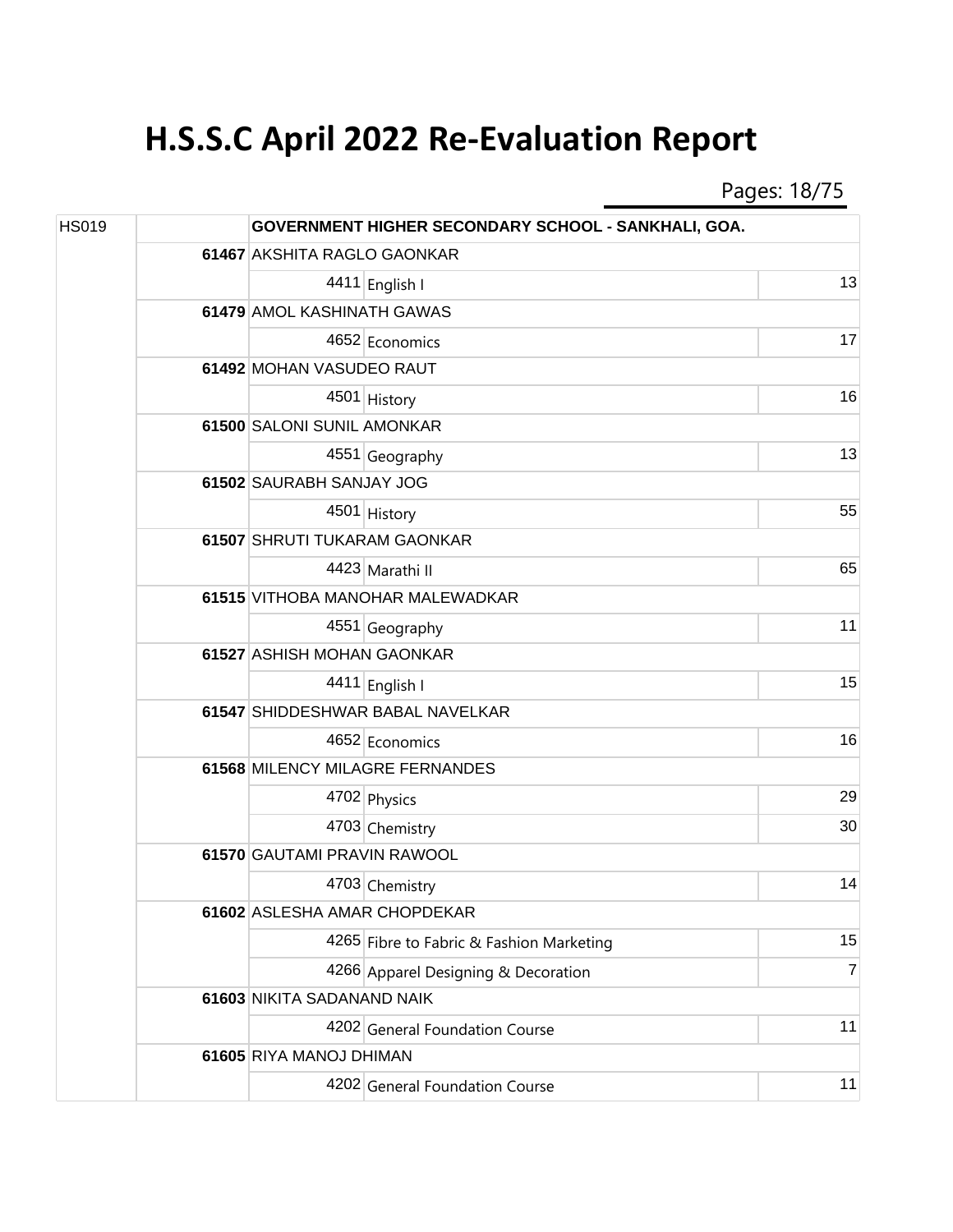Pages: 19/75

| <b>HS020</b> |  | SHRI. RAVI SITARAM NAIK HIGHER SECONDARY SCHOOL OF ATS,<br>SCEINCE, COMMERCE AND VOCATIONAL STUDIES - FARMAGUDI, PONDA-GOA |                                   |    |  |
|--------------|--|----------------------------------------------------------------------------------------------------------------------------|-----------------------------------|----|--|
|              |  | 67737 VEDA SHIRISH DESAI                                                                                                   |                                   |    |  |
|              |  |                                                                                                                            | 4501 History                      | 55 |  |
|              |  | 67744 ADVAIT MILIND SAMANT                                                                                                 |                                   |    |  |
|              |  |                                                                                                                            | 4605 Accountancy                  | 14 |  |
|              |  | 67756 SAIRAJ SOMNATH NAIK                                                                                                  |                                   |    |  |
|              |  |                                                                                                                            | 4605 Accountancy                  | 16 |  |
|              |  |                                                                                                                            | 67768 AMITSAI A KARUPPASAMY NADAR |    |  |
|              |  |                                                                                                                            | 4605 Accountancy                  | 17 |  |
|              |  |                                                                                                                            | 4655 Business Studies             | 15 |  |
|              |  | 67834 ADITYA PANDURANG NAIK                                                                                                |                                   |    |  |
|              |  |                                                                                                                            | 4754 Mathematics                  | 17 |  |
|              |  | 67837 DIPRAJ DAYANAND GOVEKAR                                                                                              |                                   |    |  |
|              |  |                                                                                                                            | 4704 Biology                      | 15 |  |
|              |  |                                                                                                                            | 4754 Mathematics                  | 14 |  |
|              |  | 67842 HARSH PRASHANT ZALMI                                                                                                 |                                   |    |  |
|              |  |                                                                                                                            | 4703 Chemistry                    | 10 |  |
|              |  |                                                                                                                            | 4754 Mathematics                  | 17 |  |
|              |  |                                                                                                                            | 67845 JAYAKRISHNA SANDEEP KALE    |    |  |
|              |  |                                                                                                                            | 4754 Mathematics                  | 15 |  |
|              |  | 67846 JIVITA ANAND NAIK                                                                                                    |                                   |    |  |
|              |  |                                                                                                                            | 4754 Mathematics                  | 13 |  |
|              |  | 67856 VEDIKA RAVINDRA NAIK                                                                                                 |                                   |    |  |
|              |  |                                                                                                                            | 4702 Physics                      | 12 |  |
|              |  |                                                                                                                            | 4703 Chemistry                    | 13 |  |
|              |  | 67857 YUKTA YOGESH HARMALKAR                                                                                               |                                   |    |  |
|              |  |                                                                                                                            | 4702 Physics                      | 12 |  |
|              |  |                                                                                                                            | 4754 Mathematics                  | 20 |  |
|              |  | 67858 ADITI PRASHANT BANDEKAR                                                                                              |                                   |    |  |
|              |  |                                                                                                                            | 4702 Physics                      | 14 |  |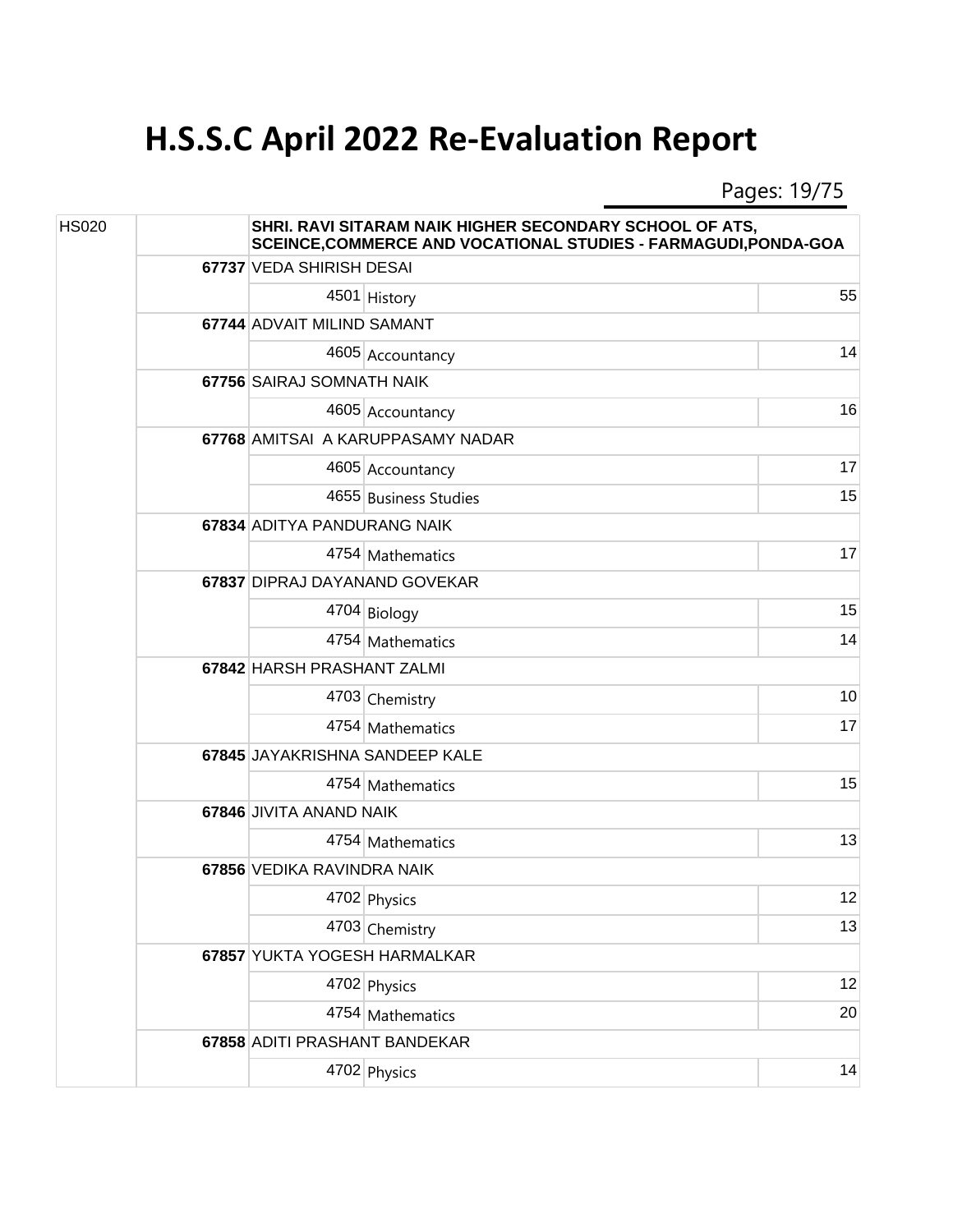Pages: 20/75

| <b>HS020</b> |  | 67887 VIJAYENDRA VIRENDRA MARDOLKAR      |                                      |    |  |
|--------------|--|------------------------------------------|--------------------------------------|----|--|
|              |  |                                          | 4702 Physics                         | 14 |  |
|              |  |                                          | 67901 AVINDA VISHWANATH GAUNS        |    |  |
|              |  |                                          | 4702 Physics                         | 13 |  |
|              |  | 67993 NIKHIL DNYANESHWAR ALIAS NANI NAIK |                                      |    |  |
|              |  |                                          | 4331 Digital Electronics & Computers | 8  |  |
|              |  | <b>68001 SHAISH SANJAY GAUNKAR</b>       |                                      |    |  |
|              |  |                                          | 4202 General Foundation Course       | 11 |  |
|              |  | <b>68004 TASMAI RAMESH KAMBLE</b>        |                                      |    |  |
|              |  |                                          | 4202 General Foundation Course       | 12 |  |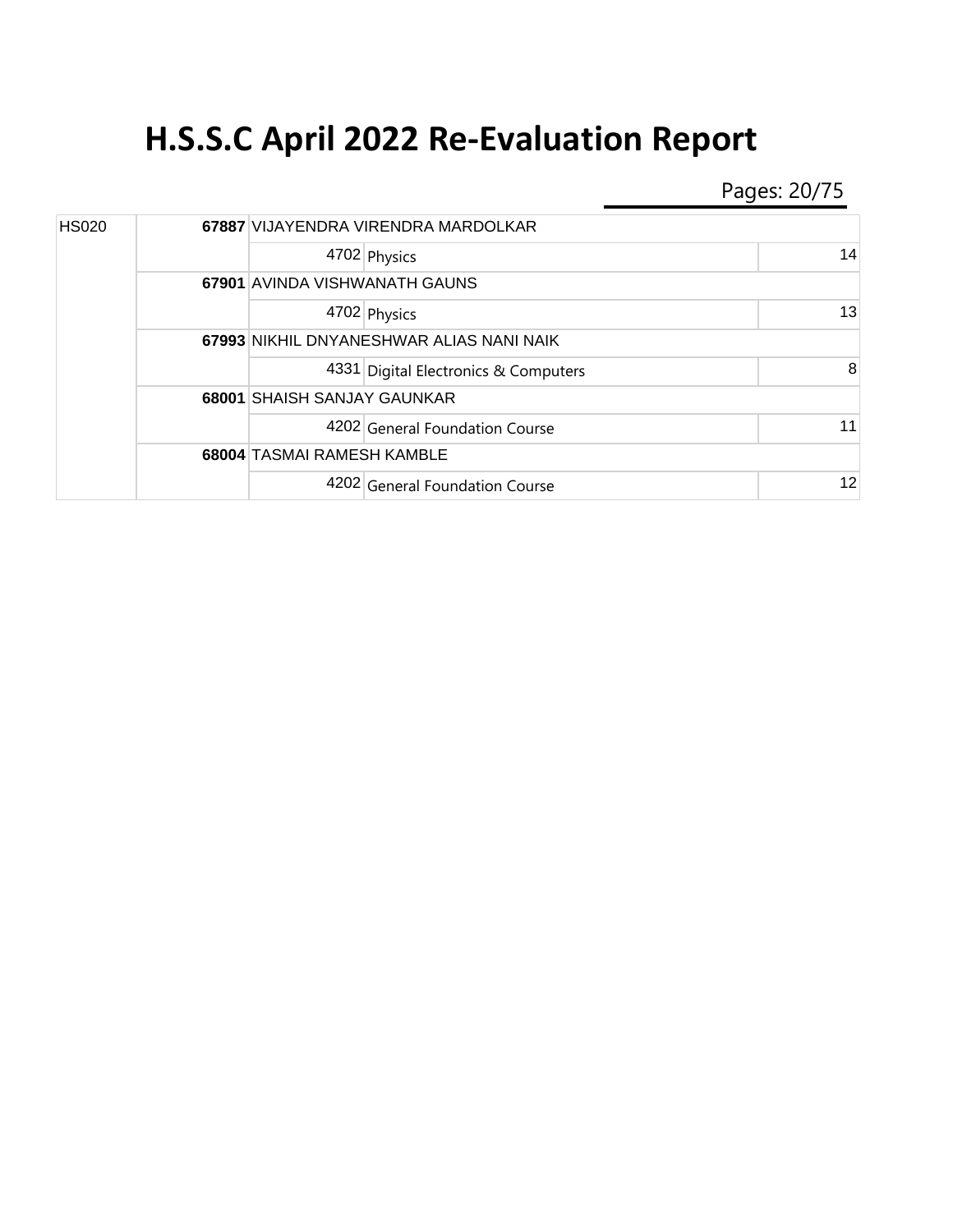Pages: 21/75

| <b>HS025</b> |  |                                 | <b>GOVERNMENT HIGHER SECONDARY SCHOOL - BAINA, VASCO</b> |    |
|--------------|--|---------------------------------|----------------------------------------------------------|----|
|              |  | 62750 TUKARAM VENKATESH HARIJAN |                                                          |    |
|              |  |                                 | 4652 Economics                                           | 15 |
|              |  | 62762 MOHAMED FAIZAL NAGARSHI   |                                                          |    |
|              |  |                                 | 4605 Accountancy                                         | 15 |
|              |  | 62769 SALAUNI MEGU NAIK         |                                                          |    |
|              |  |                                 | 4702 Physics                                             | 12 |
|              |  |                                 | 4754 Mathematics                                         | 16 |
|              |  | 62775 AMAN SHAIKH               |                                                          |    |
|              |  |                                 | 4221 Cost Accounting & Taxation                          | 8  |
|              |  | 62777 LAXMI ANILKUMAR GAUD      |                                                          |    |
|              |  |                                 | 4221 Cost Accounting & Taxation                          | 8  |
|              |  |                                 | 4225 Accountancy                                         | 8  |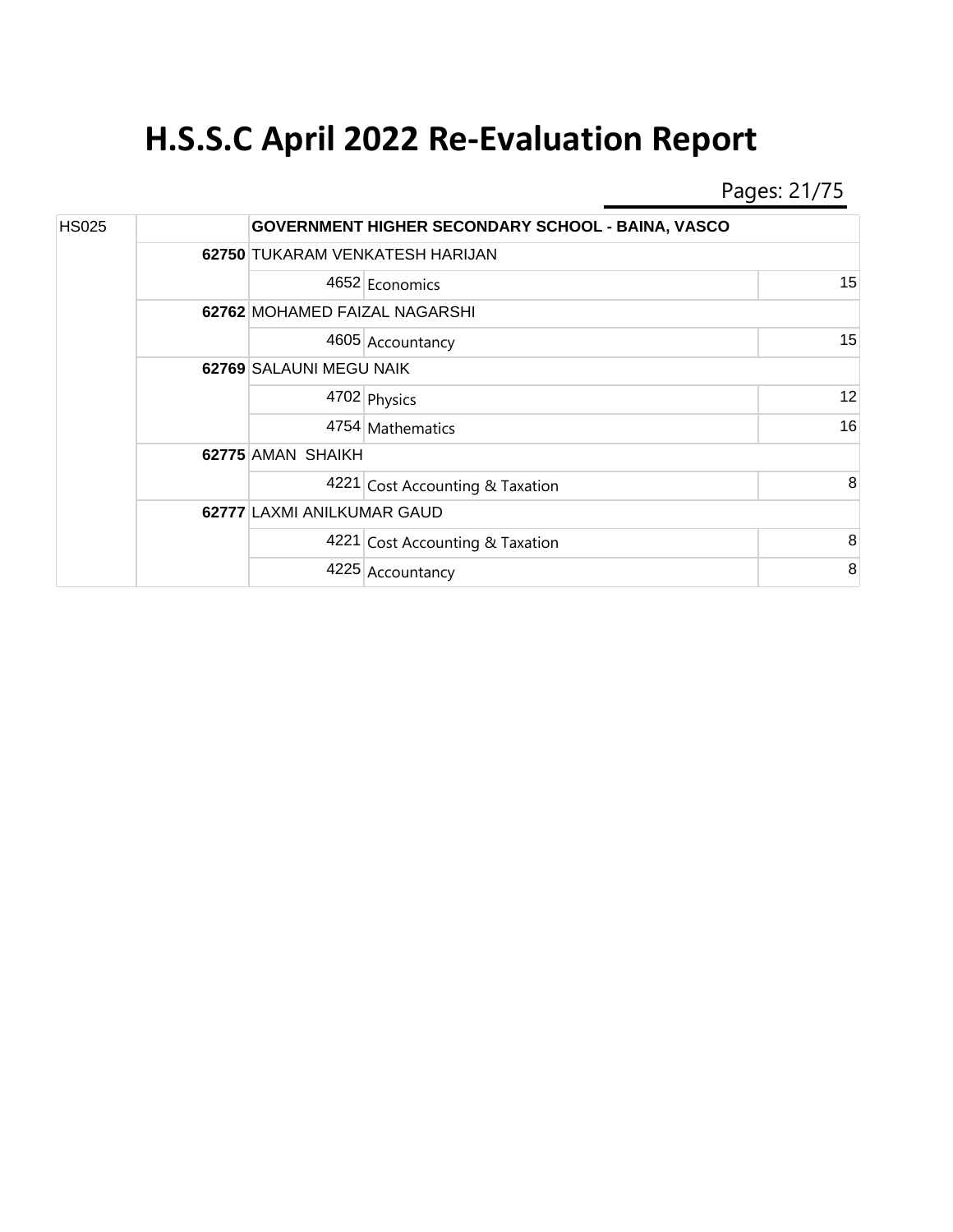Pages: 22/75

| <b>HS027</b> |  |                      | ST.FRANCIS XAVIER'S HIGHER SECONDARY SCHOOL OF ARTS, SCIENCE AND<br><b>COMMERCE - SIOLIM BARDEZ GOA.</b> |    |  |  |  |
|--------------|--|----------------------|----------------------------------------------------------------------------------------------------------|----|--|--|--|
|              |  |                      | 54476 DIKSHITA SHAMSUNDER GOLTEKAR                                                                       |    |  |  |  |
|              |  |                      | 4501 History                                                                                             | 13 |  |  |  |
|              |  |                      | 54530 ADRIAN VINCY SEBY FERNANDES                                                                        |    |  |  |  |
|              |  |                      | 4605 Accountancy                                                                                         | 14 |  |  |  |
|              |  | 54553 LINESA DA CRUZ |                                                                                                          |    |  |  |  |
|              |  |                      | 4605 Accountancy                                                                                         | 15 |  |  |  |
|              |  |                      | 54611 MANISHKUMAR SHANKARLAL SALECHA                                                                     |    |  |  |  |
|              |  |                      | 4605 Accountancy                                                                                         | 15 |  |  |  |
|              |  |                      | <b>54653 ADARSH SHRIKANT SHIRODKAR</b>                                                                   |    |  |  |  |
|              |  |                      | 4754 Mathematics                                                                                         | 16 |  |  |  |
|              |  |                      | <b>54671 PRATIK PREMNATH KANOLKAR</b>                                                                    |    |  |  |  |
|              |  |                      | 4754 Mathematics                                                                                         | 14 |  |  |  |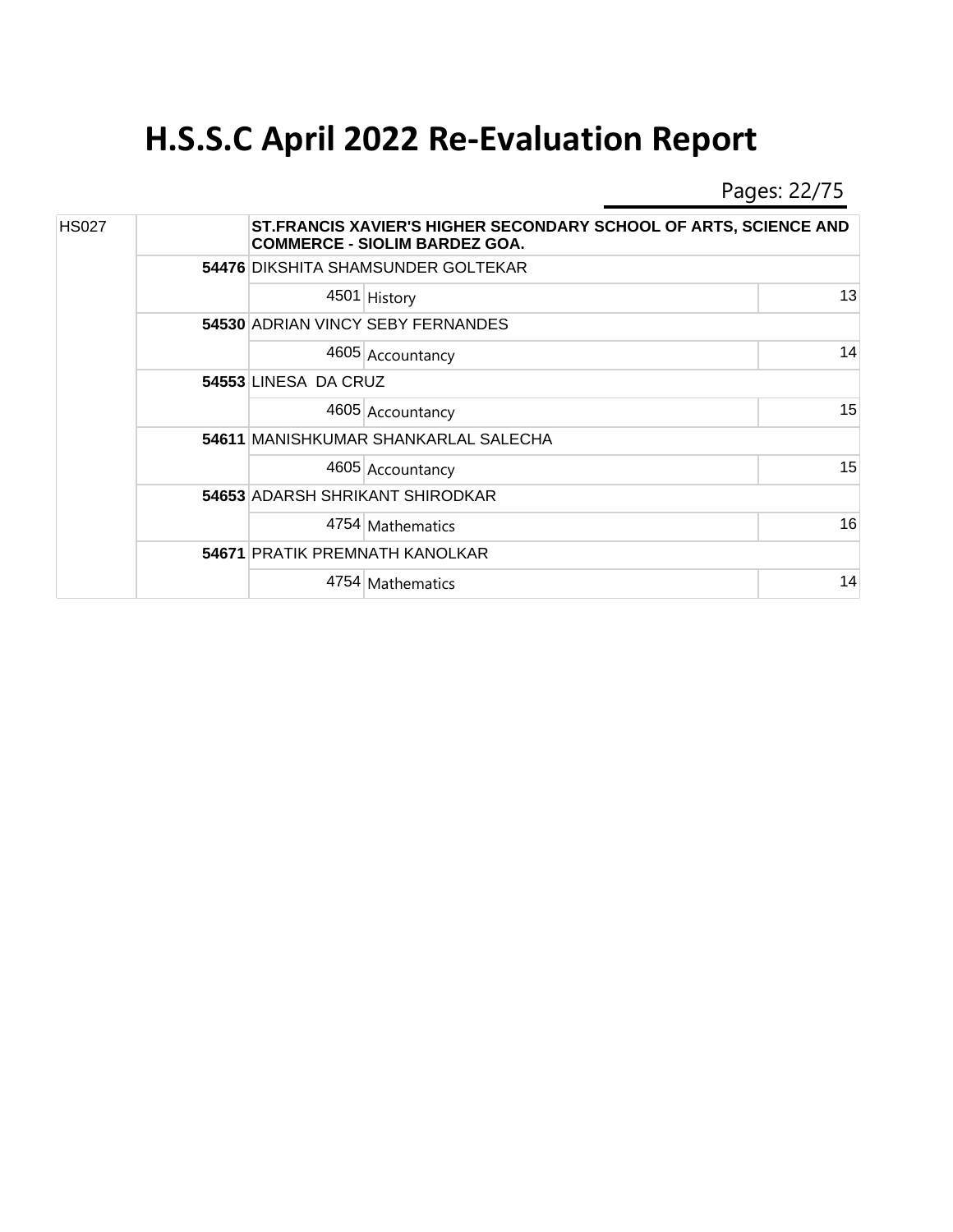Pages: 23/75

| <b>HS028</b> |  | <b>PEOPLE'S HIGHER SECONDARY SCHOOL - PANAJI GOA.</b> |    |
|--------------|--|-------------------------------------------------------|----|
|              |  | 57978 PRANAV RAJESH BANDODKAR                         |    |
|              |  | 4754   Mathematics                                    | つつ |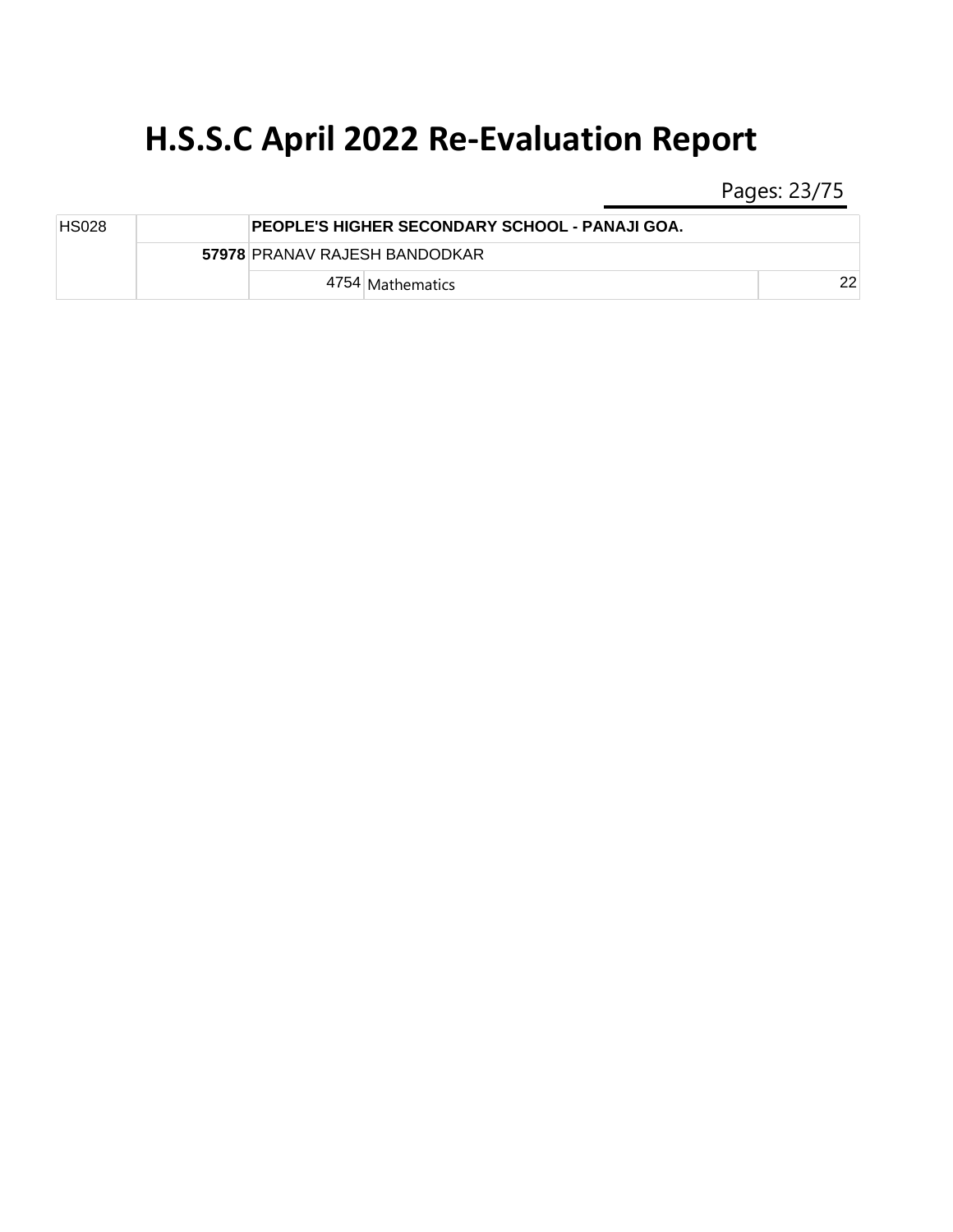Pages: 24/75

| <b>HS029</b> |  |                            | PURUSHOTTOM WALAWALKAR HIGHER SECONDARY SCHOOL OF<br>ARTS, SCIENCE & COMMERCE - TELANG NAGAR, KHORLIM MAPUSA |    |  |  |
|--------------|--|----------------------------|--------------------------------------------------------------------------------------------------------------|----|--|--|
|              |  |                            | 55047 SHUBHAM SHRIKANT PATIL                                                                                 |    |  |  |
|              |  |                            | 4702 Physics                                                                                                 | 23 |  |  |
|              |  |                            | 4703 Chemistry                                                                                               | 21 |  |  |
|              |  |                            | 4705 Computer Science                                                                                        | 36 |  |  |
|              |  |                            | 4754 Mathematics                                                                                             | 24 |  |  |
|              |  | 55102 JAYESH PRATAP RAWOOL |                                                                                                              |    |  |  |
|              |  |                            | 4411 English I                                                                                               | 49 |  |  |
|              |  |                            | 4702 Physics                                                                                                 | 18 |  |  |
|              |  |                            | 4703 Chemistry                                                                                               | 17 |  |  |
|              |  |                            | 4754 Mathematics                                                                                             | 28 |  |  |
|              |  | 55188 PARTHIV PRADEEP NAIK |                                                                                                              |    |  |  |
|              |  |                            | 4323 Auto - Transmission                                                                                     | 8  |  |  |
|              |  | 55195 RUSHIL RAJESH SAWAL  |                                                                                                              |    |  |  |
|              |  |                            | 4323 Auto - Transmission                                                                                     | 8  |  |  |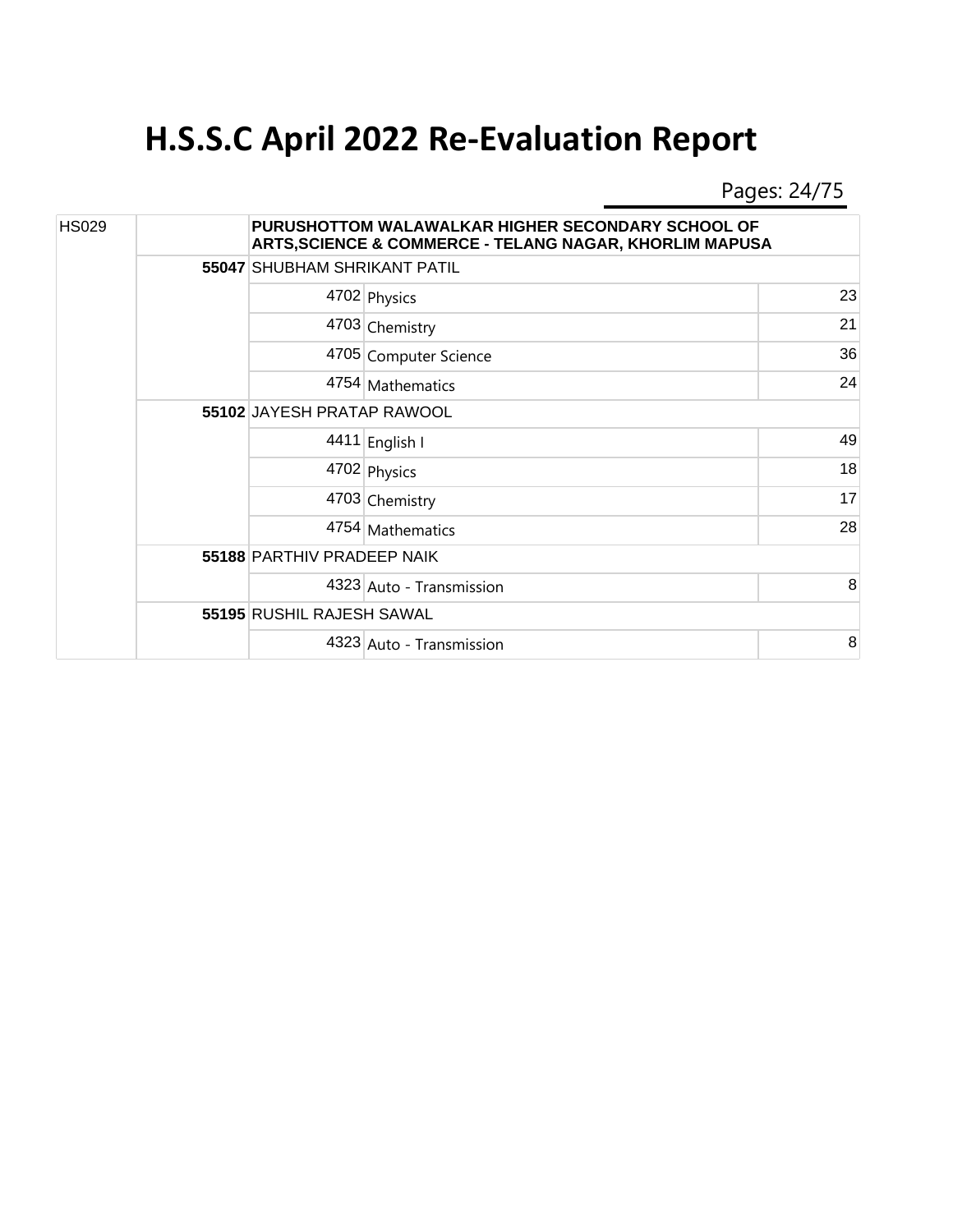Pages: 25/75

| <b>HS030</b> | SHREE DAMODAR HIGHER SECONDARY SCHOOL OF SCIENCE - MARGAO,<br><b>SALCETE</b> |                                 |                                       |    |  |
|--------------|------------------------------------------------------------------------------|---------------------------------|---------------------------------------|----|--|
|              |                                                                              | 64075 SWARANG DAMU NAIK         |                                       |    |  |
|              |                                                                              |                                 | 4551 Geography                        | 39 |  |
|              |                                                                              |                                 | 4702 Physics                          | 25 |  |
|              |                                                                              |                                 | 4754 Mathematics                      | 30 |  |
|              |                                                                              | 64111 GORAKSH VIKAS NAIK        |                                       |    |  |
|              |                                                                              |                                 | 4703 Chemistry                        | 20 |  |
|              |                                                                              | 64134 SHREYA SURENDRA DESSAI    |                                       |    |  |
|              |                                                                              |                                 | 4702 Physics                          | 28 |  |
|              |                                                                              |                                 | 4703 Chemistry                        | 26 |  |
|              |                                                                              |                                 | 4754 Mathematics                      | 27 |  |
|              |                                                                              |                                 | 64156 ROHAN RAMCHANDRA NAIK           |    |  |
|              |                                                                              |                                 | 4754 Mathematics                      | 16 |  |
|              |                                                                              | 64162 SHIVANI SANDEEP DESHPANDE |                                       |    |  |
|              |                                                                              |                                 | 4551 Geography                        | 48 |  |
|              |                                                                              |                                 | 4702 Physics                          | 28 |  |
|              |                                                                              |                                 | 4703 Chemistry                        | 26 |  |
|              |                                                                              |                                 | 4754 Mathematics                      | 42 |  |
|              |                                                                              | 64228 ANDREW AUSTIN             |                                       |    |  |
|              |                                                                              |                                 | 4411 English I                        | 62 |  |
|              |                                                                              |                                 | 4424 Hindi II                         | 69 |  |
|              |                                                                              |                                 | 64266 SRISHA VIJAYKUMAR PRABHU MHAPNE |    |  |
|              |                                                                              |                                 | 4702 Physics                          | 14 |  |
|              |                                                                              |                                 | 64267 SUBHANG SANDEEP KOMARPANT       |    |  |
|              |                                                                              |                                 | 4702 Physics                          | 38 |  |
|              |                                                                              |                                 | 4703 Chemistry                        | 36 |  |
|              |                                                                              | 64275 YUGA YOGUISH SAMBARY      |                                       |    |  |
|              |                                                                              |                                 | 4703 Chemistry                        | 46 |  |
|              |                                                                              |                                 | 4754 Mathematics                      | 67 |  |
|              |                                                                              | 64290 KEDAR RAJESH BHAGAT       |                                       |    |  |
|              |                                                                              |                                 | 4703 Chemistry                        | 38 |  |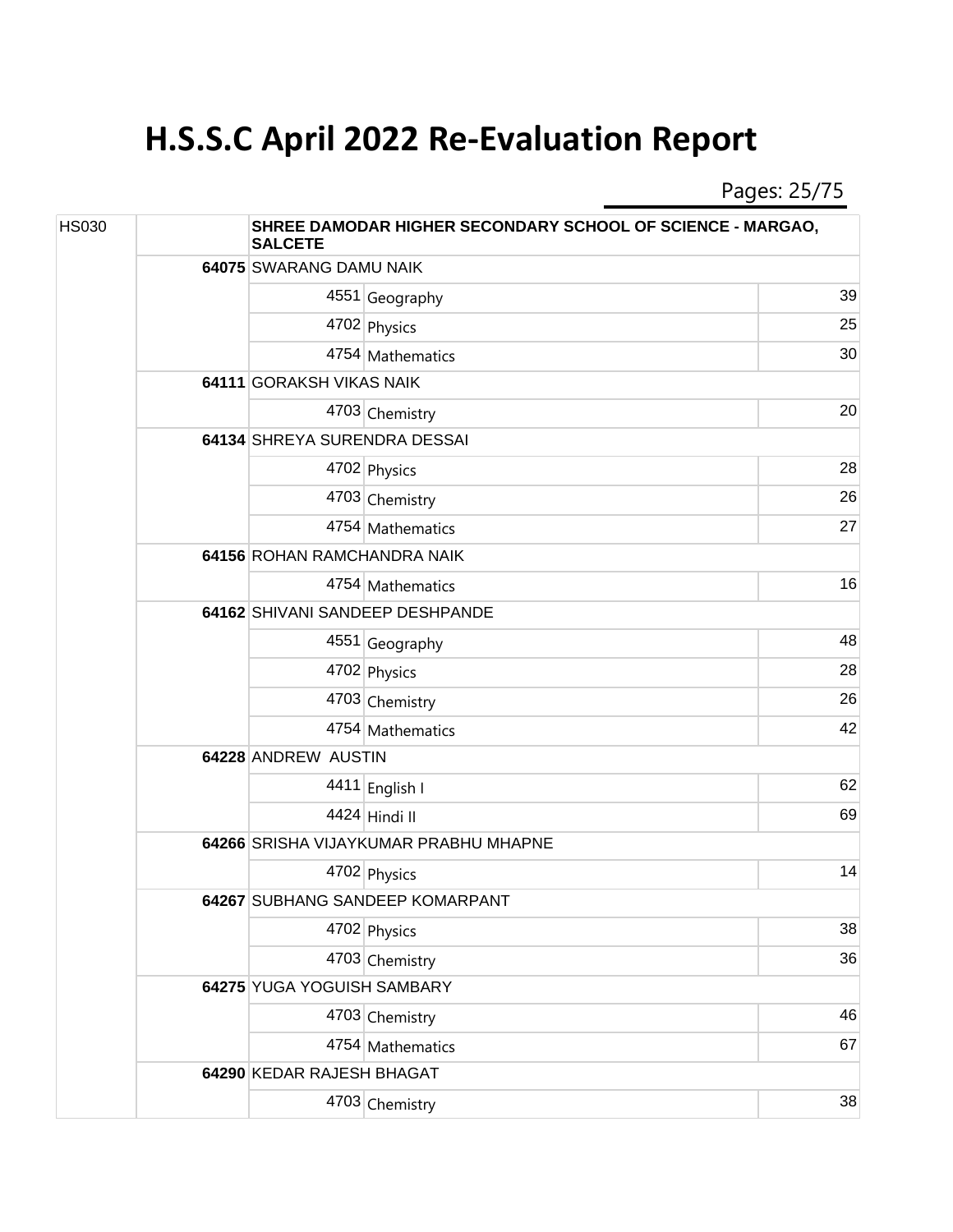Pages: 26/75

| <b>HS030</b> | 64298 SAMARTH SANTOSH NAIK |                |    |
|--------------|----------------------------|----------------|----|
|              |                            | 4702 Physics   | 47 |
|              |                            | 4703 Chemistry | 42 |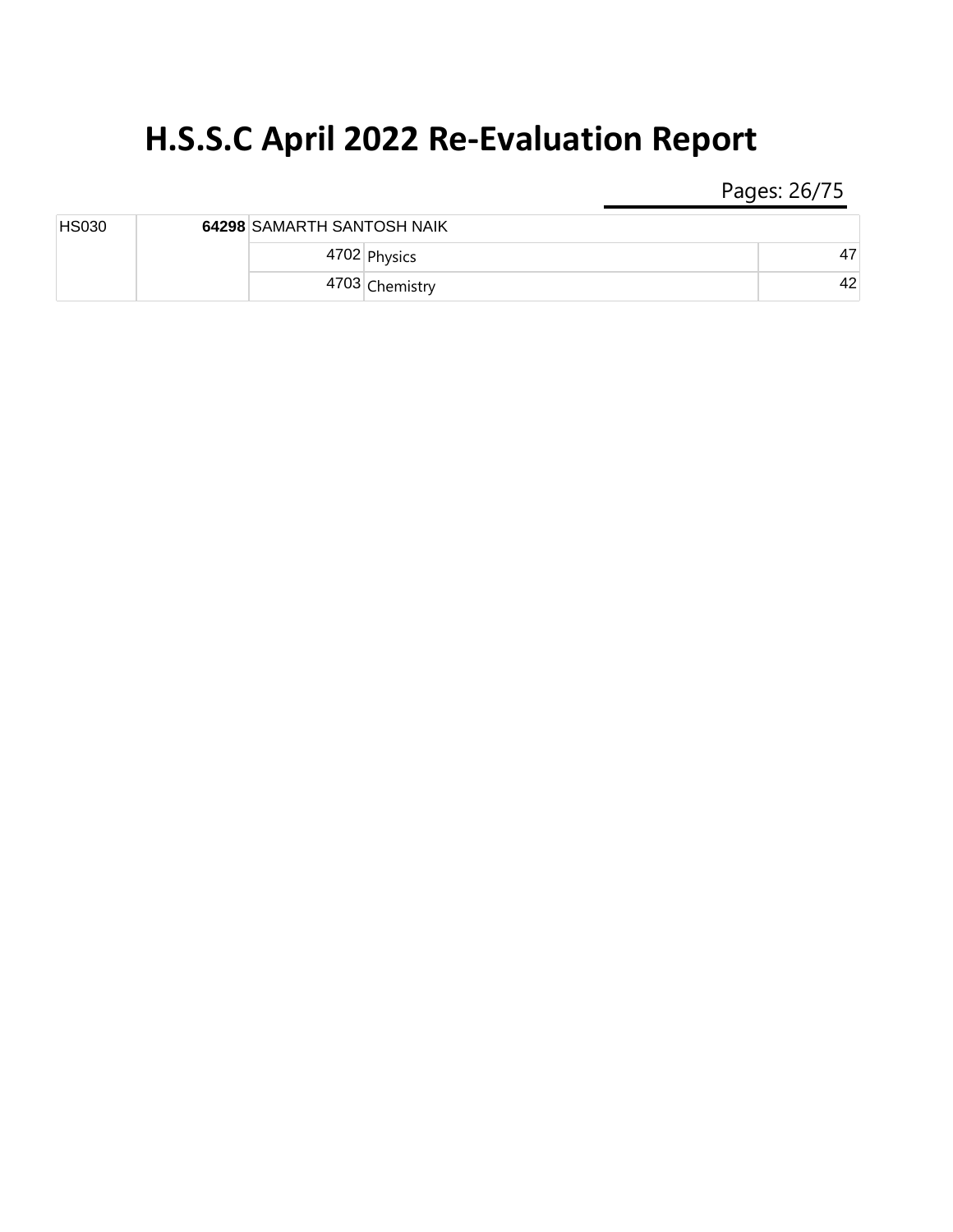Pages: 27/75

| <b>HS031</b> |  |                          | <b>GOVERNMENT MULTIPURPOSE HIGHER SECONDARY SCHOOL -</b><br>BORDA, MARGAO, SALCETE |    |  |  |  |
|--------------|--|--------------------------|------------------------------------------------------------------------------------|----|--|--|--|
|              |  |                          | 56277 AFROZ KHAN PATHAN                                                            |    |  |  |  |
|              |  |                          | 4752 Psychology                                                                    | 15 |  |  |  |
|              |  | 56295 TEJAS GANESH NAIK  |                                                                                    |    |  |  |  |
|              |  |                          | 4501 History                                                                       | 13 |  |  |  |
|              |  |                          | 56315 AADESH RAJESH MANE                                                           |    |  |  |  |
|              |  |                          | 4554 Sociology                                                                     | 16 |  |  |  |
|              |  | 56465 ADNEY JOSE COLACO  |                                                                                    |    |  |  |  |
|              |  |                          | 4754 Mathematics                                                                   | 16 |  |  |  |
|              |  | 56505 RANVIJAY KUMAR     |                                                                                    |    |  |  |  |
|              |  |                          | 4703 Chemistry                                                                     | 12 |  |  |  |
|              |  | 56511 SWETA GIRIRAJ NAIK |                                                                                    |    |  |  |  |
|              |  |                          | 4703 Chemistry                                                                     | 15 |  |  |  |
|              |  | 56571 VINOD MANE         |                                                                                    |    |  |  |  |
|              |  |                          | 4225 Accountancy                                                                   | 8  |  |  |  |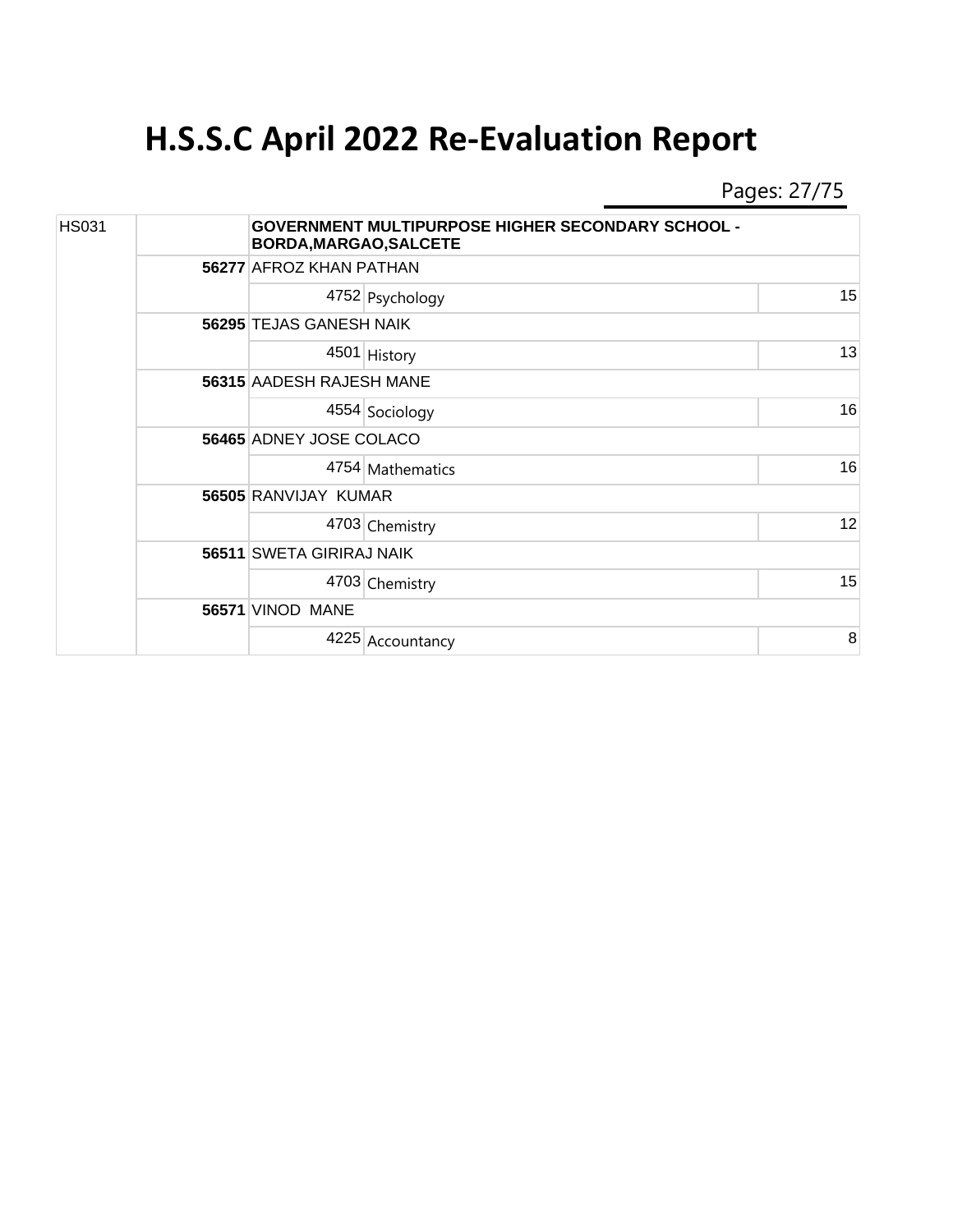Pages: 28/75

| <b>HS034</b> |  |                                     | SHIVGRAM EDUCATIONAL SOCIETY SHIRODA HIGHER SECONDARY SCHOOL<br>OF ARTS, COMMERCE, SCIENCE AND VOCATIONAL - SHIRODA, PONDA GOA. |    |  |  |
|--------------|--|-------------------------------------|---------------------------------------------------------------------------------------------------------------------------------|----|--|--|
|              |  |                                     | 59903 AVISHKA FRANCISCO COLACO                                                                                                  |    |  |  |
|              |  |                                     | 4702 Physics                                                                                                                    | 13 |  |  |
|              |  | 59949 MUHAMMAD HUSSEIN KHAN         |                                                                                                                                 |    |  |  |
|              |  |                                     | 4702 Physics                                                                                                                    | 11 |  |  |
|              |  |                                     | 4754 Mathematics                                                                                                                | 23 |  |  |
|              |  | <b>60014 HARSH HEMANT SHIRODKER</b> |                                                                                                                                 |    |  |  |
|              |  |                                     | 4202 General Foundation Course                                                                                                  | 11 |  |  |
|              |  | 60018 LAKHAN KALI GAONKAR           |                                                                                                                                 |    |  |  |
|              |  |                                     | 4202 General Foundation Course                                                                                                  | 12 |  |  |
|              |  | 60031 SHIVAM SATYAWAN GAONKAR       |                                                                                                                                 |    |  |  |
|              |  |                                     | 4202 General Foundation Course                                                                                                  | 12 |  |  |
|              |  |                                     | 4342 Domestic and Consumer Appliances                                                                                           | 9  |  |  |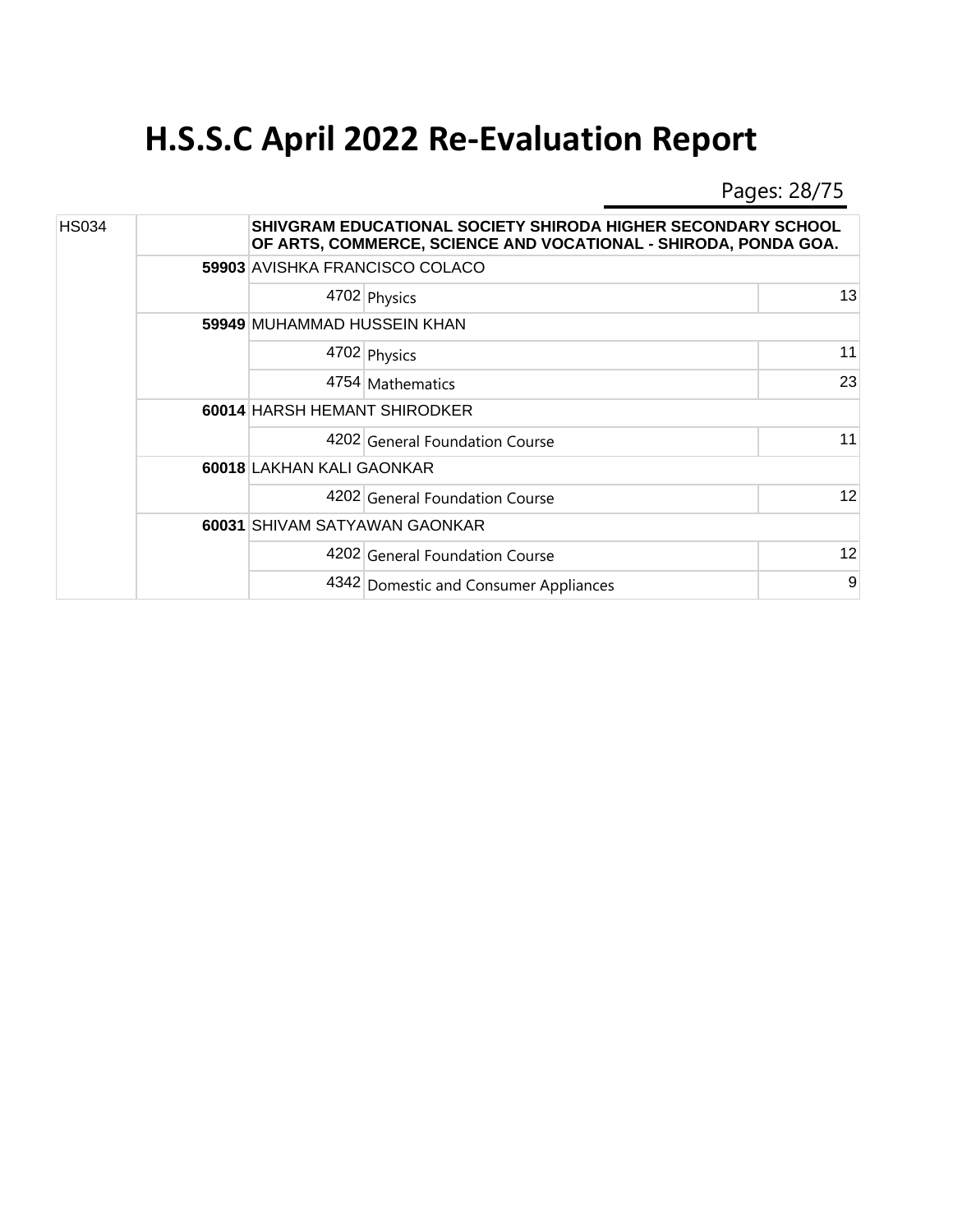Pages: 29/75

| <b>HS035</b> |  |                                  | SHREE NAVADURGA HIGHER SECONDARY SCHOOL OF ARTS AND<br> COMMERCE - MARCAIM.MARDOL-GOA |    |  |  |  |
|--------------|--|----------------------------------|---------------------------------------------------------------------------------------|----|--|--|--|
|              |  | <b>60043 GAURAV SURESH GAUDE</b> |                                                                                       |    |  |  |  |
|              |  |                                  | 4501 History                                                                          | 16 |  |  |  |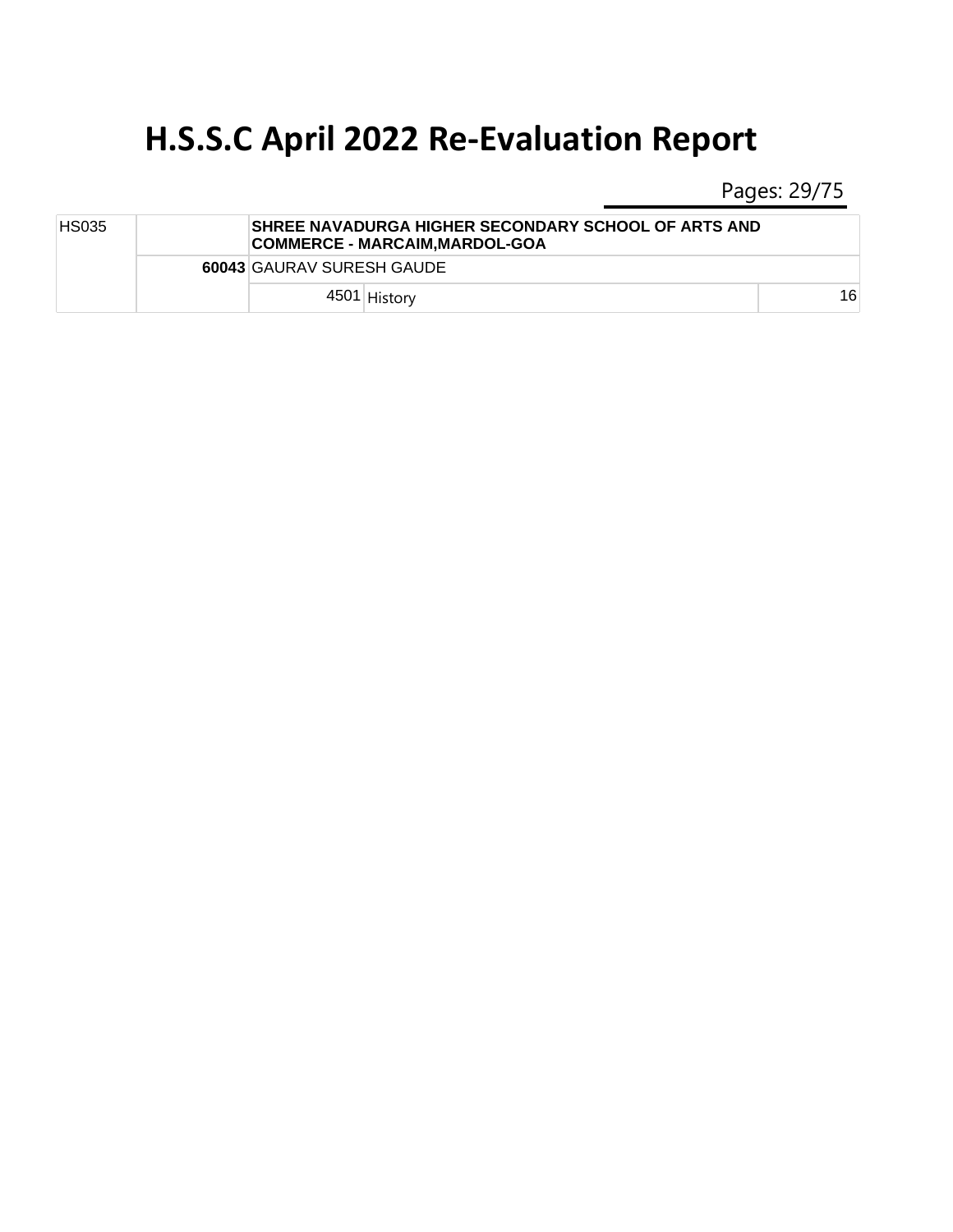Pages: 30/75

| <b>HS036</b> |  |                               | ROSARY HIGHER SECONDARY SCHOOL - NAVELIM, SALCETE-GOA |    |  |  |
|--------------|--|-------------------------------|-------------------------------------------------------|----|--|--|
|              |  |                               | 64473 ANYA NICOLE CORREIA GONSALVES                   |    |  |  |
|              |  |                               | 4752 Psychology                                       | 62 |  |  |
|              |  |                               | 64611 JANELLE FIA CARDOZO                             |    |  |  |
|              |  |                               | 4655 Business Studies                                 | 68 |  |  |
|              |  |                               | 64700 ARFAT NADEEM MEMON                              |    |  |  |
|              |  |                               | 4411 English I                                        | 65 |  |  |
|              |  |                               | 4427 French II                                        | 62 |  |  |
|              |  | 64716 ASHRAL CINIA RODRIGUES  |                                                       |    |  |  |
|              |  |                               | 4703 Chemistry                                        | 12 |  |  |
|              |  | 64726 KANNAVI KAUSHAL MISHRA  |                                                       |    |  |  |
|              |  |                               | 4702 Physics                                          | 14 |  |  |
|              |  | 64806 RESHA RAJESH GAONKER    |                                                       |    |  |  |
|              |  |                               | 4703 Chemistry                                        | 14 |  |  |
|              |  | 64808 SHRUTI SUHAS NAIK       |                                                       |    |  |  |
|              |  |                               | 4702 Physics                                          | 13 |  |  |
|              |  |                               | 4703 Chemistry                                        | 13 |  |  |
|              |  | 65050 MELITA PRISCA FERNANDES |                                                       |    |  |  |
|              |  |                               | 4202 General Foundation Course                        | 11 |  |  |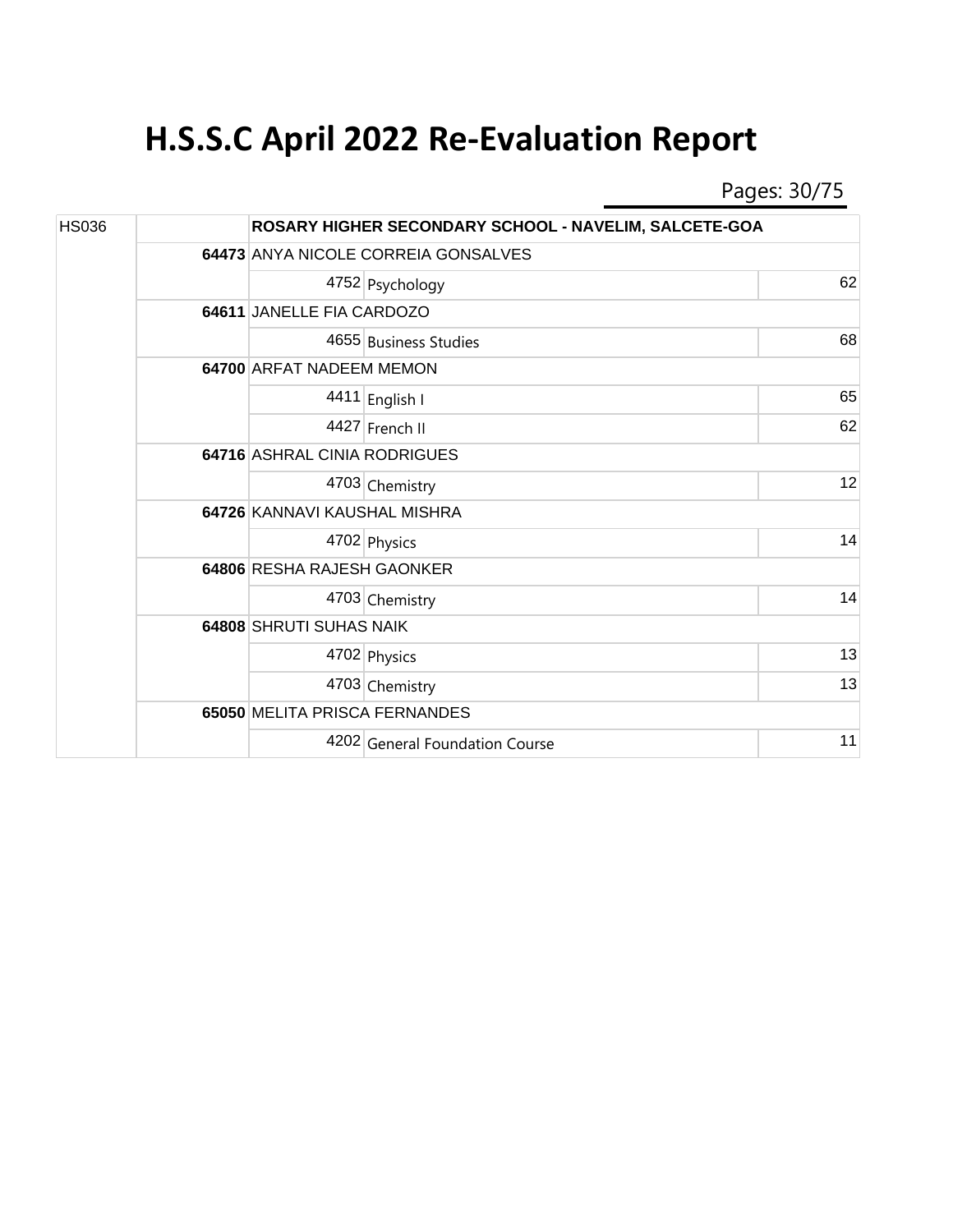Pages: 31/75

| <b>HS038</b> |  | <b>GOA</b>       | DAMODAR ENGLISH HIGHER SECONDARY SCHOOL - GUDI, PARODA, QUEPEM, |                 |  |  |  |
|--------------|--|------------------|-----------------------------------------------------------------|-----------------|--|--|--|
|              |  |                  | <b>65281 FRAYNE ANDREW VIEGAS</b>                               |                 |  |  |  |
|              |  |                  | 4202 General Foundation Course                                  | 10 <sup>1</sup> |  |  |  |
|              |  | 65334 UMMAR KHAN |                                                                 |                 |  |  |  |
|              |  |                  | 5274 Accomodation Operation (CRM)                               | 8               |  |  |  |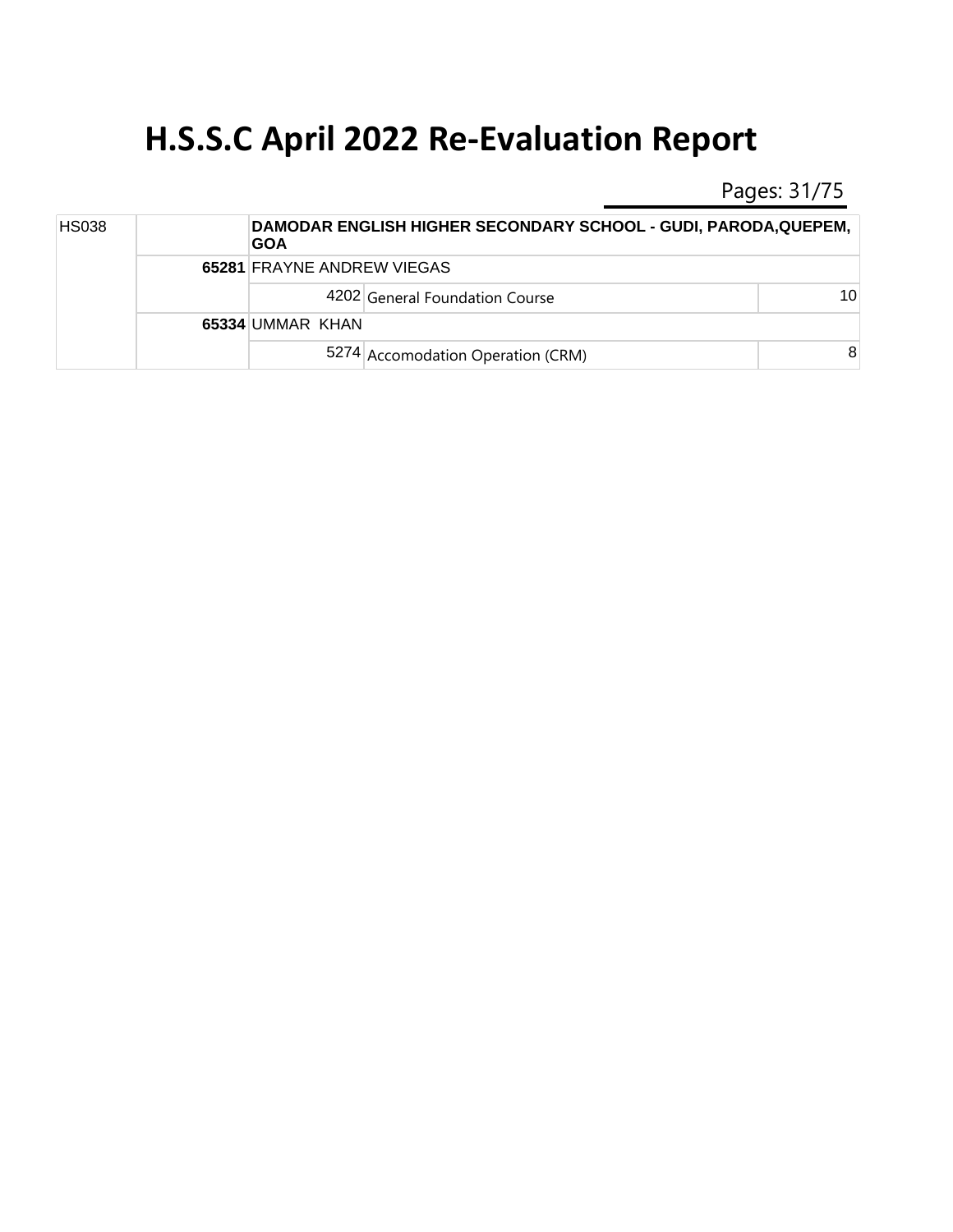Pages: 32/75

| <b>HS039</b> |  | <b>SALCETE-GOA</b>              | FR. BASILIO ANDRADE MEMORIAL HIGHER SECONDARY SCHOOL - MAJORDA, |                |  |  |  |
|--------------|--|---------------------------------|-----------------------------------------------------------------|----------------|--|--|--|
|              |  | 57039 AGNELO BECK               |                                                                 |                |  |  |  |
|              |  |                                 | 4271 Food Production                                            | 8              |  |  |  |
|              |  |                                 | 57040 ALESON FERNANDES                                          |                |  |  |  |
|              |  |                                 | 4271 Food Production                                            | $\overline{7}$ |  |  |  |
|              |  | 57042 ANSON VALENTINO RODRIGUES |                                                                 |                |  |  |  |
|              |  |                                 | 4202 General Foundation Course                                  | 12             |  |  |  |
|              |  | 57055 JADEN AARON SANCHES       |                                                                 |                |  |  |  |
|              |  |                                 | 4202 General Foundation Course                                  | 12             |  |  |  |
|              |  | 57065 LAZIO LESBERN DIAS        |                                                                 |                |  |  |  |
|              |  |                                 | 4272 Food & Beverage Service                                    | 8              |  |  |  |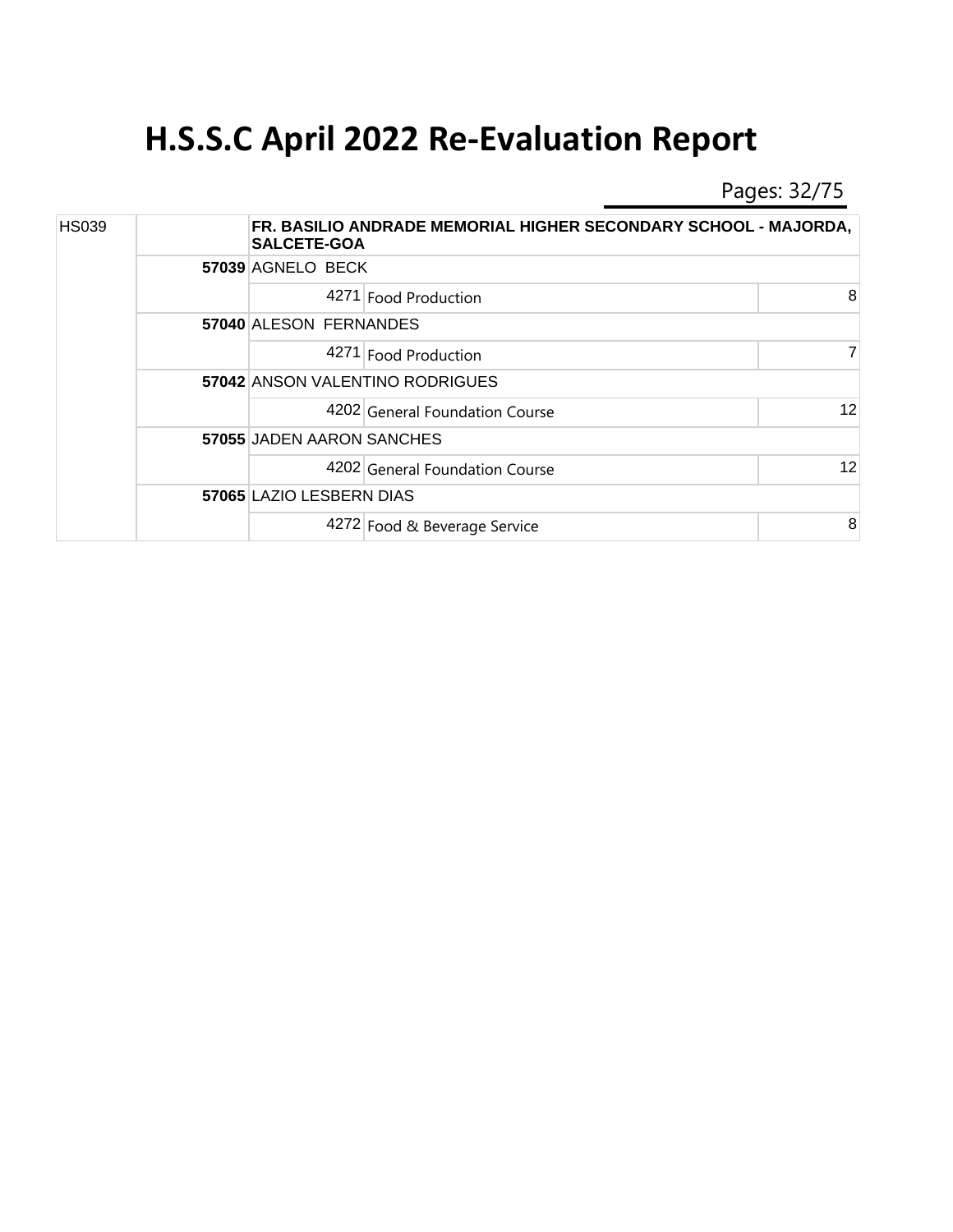Pages: 33/75

| <b>HS040</b> |  | <b>HARMAL PANCHAKROSHI HIGHER SECONDARY SCHOOL &amp; INSTITUTE OF</b><br>VOCATIONAL STUDIES - HARMAL, PERNEM, GOA. |                                         |       |  |
|--------------|--|--------------------------------------------------------------------------------------------------------------------|-----------------------------------------|-------|--|
|              |  |                                                                                                                    | 58840 SHWET SANDEEP SALGAOKAR           |       |  |
|              |  |                                                                                                                    | 4652 Economics                          | 16    |  |
|              |  | 58896 ALISHA KUSTAN DSOUZA                                                                                         |                                         |       |  |
|              |  |                                                                                                                    | 4754 Mathematics                        | 16    |  |
|              |  | 58936 OM VIJAY SHETKAR                                                                                             |                                         |       |  |
|              |  |                                                                                                                    | 4703 Chemistry                          | 14    |  |
|              |  |                                                                                                                    | 58939 SEJAL SUBHASH SHETKAR             |       |  |
|              |  |                                                                                                                    | 4703 Chemistry                          | 14    |  |
|              |  | <b>58948 AMEY PRAKASH BHOGLE</b>                                                                                   |                                         |       |  |
|              |  |                                                                                                                    | 4411 English I                          | 49    |  |
|              |  |                                                                                                                    | 58963 RAVALU ALIAS TUSHAR PRAMOD SHETYE |       |  |
|              |  |                                                                                                                    | 4703 Chemistry                          | 14    |  |
|              |  | 58997 KARUNA DAS                                                                                                   |                                         |       |  |
|              |  |                                                                                                                    | 4202 General Foundation Course          | 12    |  |
|              |  | 59002 SEEYA NARESH SHETGAONKAR                                                                                     |                                         |       |  |
|              |  |                                                                                                                    | 4201 English Communication Skills       | 12    |  |
|              |  | 59017 LALITA VASUDEV PARAB                                                                                         |                                         |       |  |
|              |  |                                                                                                                    | 4202 General Foundation Course          | 12    |  |
|              |  | 59021 PRATHAM RAHUL KERKAR                                                                                         |                                         |       |  |
|              |  |                                                                                                                    | 4201 English Communication Skills       | 12    |  |
|              |  | 59024 SAI NARAYAN MHAMAL                                                                                           |                                         |       |  |
|              |  |                                                                                                                    | 4271 Food Production                    | 8     |  |
|              |  | 59026 SANDESH PRAKASH KANJI                                                                                        |                                         |       |  |
|              |  |                                                                                                                    | 4201 English Communication Skills       | 11    |  |
|              |  |                                                                                                                    | 4272 Food & Beverage Service            | 8     |  |
|              |  |                                                                                                                    | 59028 SHANKAR TULSIDAS TIRODKAR         |       |  |
|              |  |                                                                                                                    | 4202 General Foundation Course          | $9\,$ |  |
|              |  |                                                                                                                    | 4272 Food & Beverage Service            | 7     |  |
|              |  | 59029 SHAYNE LIONEL D'SOUZA                                                                                        |                                         |       |  |
|              |  |                                                                                                                    | 4201 English Communication Skills       | 13    |  |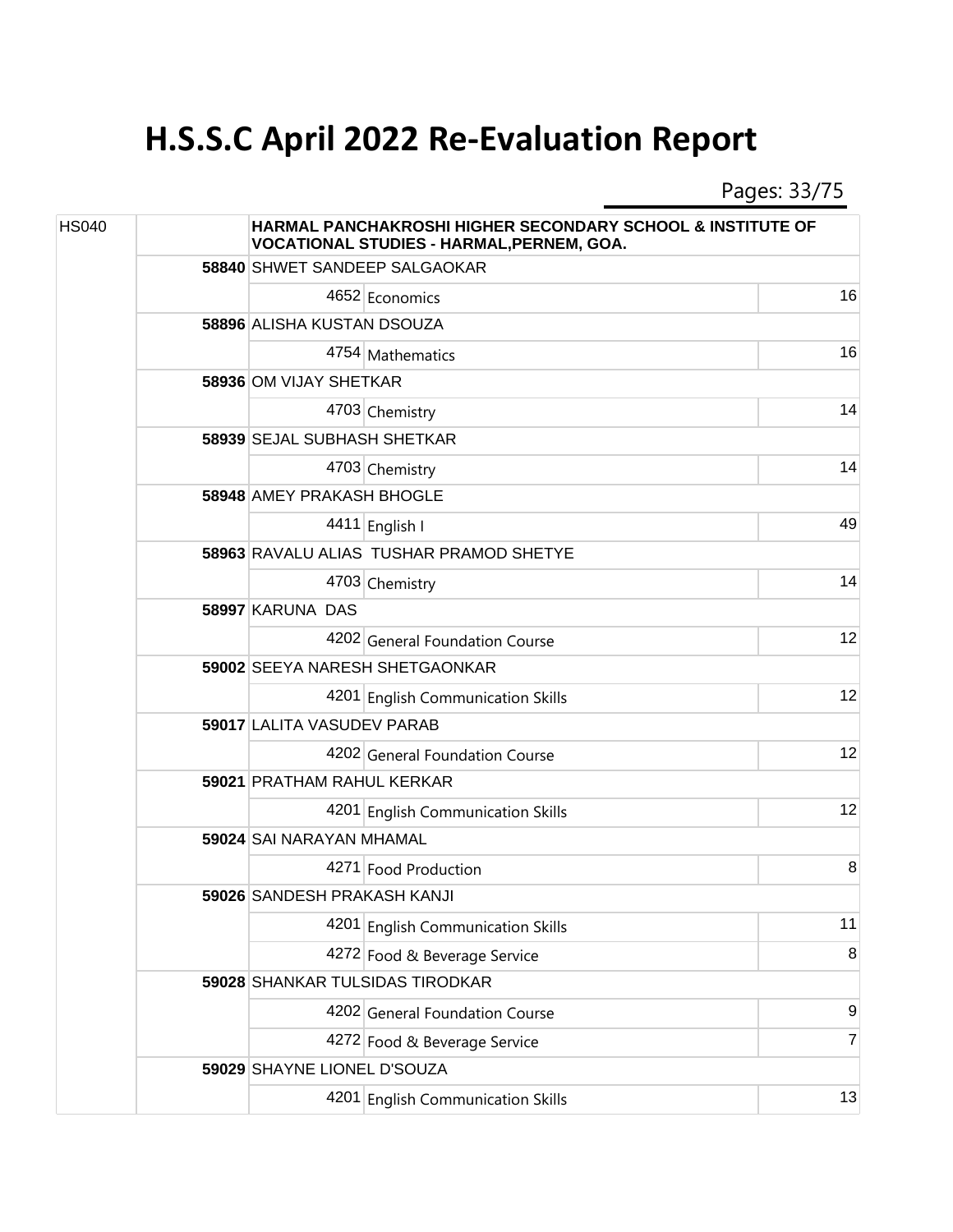Pages: 34/75

| <b>HS040</b> |  | 59030 SHIVAM KUMAR BABAN TANTI |                                          |    |  |
|--------------|--|--------------------------------|------------------------------------------|----|--|
|              |  |                                | 4271 Food Production                     | 7  |  |
|              |  |                                | 59034 SUPRESH SUNIL GADEKAR              |    |  |
|              |  |                                | 4201 English Communication Skills        | 11 |  |
|              |  |                                | 4272 Food & Beverage Service             | 8  |  |
|              |  |                                | 59042 RUTWIK YUVRAJ KOCHAREKAR           |    |  |
|              |  |                                | 4203 English Communication Skills (CWSN) | 23 |  |
|              |  |                                | 4204 General Foundation Course (CWSN)    | 17 |  |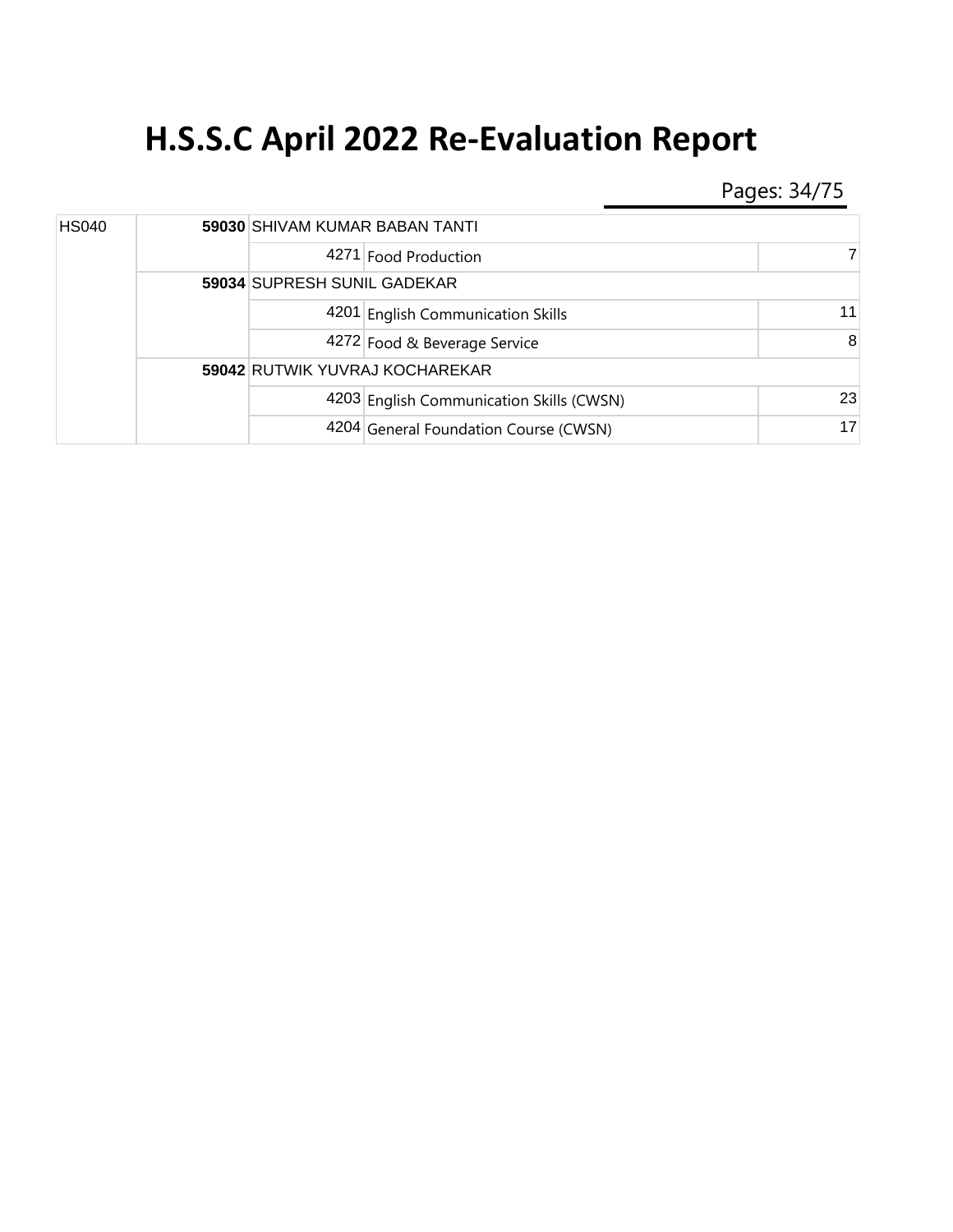Pages: 35/75

| <b>HS041</b> |  |                                  | SAPTESHWAR INSTITUTE FOR HIGHER SECONDARY EDUCATION OF ARTS.<br><b>COMMERCE AND VOCATIONAL STUDIES -</b><br>DEULWADA, MANDREM, PERNEM, GOA. |    |
|--------------|--|----------------------------------|---------------------------------------------------------------------------------------------------------------------------------------------|----|
|              |  | 59067 PRATIK LAXMIKANT SHIRODKAR |                                                                                                                                             |    |
|              |  |                                  | 4652 Economics                                                                                                                              | 15 |
|              |  | 59080 HARSHAD MOHANDAS DABOLKAR  |                                                                                                                                             |    |
|              |  |                                  | 4225 Accountancy                                                                                                                            | 8  |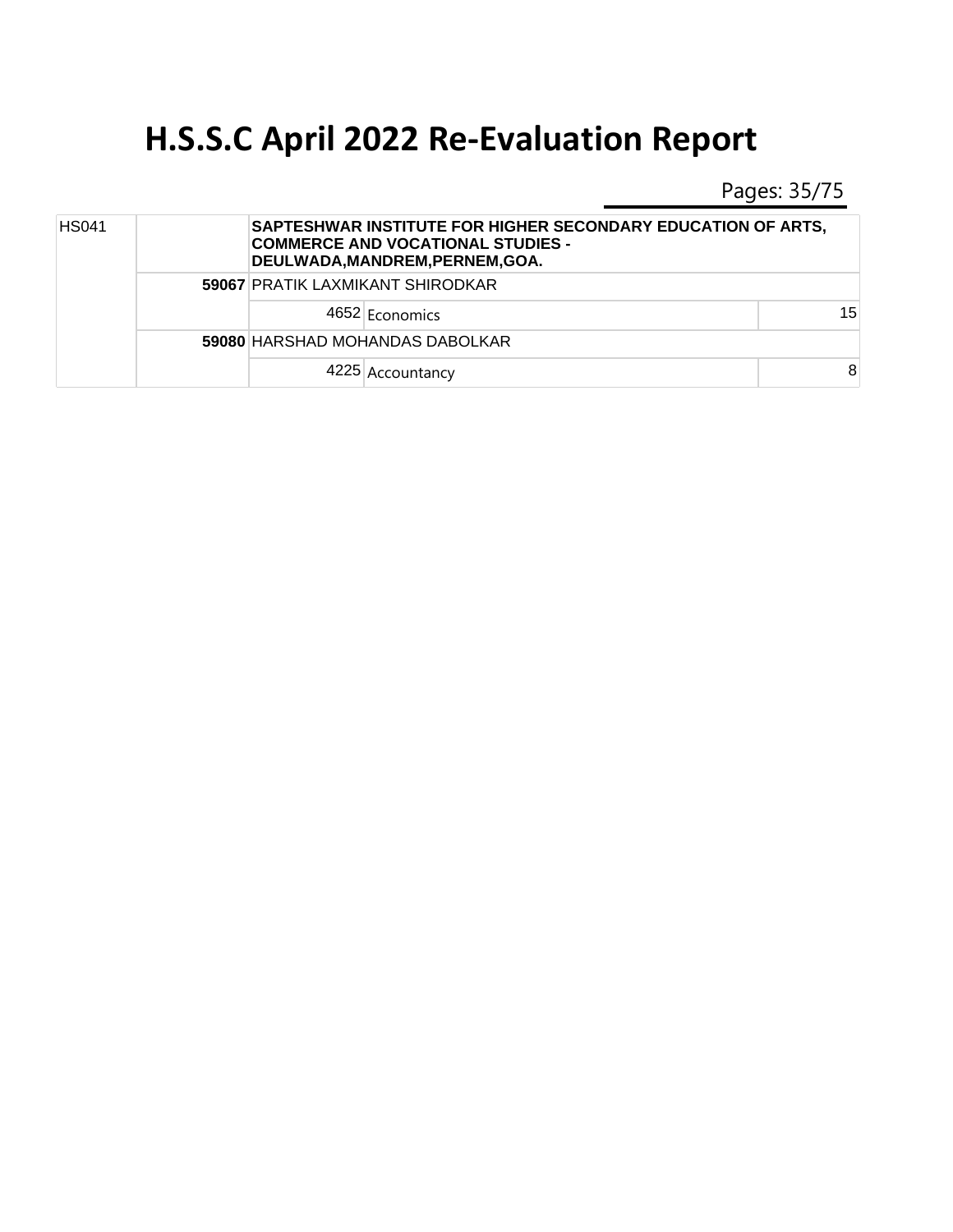Pages: 36/75

| <b>HS045</b> |  |                               | ST. THOMAS HIGHER SECONDARY SCHOOL - ALDONA, BARDEZ, GOA |                |  |  |
|--------------|--|-------------------------------|----------------------------------------------------------|----------------|--|--|
|              |  |                               | 55375 PRECHAL PRADEEP DESSAI                             |                |  |  |
|              |  |                               | 4702 Physics                                             | 14             |  |  |
|              |  |                               | <b>55379 AKSHAY AUDUMBER NARVEKAR</b>                    |                |  |  |
|              |  |                               | 4703 Chemistry                                           | 15             |  |  |
|              |  | 55387 RYFKA RODRIGUES         |                                                          |                |  |  |
|              |  |                               | 4703 Chemistry                                           | 35             |  |  |
|              |  |                               | 4704 Biology                                             | 55             |  |  |
|              |  | 55394 ANSH MACHINDRANATH SHET |                                                          |                |  |  |
|              |  |                               | 4202 General Foundation Course                           | 10             |  |  |
|              |  |                               | 5274 Accomodation Operation (CRM)                        | $\overline{7}$ |  |  |
|              |  |                               | 55409 PRANAY DILIP GARAD                                 |                |  |  |
|              |  |                               | 4202 General Foundation Course                           | 12             |  |  |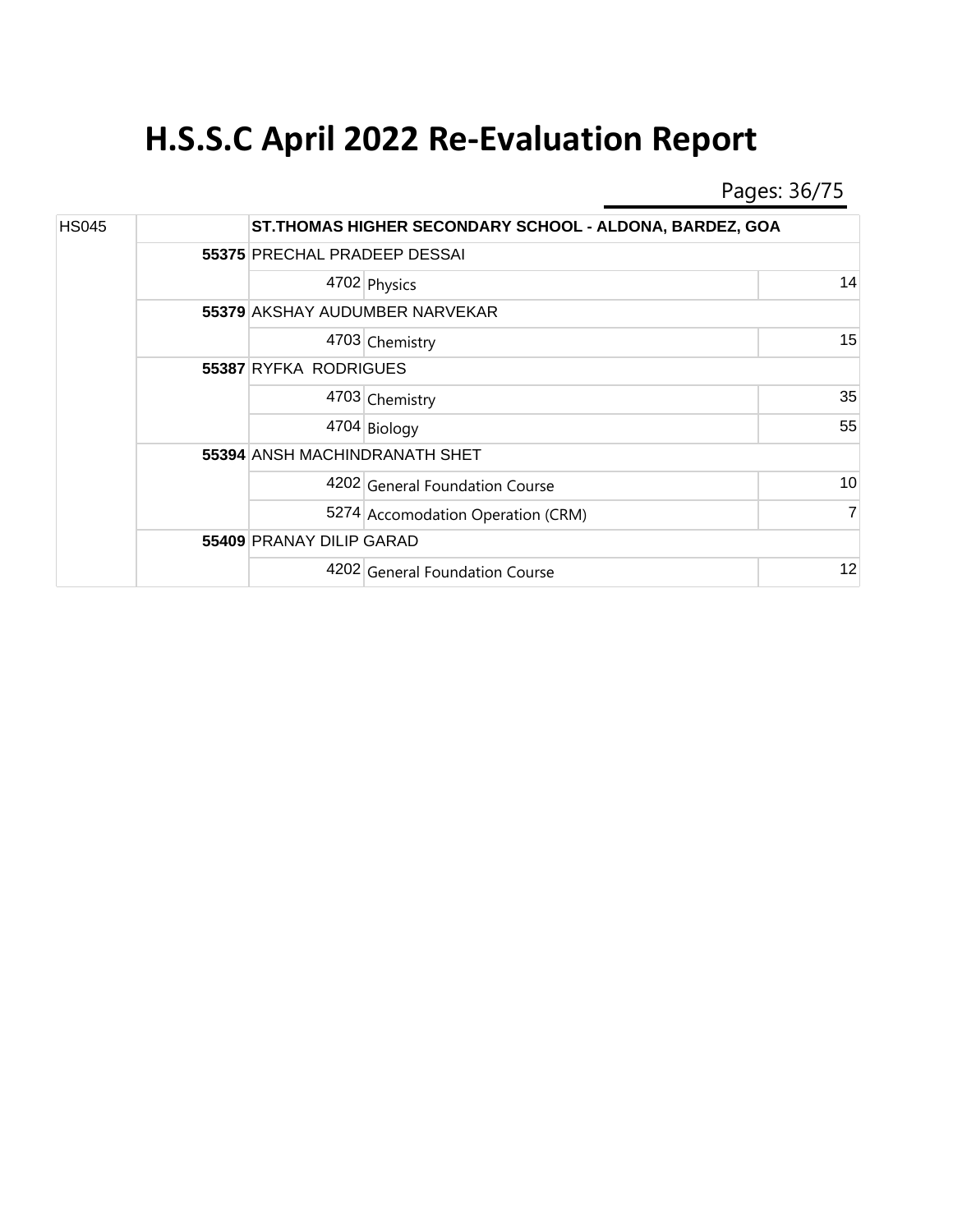Pages: 37/75

| <b>HS046</b> |  | (MARMUGAO PORT TRUST EDUC. SOCIETY) DEEPVIHAR HIGHER SECONDARY<br><b>SCHOOL - HEADLAND, SADA-GOA</b> |    |
|--------------|--|------------------------------------------------------------------------------------------------------|----|
|              |  | 62956 SAMIKSHA SANJAY FARAZ                                                                          |    |
|              |  | 4702 Physics                                                                                         | 13 |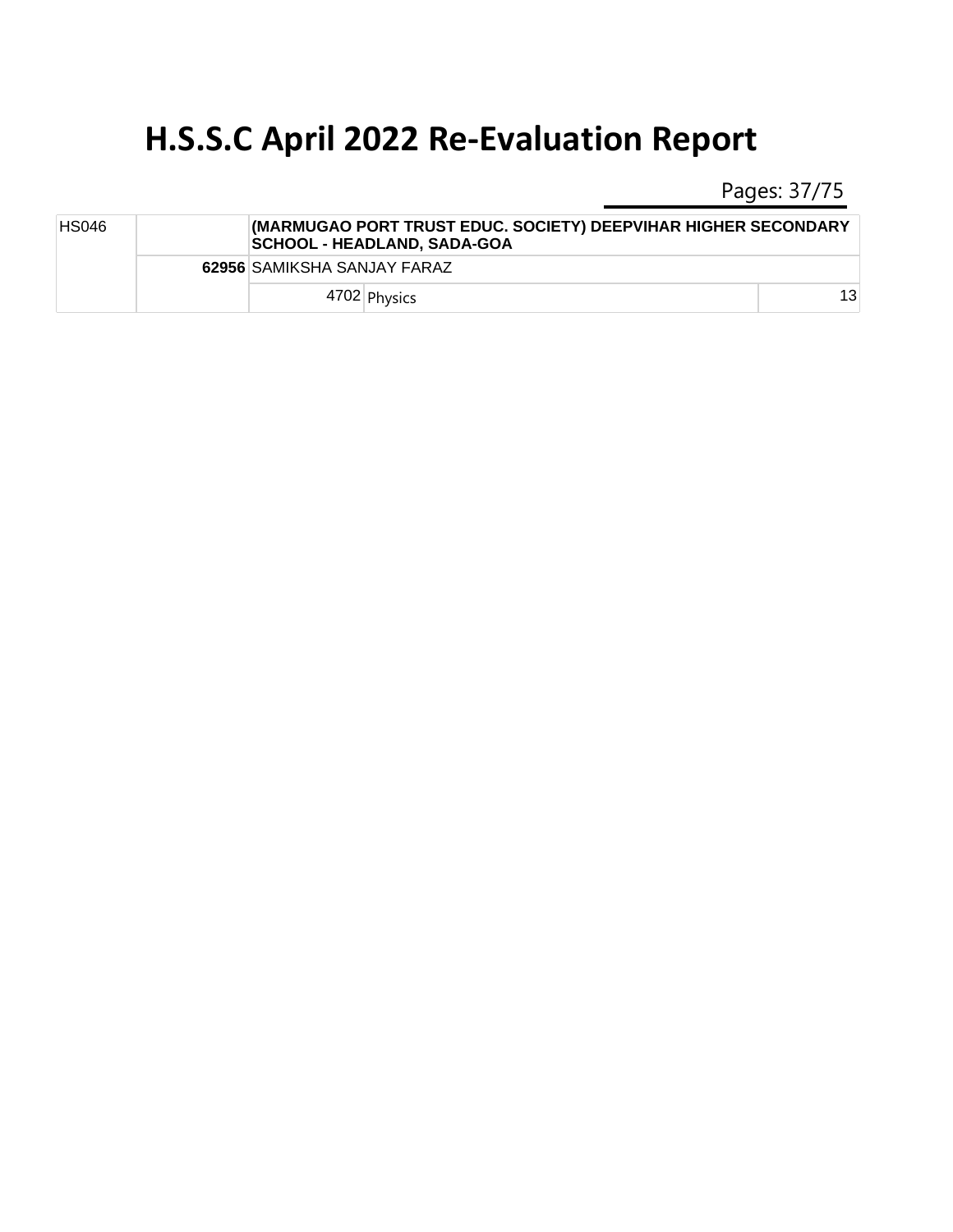Pages: 38/75

| <b>HS047</b> |  | <b>GOA</b>             | VIDYA PRABHODHINI HIGHER SECONDARY SCHOOL - PORVORIM, BARDEZ, |    |  |  |  |
|--------------|--|------------------------|---------------------------------------------------------------|----|--|--|--|
|              |  |                        | 65858 VARDHAN NARAYAN BENAKE                                  |    |  |  |  |
|              |  |                        | 4553 Political Science                                        | 15 |  |  |  |
|              |  |                        | 65884 NARAYAN ULHAS SHETGAONKAR                               |    |  |  |  |
|              |  |                        | 4411 English I                                                | 34 |  |  |  |
|              |  |                        | 4424 Hindi II                                                 | 47 |  |  |  |
|              |  |                        | 4501 History                                                  | 33 |  |  |  |
|              |  |                        | 4553 Political Science                                        | 36 |  |  |  |
|              |  |                        | 4652 Economics                                                | 31 |  |  |  |
|              |  |                        | 66063 SALONI SHIVANAND MUTHWADI                               |    |  |  |  |
|              |  |                        | 4702 Physics                                                  | 25 |  |  |  |
|              |  |                        | 4703 Chemistry                                                | 24 |  |  |  |
|              |  | 66069 AMAN ADIL SHETYE |                                                               |    |  |  |  |
|              |  |                        | 4702 Physics                                                  | 14 |  |  |  |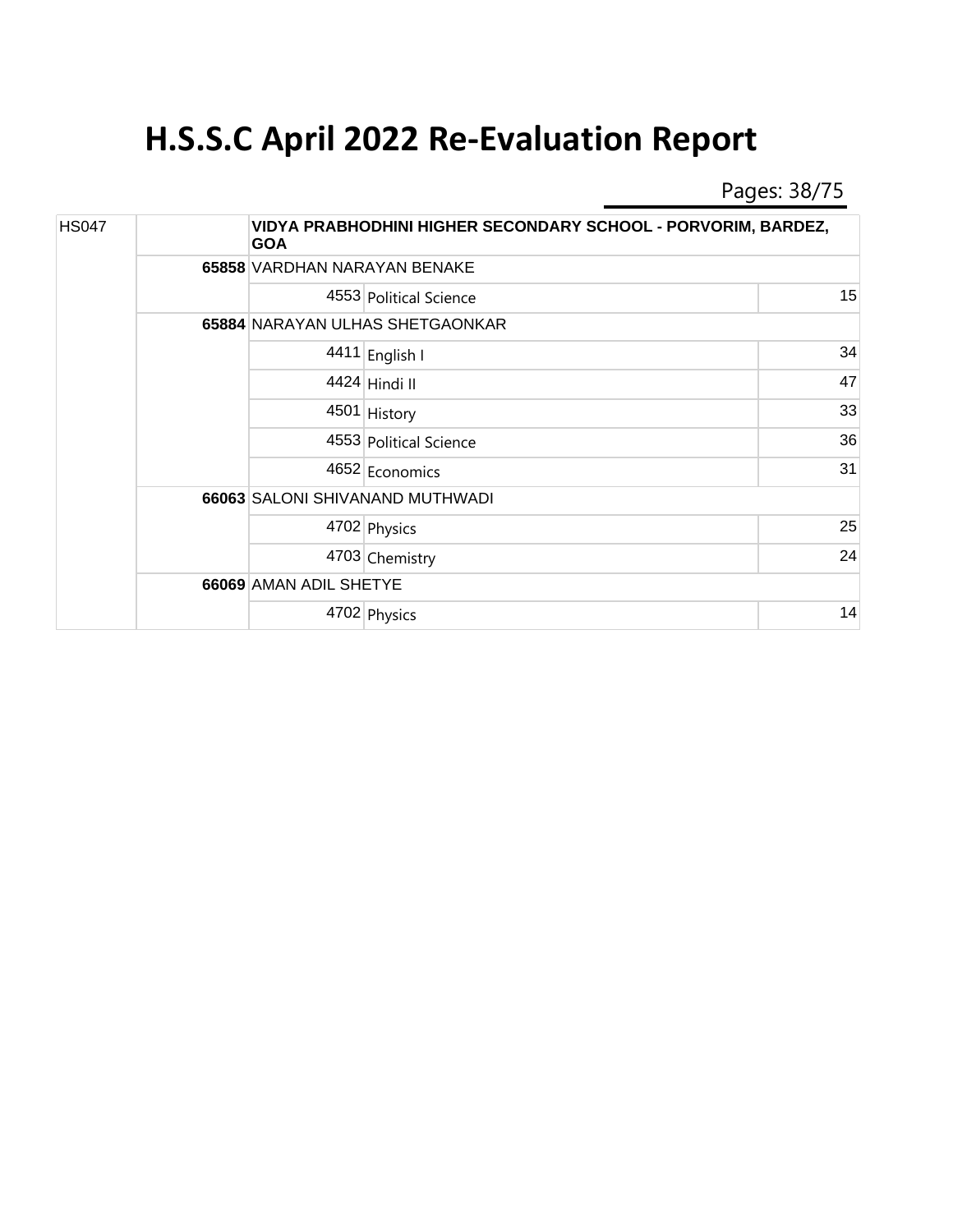Pages: 39/75

| <b>HS048</b> |  | <b>CANACONA, GOA</b>      | SATYAWATI SOIRU ANGLE HIGHER SECONDARY SCHOOL - MASHEM, |    |  |
|--------------|--|---------------------------|---------------------------------------------------------|----|--|
|              |  |                           | 50992 JAYDEN MARK CORTE                                 |    |  |
|              |  |                           | 4652 Economics                                          | 15 |  |
|              |  | 50998 NIDHI BHIKU PAGI    |                                                         |    |  |
|              |  |                           | 4554 Sociology                                          | 15 |  |
|              |  |                           | 51032 PRAJOT SHRIRANG GAONKAR                           |    |  |
|              |  |                           | 4652 Economics                                          | 17 |  |
|              |  | 51095 ANEESHA ANAND VELIP |                                                         |    |  |
|              |  |                           | 4702 Physics                                            | 11 |  |
|              |  |                           | 4703 Chemistry                                          | 14 |  |
|              |  | 51098 LENZY MONTEIRO      |                                                         |    |  |
|              |  |                           | 4702 Physics                                            | 13 |  |
|              |  |                           | 51113 VEDIKA VITHAL PRABHUGAONKAR                       |    |  |
|              |  |                           | 4702 Physics                                            | 10 |  |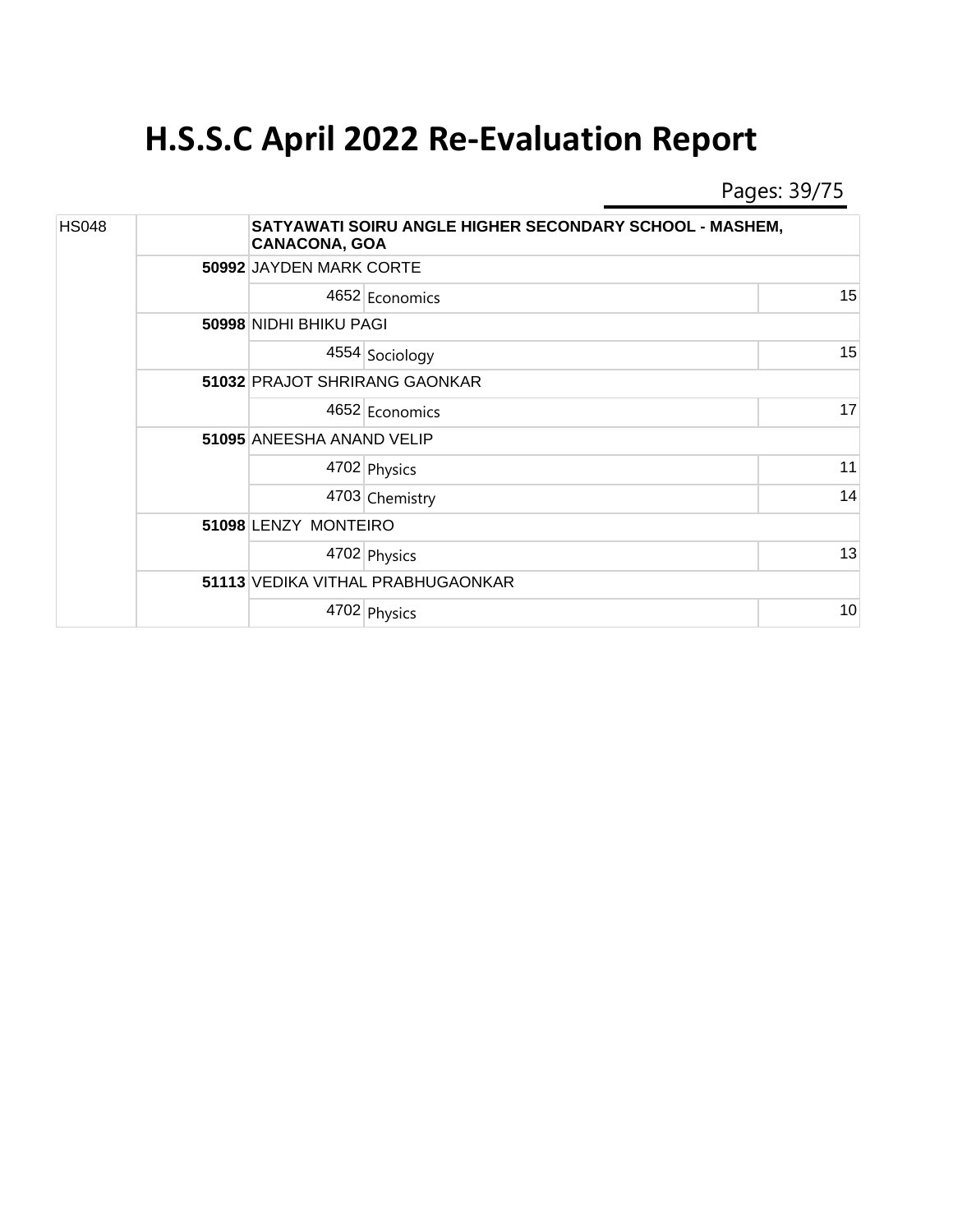Pages: 40/75

| <b>HS051</b> |  |                               | SHRI BHUMIKA HIGHER SECONDARY SCHOOL - PARYE, SATTARI, GOA |    |  |
|--------------|--|-------------------------------|------------------------------------------------------------|----|--|
|              |  |                               | 61642 SARVADA SWAPNIL NAIK                                 |    |  |
|              |  |                               | 4411 English I                                             | 53 |  |
|              |  |                               | 4501 History                                               | 48 |  |
|              |  | 61647 AVANI GAJANAN DESAI     |                                                            |    |  |
|              |  |                               | 4411 English I                                             | 60 |  |
|              |  |                               | 4501 History                                               | 63 |  |
|              |  |                               | 61648 BHAGYASHRI GOVIND RAIKAR                             |    |  |
|              |  |                               | 4501 History                                               | 77 |  |
|              |  | 61671 RUDRESH SHYAMKUMAR NAIK |                                                            |    |  |
|              |  |                               | 4411 English I                                             | 52 |  |
|              |  |                               | 4424 Hindi II                                              | 61 |  |
|              |  | 61722 PIYESH PRAKASH GAWAS    |                                                            |    |  |
|              |  |                               | 4652 Economics                                             | 16 |  |
|              |  |                               | 61808 RAMPRASAD KRISHNA GAONKAR                            |    |  |
|              |  |                               | 4605 Accountancy                                           | 16 |  |
|              |  | 61961 HARICHANDRA ARUN GAUNS  |                                                            |    |  |
|              |  |                               | 4702 Physics                                               | 14 |  |
|              |  |                               | 61963 OMKAR ALIAS ABHISHEK NARAYAN NANDIWALE               |    |  |
|              |  |                               | 4705 Computer Science                                      | 14 |  |
|              |  |                               | 61966 RAJESHWAR RAVINDRA JOSHI                             |    |  |
|              |  |                               | 4754 Mathematics                                           | 17 |  |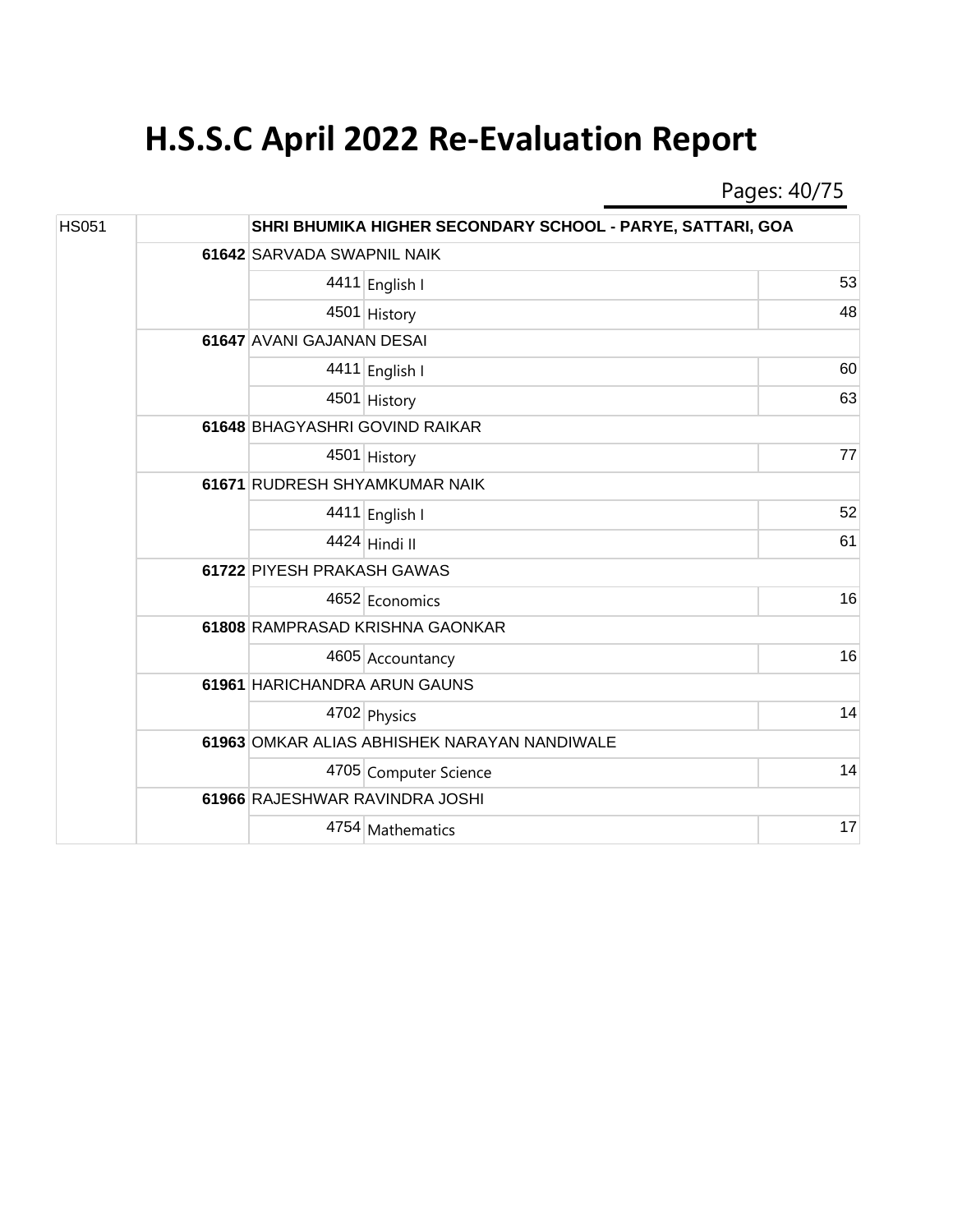Pages: 41/75

| <b>HS052</b> |  | <b>S.E.S. HIGHER SECONDARY SCHOOL - BARAZAN, USGAO, GOA</b> |    |
|--------------|--|-------------------------------------------------------------|----|
|              |  | 60367 KRUSHNRAJ ASHOK GAWADE                                |    |
|              |  | 4501 History                                                | 15 |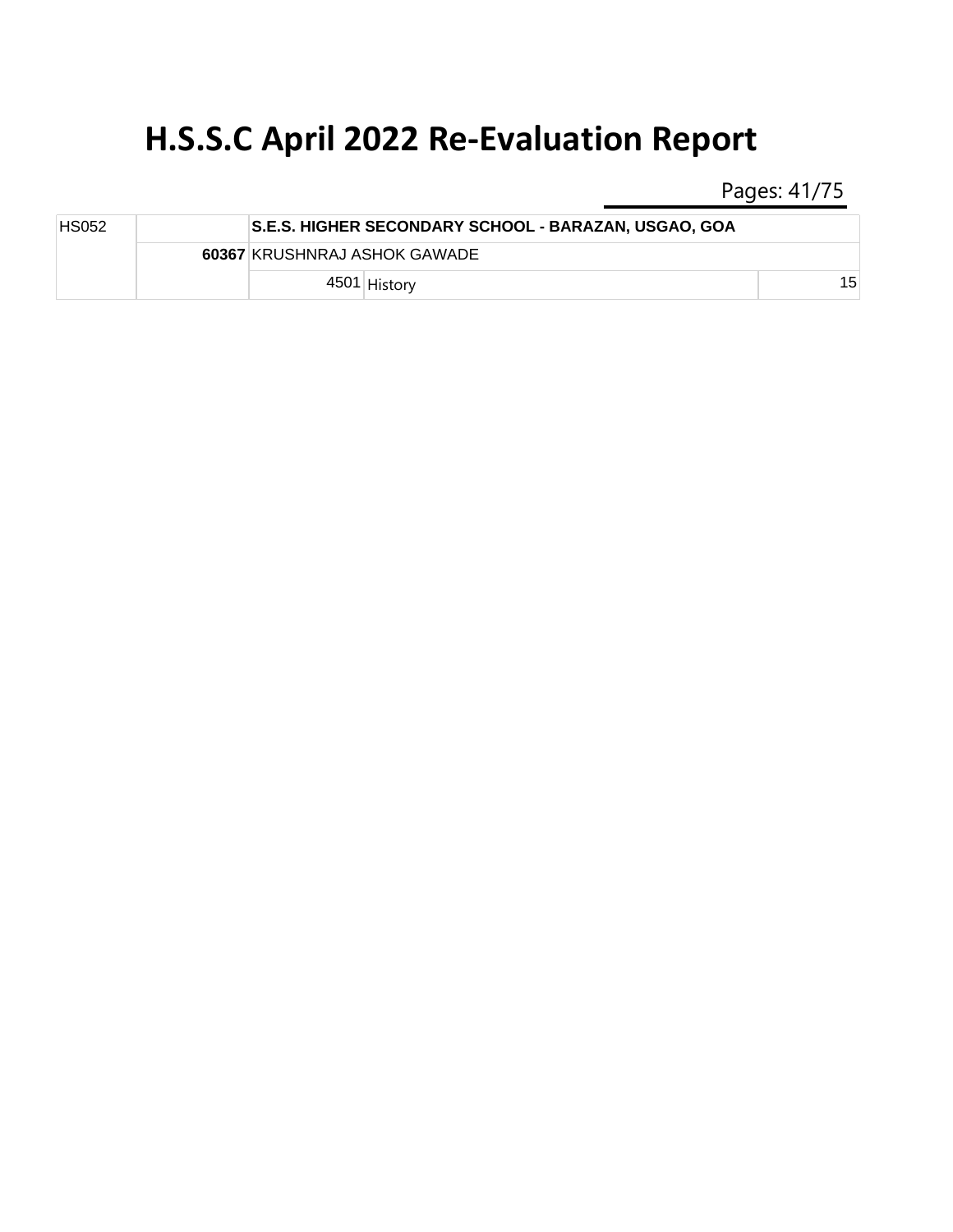Pages: 42/75

| <b>HS057</b> |  |                            | <b>VIVEKANAND HIGHER SECONDARY SCHOOL -</b><br><b>BALLI, CUNCOLIM, SALCETTE, GOA</b> |    |
|--------------|--|----------------------------|--------------------------------------------------------------------------------------|----|
|              |  | 51727 BRIDESH BABU GAONKAR |                                                                                      |    |
|              |  |                            | 4554 Sociology                                                                       | 16 |
|              |  | 51743 SAISHA RAJENDRA NAIK |                                                                                      |    |
|              |  |                            | 4605 Accountancy                                                                     | 15 |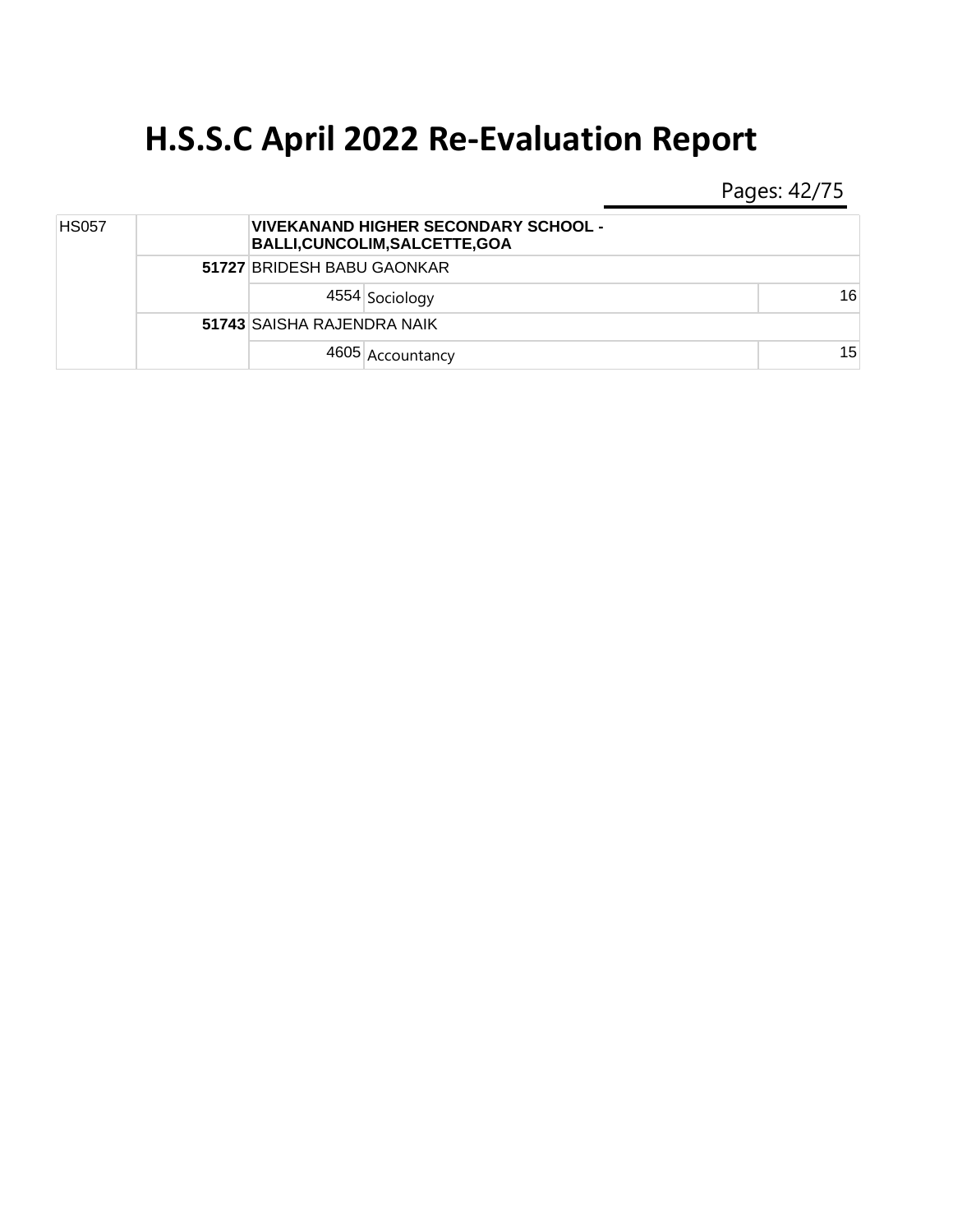Pages: 43/75

| <b>HS059</b> |  | (SACORDEM EDUCATIONAL SOCIETY) MADHAVRAO TALAULICAR HIGHER<br><b>SECONDARY SCHOOL - TISKA, SACORDEM, GOA</b> |    |
|--------------|--|--------------------------------------------------------------------------------------------------------------|----|
|              |  | 60728 NAGU ALIAS NIKHIL BHINGO NARVEKAR                                                                      |    |
|              |  | 4704 Biology                                                                                                 | 14 |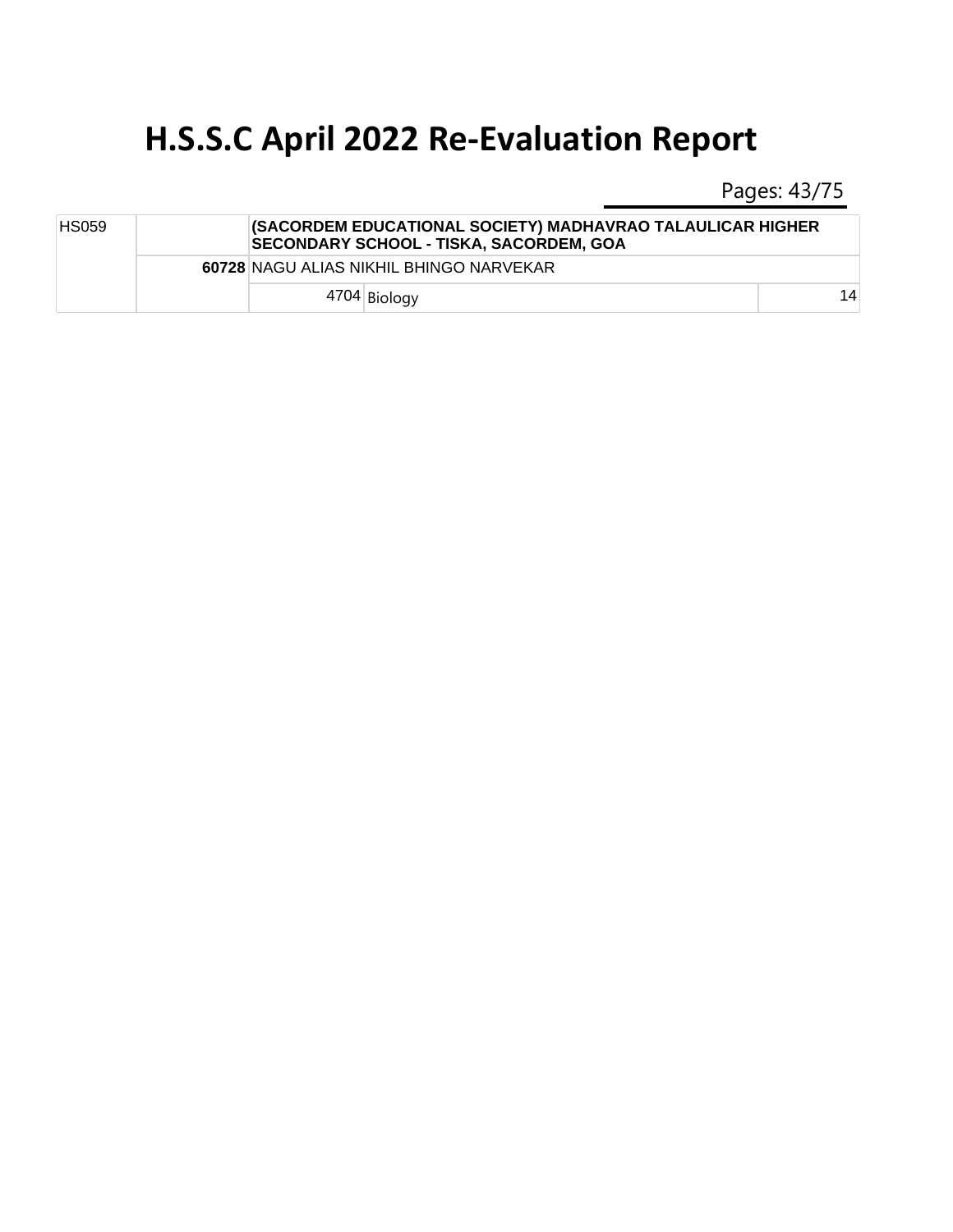Pages: 44/75

| <b>HS061</b> |  | <b>SANTA CRUZ HIGHER SECONDARY SCHOOL OF ARTS AND COMMERCE -</b><br>SANTA-CRUZ,ILHAS,TISWADI GOA |    |  |
|--------------|--|--------------------------------------------------------------------------------------------------|----|--|
|              |  | <b>66761 PRADEEP SANTOSH METRI</b>                                                               |    |  |
|              |  | 4605 Accountancy                                                                                 | 18 |  |
|              |  | 66799 PARVESH PRAKASH BALEKAR                                                                    |    |  |
|              |  | 4703 Chemistry                                                                                   | 12 |  |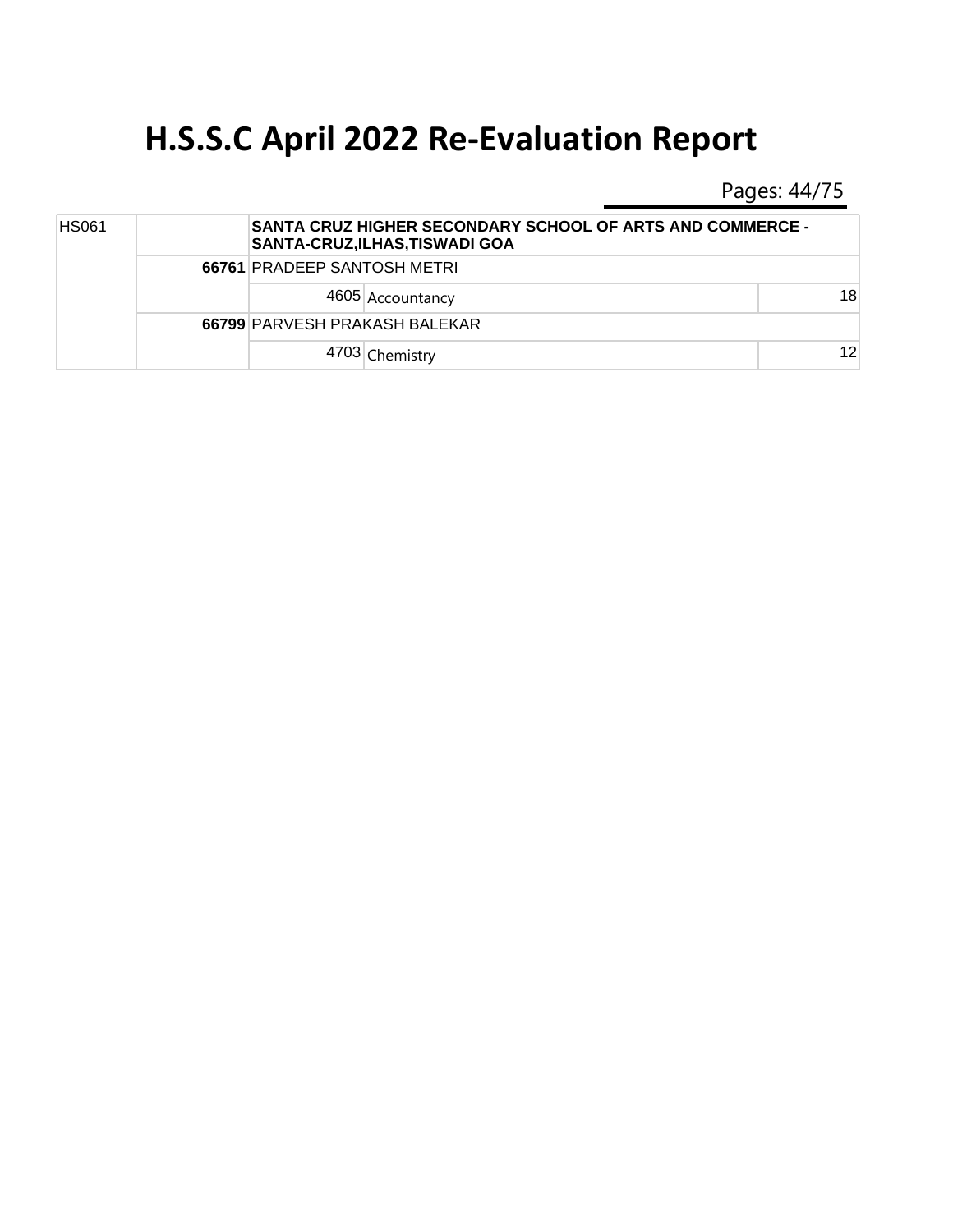Pages: 45/75

| <b>HS065</b> |  |                              | VIVIDA VIDYA PRATISTHAN'S V.R.GAUNS MEM. HIGHER SECONDARY SCHOOL<br>- NAVELIM, SANKHALIM - GOA 403505 |                 |  |
|--------------|--|------------------------------|-------------------------------------------------------------------------------------------------------|-----------------|--|
|              |  | 62024 SANGAM SADANAND CHARI  |                                                                                                       |                 |  |
|              |  |                              | 4553 Political Science                                                                                | 16              |  |
|              |  | 62087 MEHNAAZ ERSHAD SHAIKH  |                                                                                                       |                 |  |
|              |  |                              | 4754 Mathematics                                                                                      | 17              |  |
|              |  |                              | 62101 CHANDRAKANT YASHWANT GAWDE                                                                      |                 |  |
|              |  |                              | 4202 General Foundation Course                                                                        | 12              |  |
|              |  | 62103 DIPESH GUNO SAWANT     |                                                                                                       |                 |  |
|              |  |                              | 4216 Office Administration                                                                            | $6\phantom{1}6$ |  |
|              |  |                              | 4233 Computer Application                                                                             | 8               |  |
|              |  | 62109 MEHVISH BADSHA ARICOP  |                                                                                                       |                 |  |
|              |  |                              | 4216 Office Administration                                                                            | 9               |  |
|              |  |                              | 62110 OMKAR PARESH USAPKAR                                                                            |                 |  |
|              |  |                              | 4216 Office Administration                                                                            | 6               |  |
|              |  |                              | 4225 Accountancy                                                                                      | 6               |  |
|              |  | 62119 ADITYA ULHAS SAMANT    |                                                                                                       |                 |  |
|              |  |                              | 4202 General Foundation Course                                                                        | 10              |  |
|              |  | 62120 DAKSHAK NARAYAN NAIK   |                                                                                                       |                 |  |
|              |  |                              | 4202 General Foundation Course                                                                        | 7               |  |
|              |  |                              | 4323 Auto - Transmission                                                                              | 7               |  |
|              |  | 62121 DHARMIT SANTOSH SAWANT |                                                                                                       |                 |  |
|              |  |                              | 4202 General Foundation Course                                                                        | 10              |  |
|              |  | 62122 HITESH HIRU NAIK       |                                                                                                       |                 |  |
|              |  |                              | 4323 Auto - Transmission                                                                              | 8               |  |
|              |  |                              | 62123 KAUSHAL GOKULDAS SATODKAR                                                                       |                 |  |
|              |  |                              | 4202 General Foundation Course                                                                        | 8               |  |
|              |  | 62127 PRATIK PRASAD MUKKARA  |                                                                                                       |                 |  |
|              |  |                              | 4202 General Foundation Course                                                                        | 11              |  |
|              |  | 62128 PRATIK PUTI MALIK      |                                                                                                       |                 |  |
|              |  |                              | 4202 General Foundation Course                                                                        | 8               |  |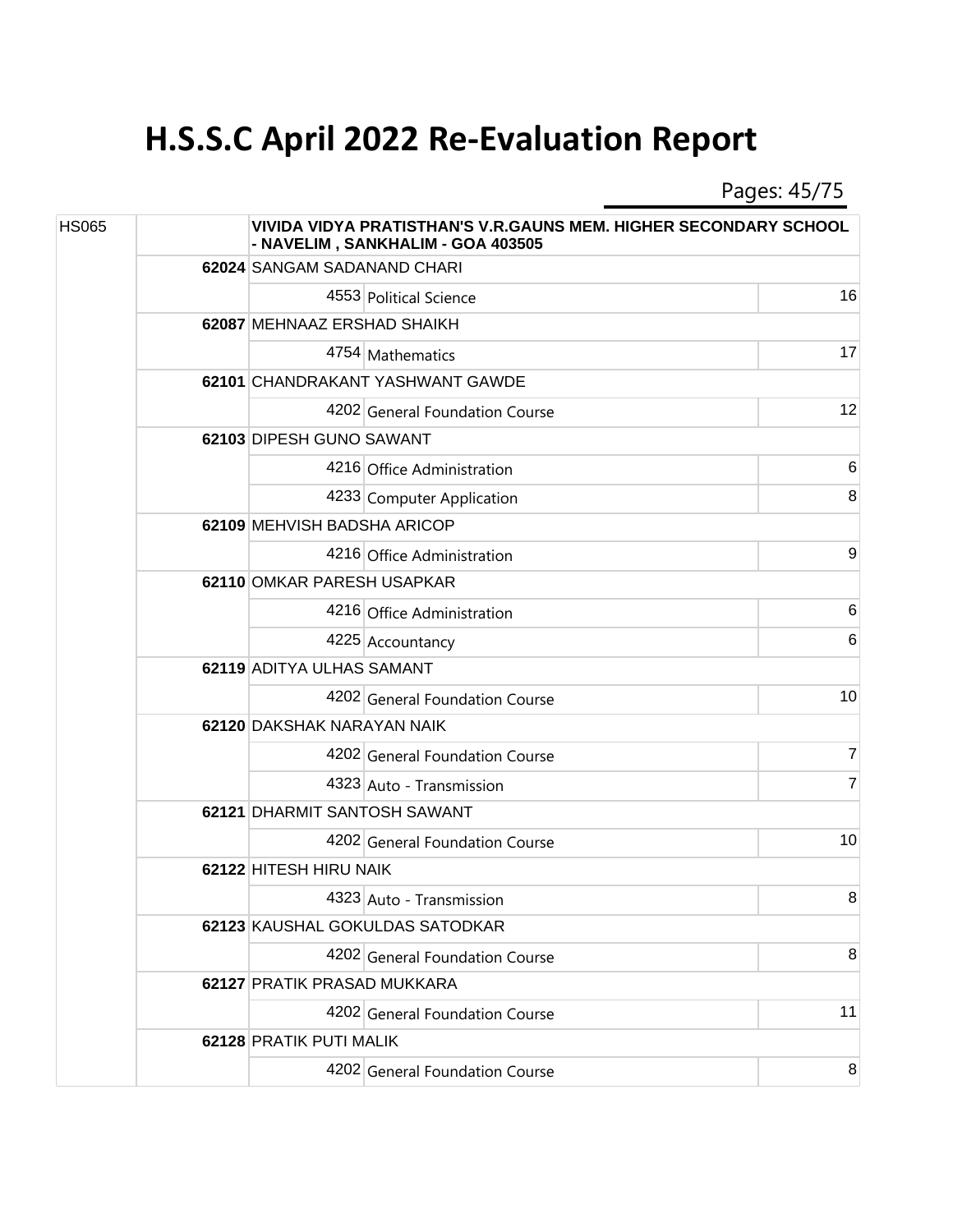Pages: 46/75

| <b>HS065</b> |  | 62129 RIHAN RIZWAN JALPATGI             |                |  |
|--------------|--|-----------------------------------------|----------------|--|
|              |  | 4202 General Foundation Course          | 12             |  |
|              |  | 62133 SHIVDATTA VIRENDRA MANJREKAR      |                |  |
|              |  | 4202 General Foundation Course          | 8              |  |
|              |  | 62138 UTKARSH ULHAS USGAONKAR           |                |  |
|              |  | 4202 General Foundation Course          | 12             |  |
|              |  | 62140 VIJAYANAND UMESH ZALMI            |                |  |
|              |  | 4202 General Foundation Course          | 11             |  |
|              |  | 62141 ADITI ANKUSH PILLEKAR             |                |  |
|              |  | 4202 General Foundation Course          | 10             |  |
|              |  | 62144 MINDIYA MADHU NAIK                |                |  |
|              |  | 4365 Public Health & Education          | $\overline{7}$ |  |
|              |  | 62145 PRASANNA HARISHCHANDRA SHELAPEKAR |                |  |
|              |  | 4365 Public Health & Education          | 6              |  |
|              |  | 62150 SARIKA NAGESH VAGURMEKAR          |                |  |
|              |  | 4202 General Foundation Course          | 12             |  |
|              |  | 62152 SUNITHA AMBAJI SHELKE             |                |  |
|              |  | 4365 Public Health & Education          | 7              |  |
|              |  | 62153 TEJASVI ANIL KINALKAR             |                |  |
|              |  | 4202 General Foundation Course          | 10             |  |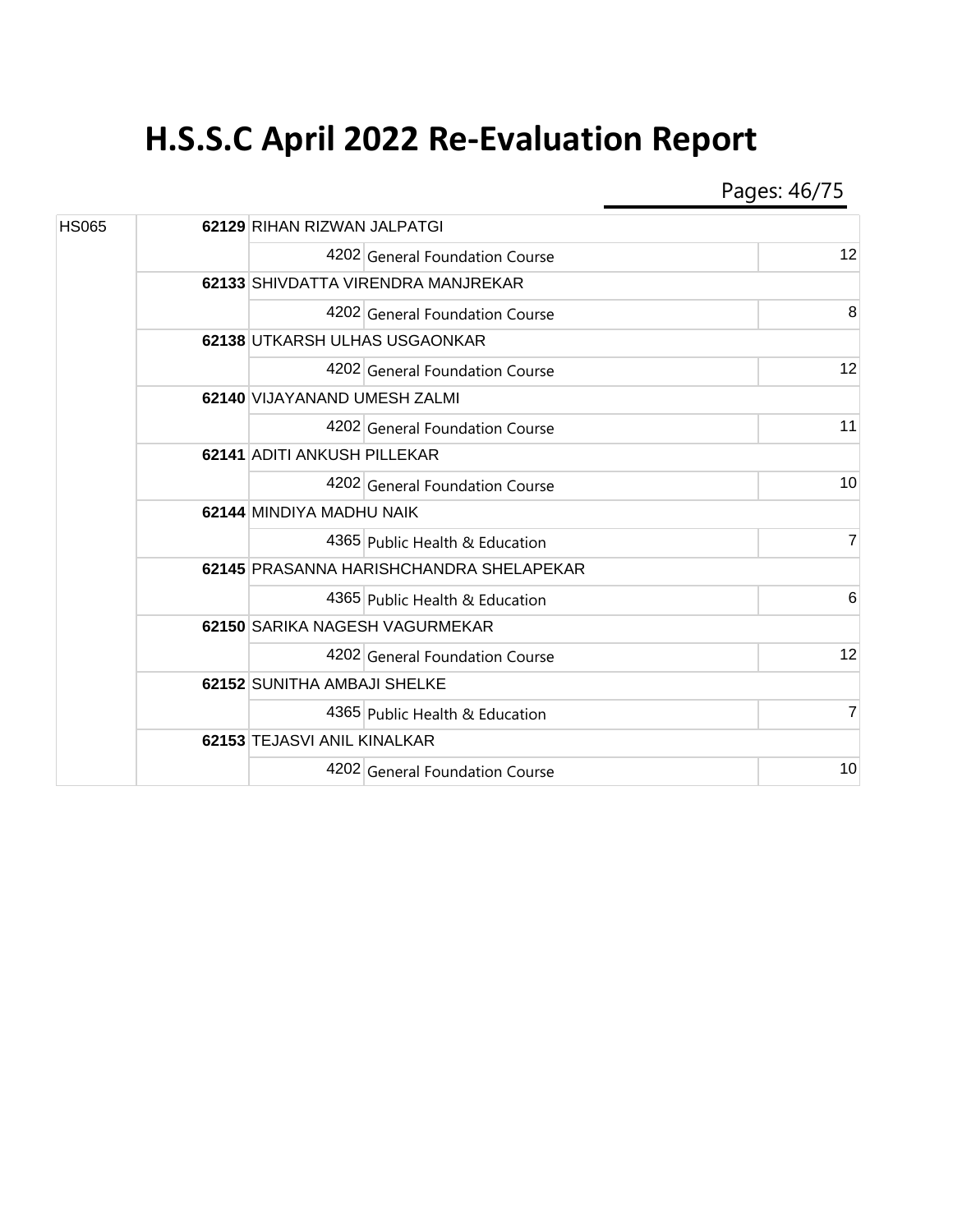Pages: 47/75

| <b>HS067</b> |  | <b>JAWAHARLAL NEHRU HIGHER SECONDARY SCHOOL OF ARTS. SCIENCE.</b><br>COMMERCE AND VOCATIONAL - CHANDRAWADO, FATORDA, SALCETTE, GOA |    |
|--------------|--|------------------------------------------------------------------------------------------------------------------------------------|----|
|              |  | 57128 RUTUJA BHASKAR KULKARNI                                                                                                      |    |
|              |  | 4702 Physics                                                                                                                       | 13 |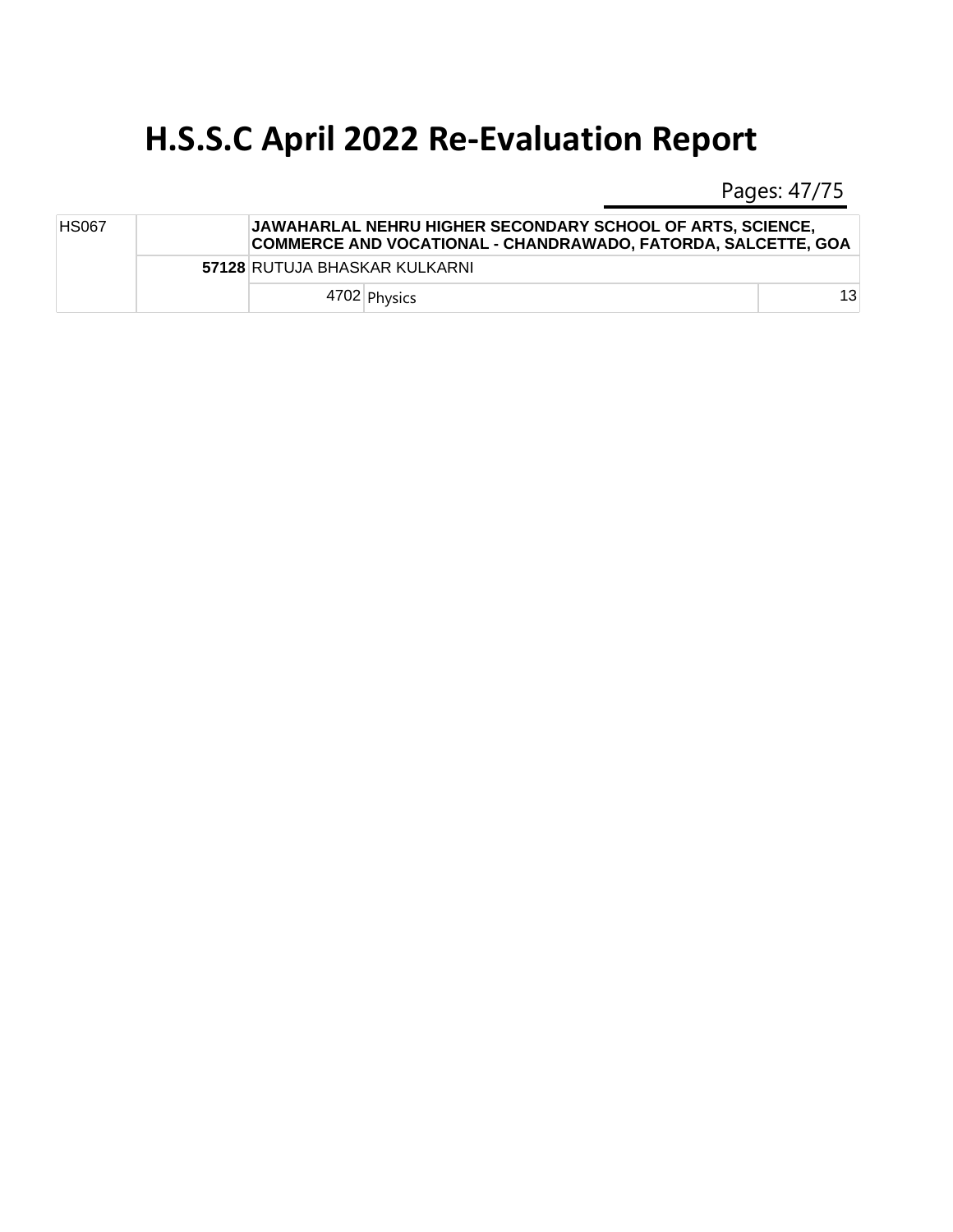Pages: 48/75

| <b>HS069</b> |  |                                         | DON BOSCO HIGHER SECONDARY SCHOOL - PANAJI, GOA |    |  |  |
|--------------|--|-----------------------------------------|-------------------------------------------------|----|--|--|
|              |  |                                         | 58230 RUZARIO RICHARD SEQUEIRA                  |    |  |  |
|              |  |                                         | 4411 English I                                  | 37 |  |  |
|              |  |                                         | 4752 Psychology                                 | 46 |  |  |
|              |  | 58244 LEAH LOURDES AFONSO               |                                                 |    |  |  |
|              |  |                                         | 4501 History                                    | 71 |  |  |
|              |  |                                         | 58257 AMANDA GONSALVES RODRIGUES                |    |  |  |
|              |  |                                         | 4411 English I                                  | 66 |  |  |
|              |  |                                         | 4428 Portuguese II                              | 73 |  |  |
|              |  |                                         | 4501 History                                    | 66 |  |  |
|              |  |                                         | 4554 Sociology                                  | 72 |  |  |
|              |  |                                         | 58258 NIKAIAH MARIA FONSECA DA SILVA            |    |  |  |
|              |  |                                         | 4501 History                                    | 69 |  |  |
|              |  | 58371 SHANTELL SHAILESH DIAS            |                                                 |    |  |  |
|              |  |                                         | 4411 English I                                  | 59 |  |  |
|              |  | <b>58426 SIDDHAVI VYANKATESH SAWANT</b> |                                                 |    |  |  |
|              |  |                                         | 4411 English I                                  | 54 |  |  |
|              |  | 58445 SHLOK RAJENDRA PARSEKAR           |                                                 |    |  |  |
|              |  |                                         | 4703 Chemistry                                  | 33 |  |  |
|              |  |                                         | 4754 Mathematics                                | 58 |  |  |
|              |  |                                         | 58447 SOHM NARAYAN DIVKAR                       |    |  |  |
|              |  |                                         | 4411 English I                                  | 66 |  |  |
|              |  |                                         | 4703 Chemistry                                  | 30 |  |  |
|              |  |                                         | 4705 Computer Science                           | 38 |  |  |
|              |  |                                         | 4754 Mathematics                                | 44 |  |  |
|              |  | 58452 DAVID GEORGE D'SOUZA              |                                                 |    |  |  |
|              |  |                                         | 4411 English I                                  | 69 |  |  |
|              |  |                                         | 4427 French II                                  | 58 |  |  |
|              |  |                                         | 4752 Psychology                                 | 68 |  |  |
|              |  | 58464 NIHAL SUNIL PRABHUDESAI           |                                                 |    |  |  |
|              |  |                                         | 4411 English I                                  | 58 |  |  |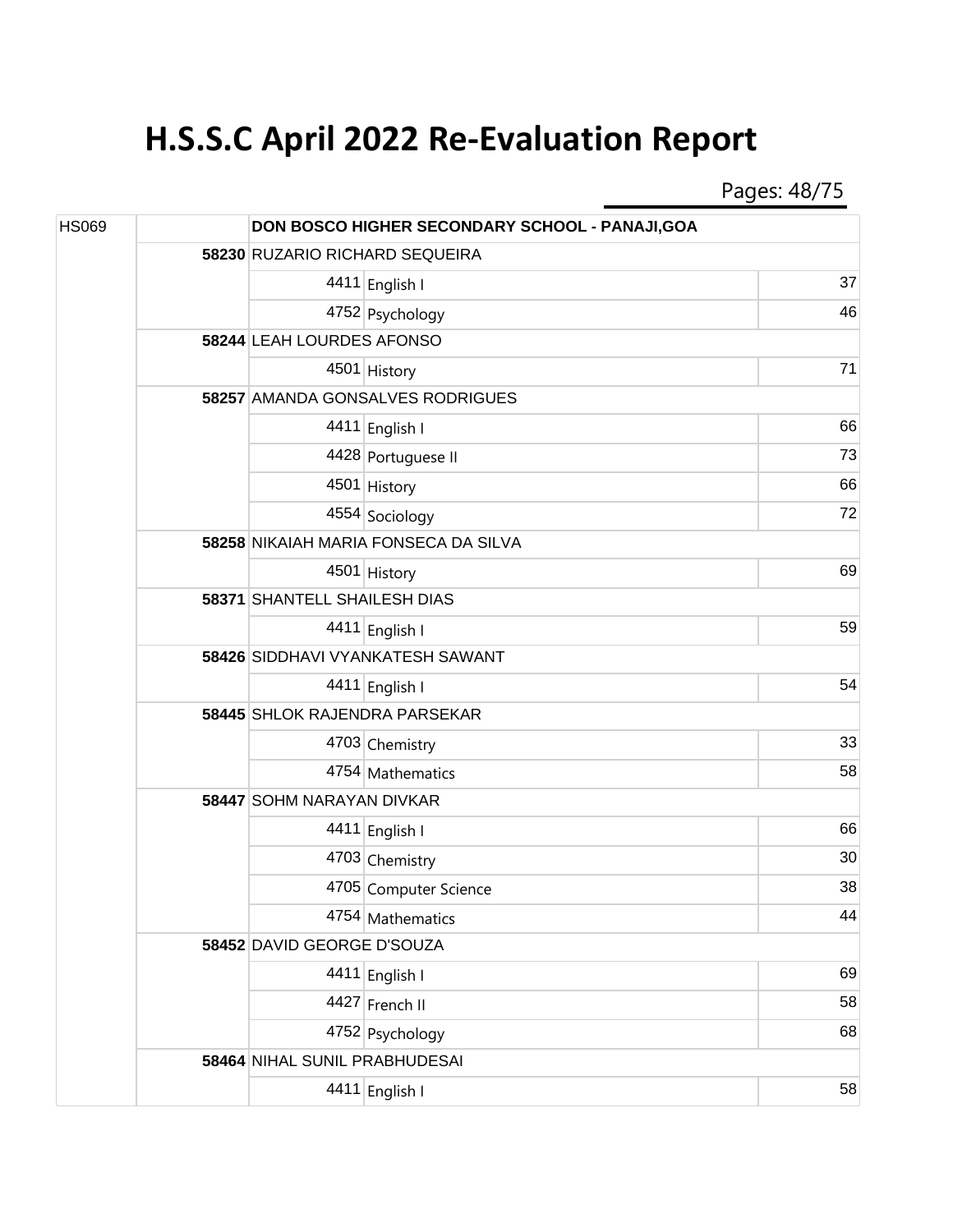Pages: 49/75

| <b>HS069</b> | 58464 | 4427 French II        | 54             |    |
|--------------|-------|-----------------------|----------------|----|
|              |       | 4702 Physics          | 28             |    |
|              |       |                       | 4703 Chemistry | 23 |
|              |       | 4705 Computer Science | 37             |    |
|              |       | 4754 Mathematics      | 32             |    |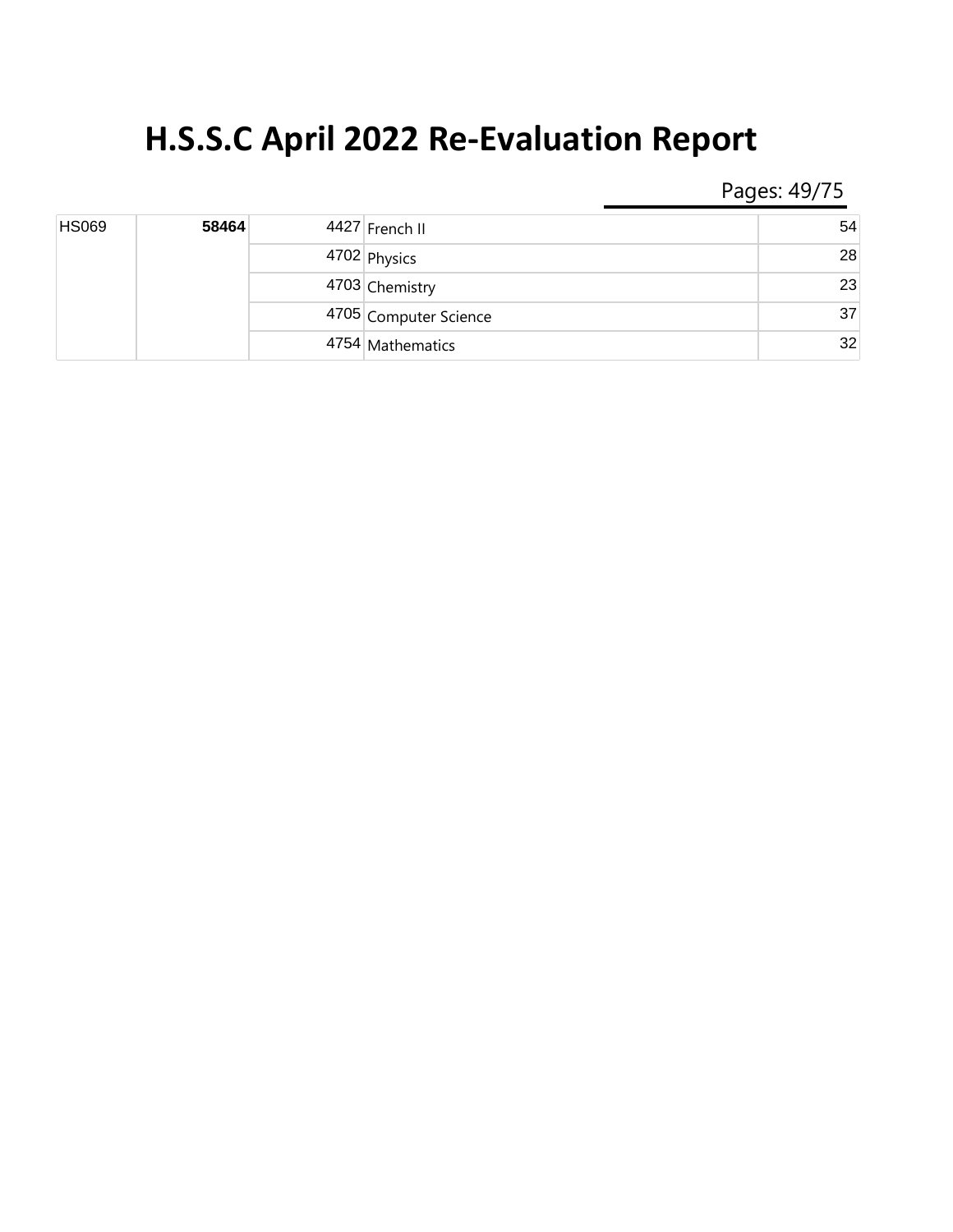Pages: 50/75

| <b>HS071</b> |  | SWAMI VIVEKANAND VIDYAPRASARAK MANDAL'S HIGHER SECONDARY<br><b>SCHOOL - BORIM, PONDA, GOA</b> |    |  |  |
|--------------|--|-----------------------------------------------------------------------------------------------|----|--|--|
|              |  | 60792 VEDANT KRISHNANATH BANDEKAR                                                             |    |  |  |
|              |  | 4702 Physics                                                                                  | 15 |  |  |
|              |  | 60808 SONAM BALCHANDRA KHANDEPARKAR                                                           |    |  |  |
|              |  | 4702 Physics                                                                                  | 14 |  |  |
|              |  | 60817 ANIKET DATTA NAIK                                                                       |    |  |  |
|              |  | 4754 Mathematics                                                                              | 17 |  |  |
|              |  | 60835 MUKESH MANGALDAS GAONKAR                                                                |    |  |  |
|              |  | 4225 Accountancy                                                                              | 7  |  |  |
|              |  | 60841 PRITESH SURESH SALELKAR                                                                 |    |  |  |
|              |  | 4216 Office Administration                                                                    | 8  |  |  |
|              |  | 60852 SANGAM SHIVDAS GAWADE                                                                   |    |  |  |
|              |  | 4202 General Foundation Course                                                                | 12 |  |  |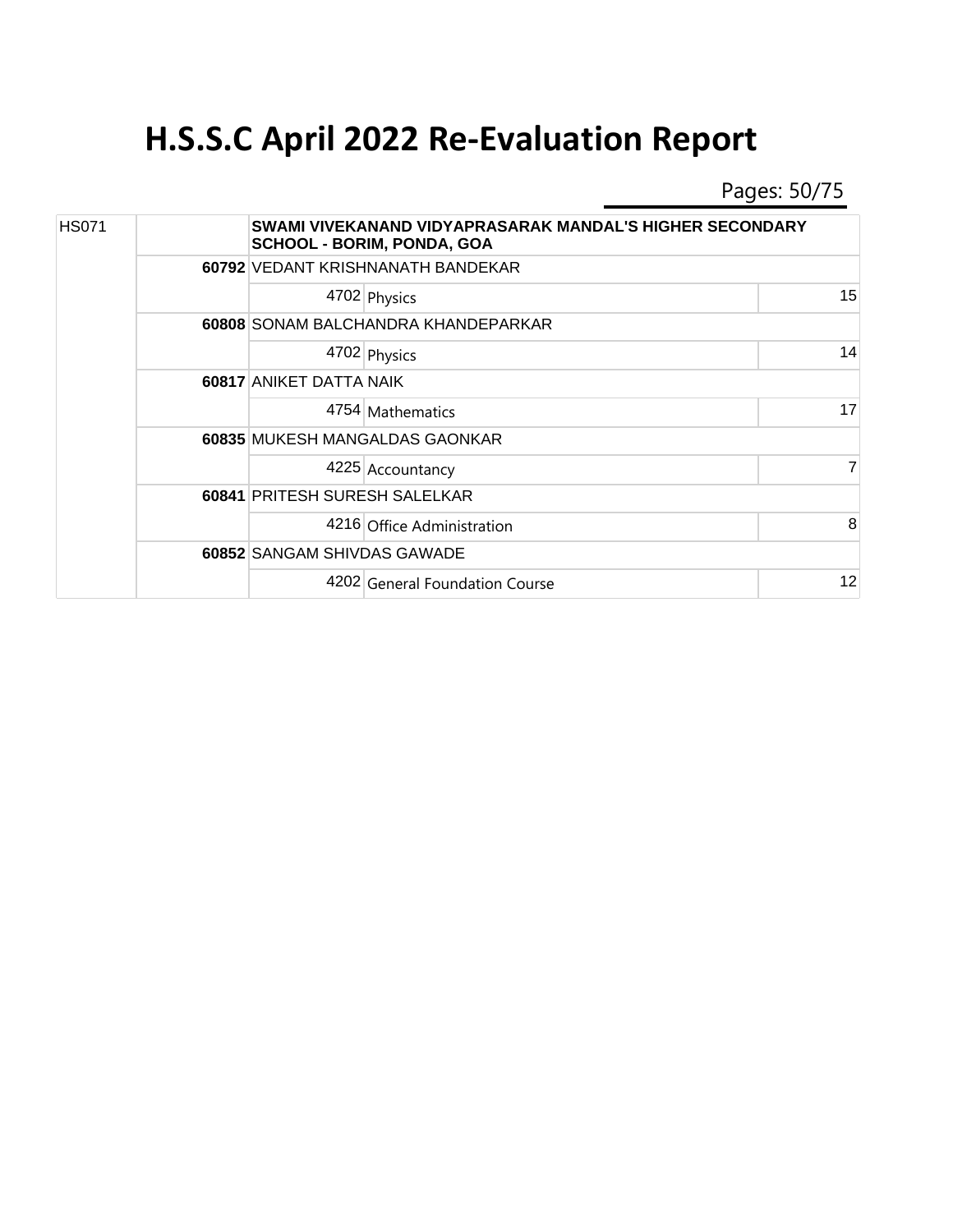Pages: 51/75

| <b>HS072</b> |  |                               | ST. ANDREW'S HIGHER SECONDARY SCHOOL - VASCO DA GAMA GOA |    |  |
|--------------|--|-------------------------------|----------------------------------------------------------|----|--|
|              |  |                               | 63409 AKSHAY BABU ASOLKAR                                |    |  |
|              |  |                               | 4202 General Foundation Course                           | 10 |  |
|              |  |                               | 4356 Introduction to Hospitality Industry                | 8  |  |
|              |  | 63413 ANITA LOOKAPPA LAMANI   |                                                          |    |  |
|              |  |                               | 4202 General Foundation Course                           | 12 |  |
|              |  | 63414 ASHWINI VIJAY GUPTA     |                                                          |    |  |
|              |  |                               | 4356 Introduction to Hospitality Industry                | 8  |  |
|              |  | 63438 SHILPA BASAVRAJ LAMANI  |                                                          |    |  |
|              |  |                               | 4356 Introduction to Hospitality Industry                | 6  |  |
|              |  | 63441 SWETA MEVALAL BIND      |                                                          |    |  |
|              |  |                               | 4356 Introduction to Hospitality Industry                | 8  |  |
|              |  | 63446 VIRENDRA BALAPPA GANGUR |                                                          |    |  |
|              |  |                               | 4356 Introduction to Hospitality Industry                | 6  |  |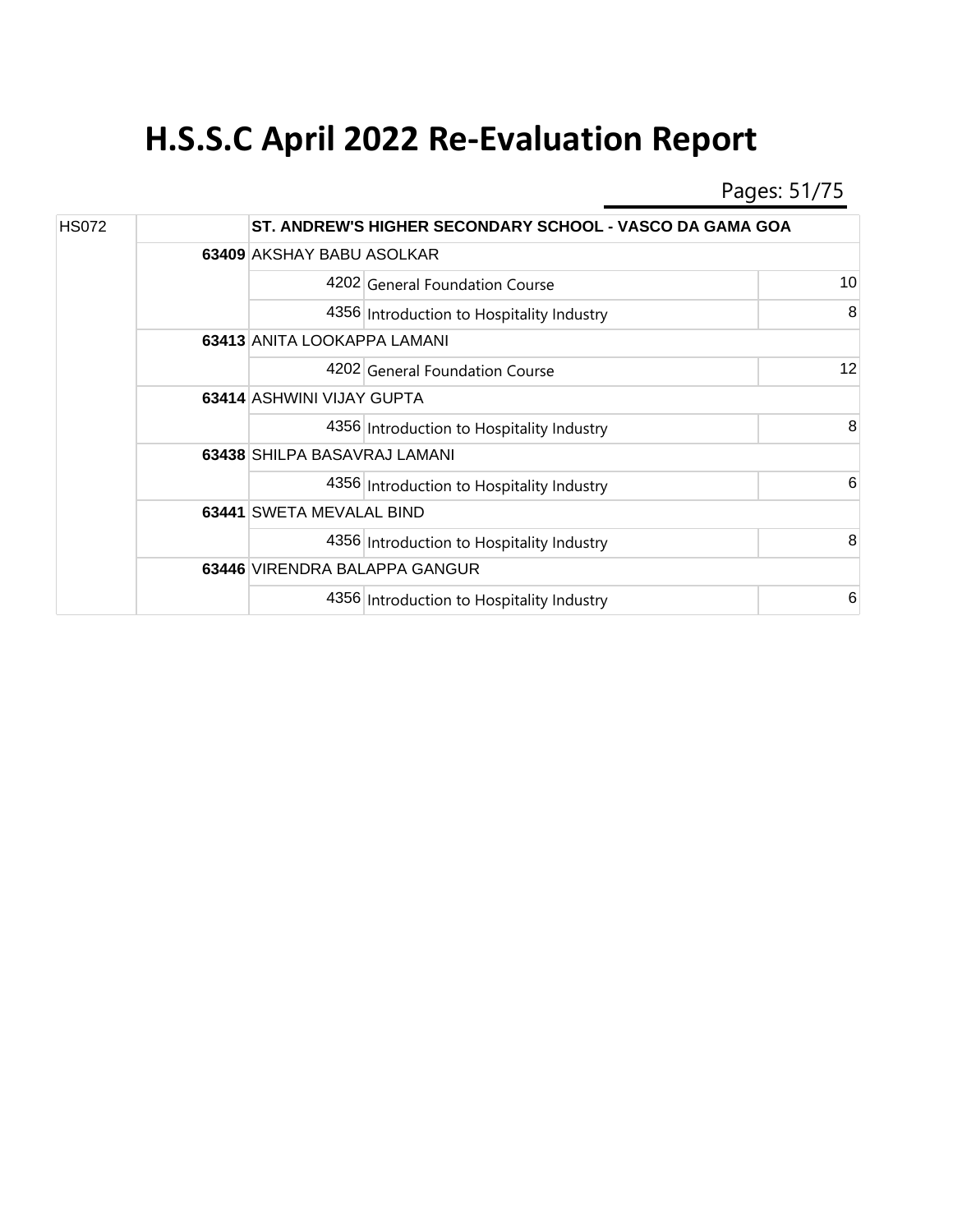Pages: 52/75

| <b>HS073</b> |  |                                 | <b>MOUNT MARY'S HIGHER SECONDARY SCHOOL - CHINCHINIM, SALCETTE, GOA</b> |    |
|--------------|--|---------------------------------|-------------------------------------------------------------------------|----|
|              |  | 65614 CHARMINE SWIZEL FERNANDES |                                                                         |    |
|              |  |                                 | 4702 Physics                                                            | 14 |
|              |  | 65628 DAVID MORRIS FERNANDES    |                                                                         |    |
|              |  |                                 | 4703 Chemistry                                                          | 14 |
|              |  |                                 | 4754 Mathematics                                                        | 18 |
|              |  | 65664 SWAGON MARK COUTINHO      |                                                                         |    |
|              |  |                                 | 4702 Physics                                                            | 14 |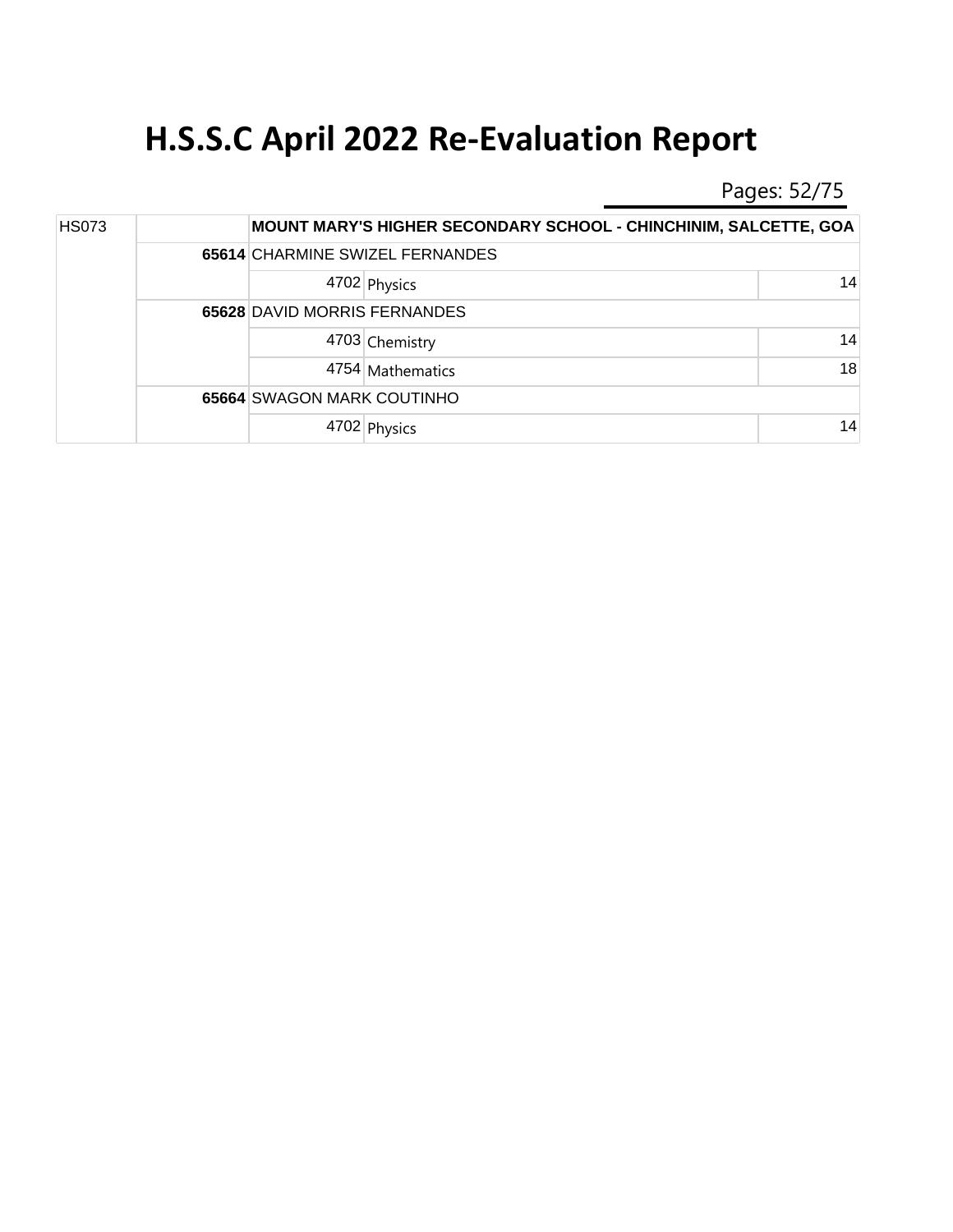Pages: 53/75

| <b>HS074</b> |  |                                   | MUSHTI FUND HIGHER SECONDARY SCHOOL - CUJIRA INTEGRATED<br>EDUCATIONAL COMPLEX, CUJIRA, GOA |    |  |
|--------------|--|-----------------------------------|---------------------------------------------------------------------------------------------|----|--|
|              |  | 66810 ARYAN VISHANT MASHELKAR     |                                                                                             |    |  |
|              |  |                                   | 4411 English I                                                                              | 63 |  |
|              |  |                                   | 4606 Mathematics & Statistics                                                               | 62 |  |
|              |  | 66833 NEELKANTH ASHOK PARAB       |                                                                                             |    |  |
|              |  |                                   | 4411 English I                                                                              | 58 |  |
|              |  |                                   | 4605 Accountancy                                                                            | 61 |  |
|              |  |                                   | 4655 Business Studies                                                                       | 47 |  |
|              |  | 66874 SHRIYAN YOGESH BURYE        |                                                                                             |    |  |
|              |  |                                   | 4411 English I                                                                              | 66 |  |
|              |  | 66877 SHRUCHI NITIN NAIK          |                                                                                             |    |  |
|              |  |                                   | 4703 Chemistry                                                                              | 14 |  |
|              |  | 66881 SHWETHA BASAVARAJ ARLESHWAR |                                                                                             |    |  |
|              |  |                                   | 4754 Mathematics                                                                            | 17 |  |
|              |  | 66882 TANISH VIRENDRA PRABHUDESAI |                                                                                             |    |  |
|              |  |                                   | 4411 English I                                                                              | 60 |  |
|              |  |                                   | 4422 Konkani II                                                                             | 76 |  |
|              |  | 66892 MADHUSUDAN SANJEEV HASBE    |                                                                                             |    |  |
|              |  |                                   | 4411 English I                                                                              | 66 |  |
|              |  |                                   | 66911 SARVADNYA PRATAP SAWANT                                                               |    |  |
|              |  |                                   | 4411 English I                                                                              | 62 |  |
|              |  |                                   | 4424 Hindi II                                                                               | 65 |  |
|              |  |                                   | 4702 Physics                                                                                | 46 |  |
|              |  |                                   | 4703 Chemistry                                                                              | 39 |  |
|              |  |                                   | 4704 Biology                                                                                | 63 |  |
|              |  |                                   | 4752 Psychology                                                                             | 59 |  |
|              |  | 66966 AYUSH ANAND JADHAV          |                                                                                             |    |  |
|              |  |                                   | 4411 English I                                                                              | 72 |  |
|              |  |                                   | 4427 French II                                                                              | 73 |  |
|              |  |                                   | 4704 Biology                                                                                | 67 |  |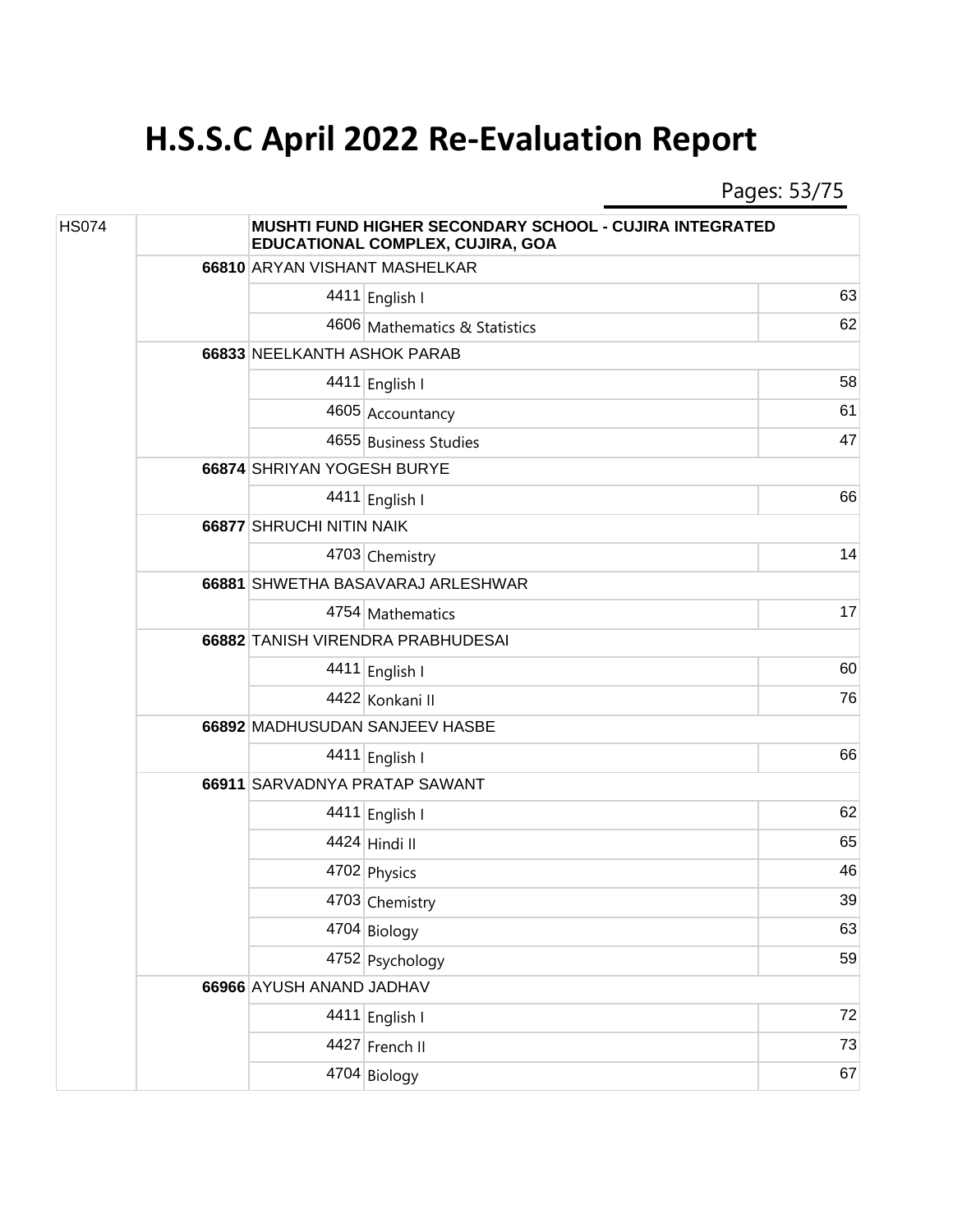Pages: 54/75

| <b>HS075</b> |  |                          | SHREE SHANTADURGA HIGHER SECONDARY SCHOOL - PIRNA, BARDEZ GOA |    |  |  |
|--------------|--|--------------------------|---------------------------------------------------------------|----|--|--|
|              |  |                          | 55429 NEHA LAXMAN NAIK                                        |    |  |  |
|              |  |                          | 4411 English I                                                | 57 |  |  |
|              |  |                          | 4501 History                                                  | 65 |  |  |
|              |  |                          | 4553 Political Science                                        | 51 |  |  |
|              |  | 55436 ARPITA RAJU NAIK   |                                                               |    |  |  |
|              |  |                          | 4553 Political Science                                        | 9  |  |  |
|              |  | 55444 SUYANI JAYANT NAIK |                                                               |    |  |  |
|              |  |                          | 4501 History                                                  | 15 |  |  |
|              |  |                          | 4553 Political Science                                        | 15 |  |  |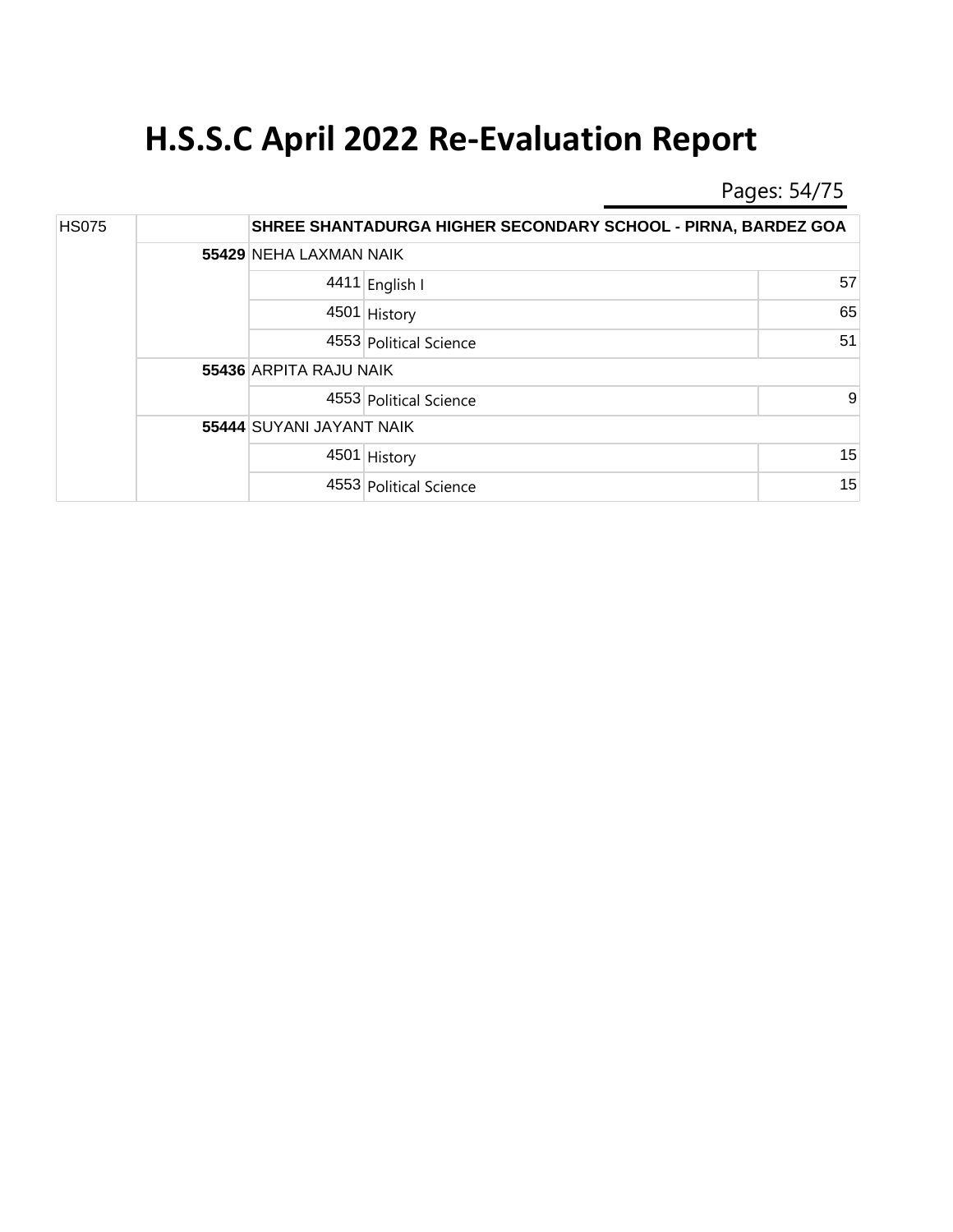Pages: 55/75

| <b>HS076</b> |  | S.S. SAMITI'S HIGHER SECONDARY SCHOOL - KAVLEM, PONDA GOA |                            |    |  |
|--------------|--|-----------------------------------------------------------|----------------------------|----|--|
|              |  | 60883 PATRICIA VALITA FERNANDES                           |                            |    |  |
|              |  |                                                           | 4702 Physics               | 14 |  |
|              |  |                                                           | 60887 DWANI PRAKASH SHETTY |    |  |
|              |  |                                                           | 4702 Physics               | 17 |  |
|              |  |                                                           | 4703 Chemistry             | 17 |  |
|              |  |                                                           | 4704 Biology               | 37 |  |
|              |  | 60894 UTKARSHA KALIDAS NAIK                               |                            |    |  |
|              |  |                                                           | 4703 Chemistry             | 8  |  |
|              |  | 60902 HARSHAD KHEMU GAUDE                                 |                            |    |  |
|              |  |                                                           | 4754 Mathematics           | 16 |  |
|              |  | 60927 DEVIKA KISHOR                                       |                            |    |  |
|              |  |                                                           | 4702 Physics               | 14 |  |
|              |  | 60964 ROHIT RAJENDRA KARBOTKAR                            |                            |    |  |
|              |  |                                                           | 4703 Chemistry             | 13 |  |
|              |  |                                                           | 4754 Mathematics           | 19 |  |
|              |  | 60978 TANMAY UDAY BANDEKAR                                |                            |    |  |
|              |  |                                                           | 4703 Chemistry             | 14 |  |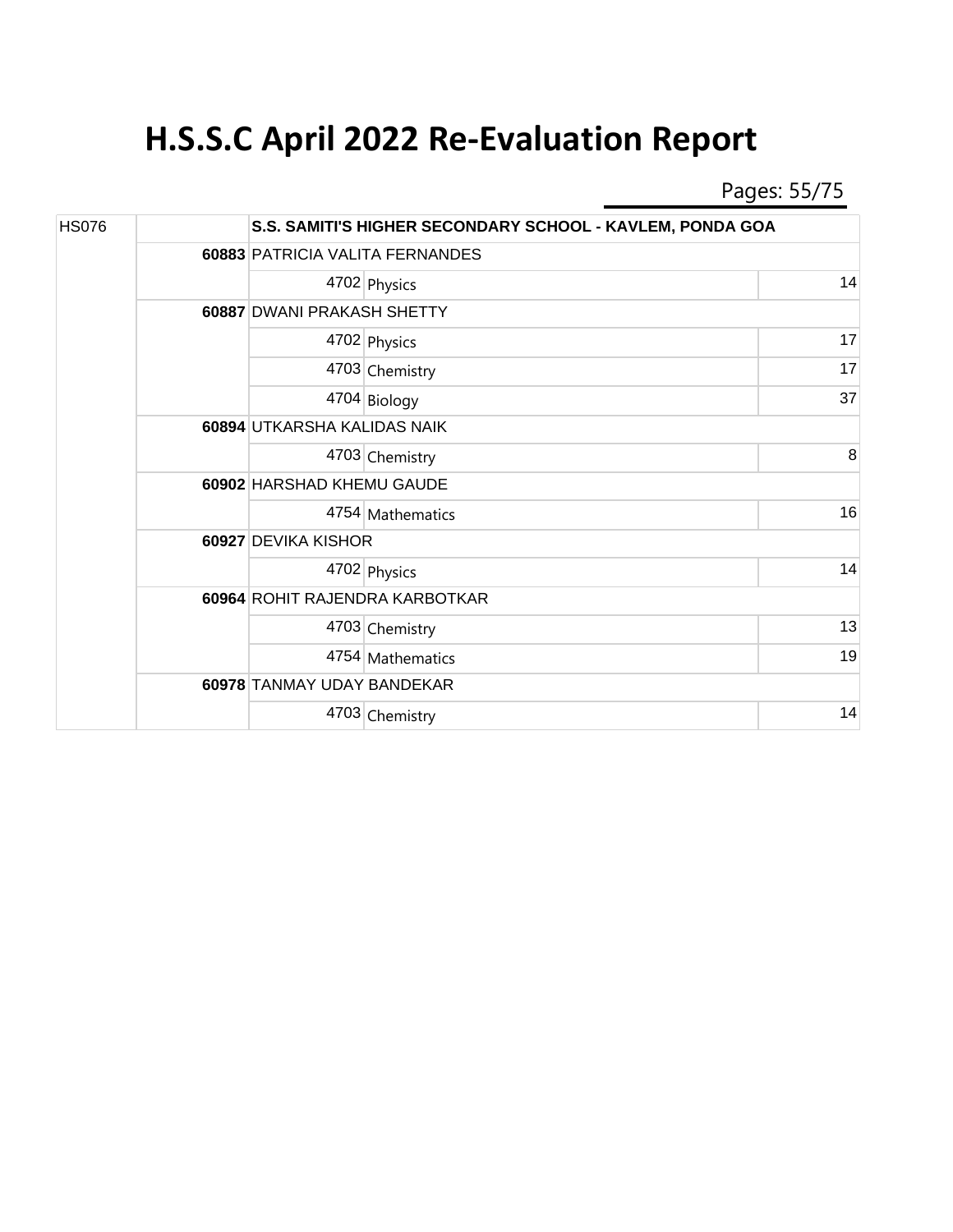Pages: 56/75

| <b>HS077</b> |  | <b>ADARSH VIDYA PRASARAK MANDAL'S HIGHER SECONDARY SCHOOL -</b><br><b>VAZANGAL, SHIRODA GOA</b> |                                  |    |  |
|--------------|--|-------------------------------------------------------------------------------------------------|----------------------------------|----|--|
|              |  | 61017 DHITESH DHAKLU GAUNKAR                                                                    |                                  |    |  |
|              |  |                                                                                                 | 4605 Accountancy                 | 15 |  |
|              |  | 61019 AJAY PREMANAND GHADI                                                                      |                                  |    |  |
|              |  |                                                                                                 | 4605 Accountancy                 | 15 |  |
|              |  |                                                                                                 | 61024 DNYANENDRA ANAND BANDOLKAR |    |  |
|              |  |                                                                                                 | 4605 Accountancy                 | 16 |  |
|              |  | 61025 GAURI UMESH AZGAONKAR                                                                     |                                  |    |  |
|              |  |                                                                                                 | 4605 Accountancy                 | 14 |  |
|              |  | 61026 GOPAL ANIL NAIK                                                                           |                                  |    |  |
|              |  |                                                                                                 | 4605 Accountancy                 | 16 |  |
|              |  | 61034 OMKAR DEVU BETODKAR                                                                       |                                  |    |  |
|              |  |                                                                                                 | 4605 Accountancy                 | 16 |  |
|              |  | 61038 PRANALI PRASHANT PAINGITKER                                                               |                                  |    |  |
|              |  |                                                                                                 | 4655 Business Studies            | 16 |  |
|              |  | 61047 UTKARSH ABHIKANT GAONKAR                                                                  |                                  |    |  |
|              |  |                                                                                                 | 4605 Accountancy                 | 16 |  |
|              |  | 61048 VISHNU SRINIWAS GAONKAR                                                                   |                                  |    |  |
|              |  |                                                                                                 | 4605 Accountancy                 | 15 |  |
|              |  | 61051 MUSKAN KHAN                                                                               |                                  |    |  |
|              |  |                                                                                                 | 4754 Mathematics                 | 16 |  |
|              |  |                                                                                                 | 61052 ACHAL RATNAKAR BETHODKAR   |    |  |
|              |  |                                                                                                 | 4702 Physics                     | 14 |  |
|              |  | 61055 GAUTAMI ASHOK GAONKAR                                                                     |                                  |    |  |
|              |  |                                                                                                 | 4702 Physics                     | 13 |  |
|              |  | 61056 JESUS JOSEPH YAMARTHY                                                                     |                                  |    |  |
|              |  |                                                                                                 | 4702 Physics                     | 12 |  |
|              |  |                                                                                                 | 4703 Chemistry                   | 14 |  |
|              |  | 61067 MUKESH TEJARAM RATHOD                                                                     |                                  |    |  |
|              |  |                                                                                                 | 4703 Chemistry                   | 14 |  |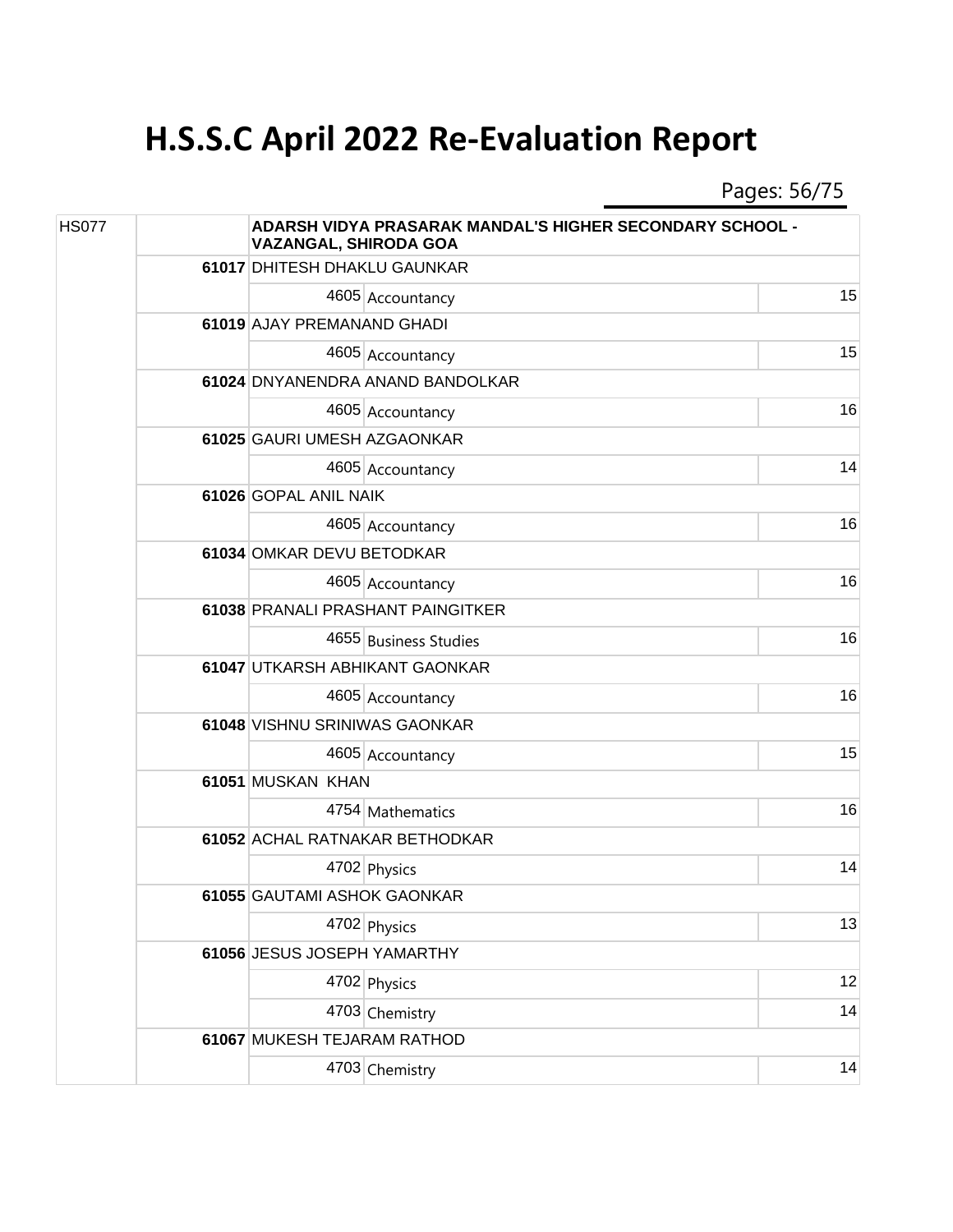Pages: 57/75

| <b>HS077</b> |  | 61069 NIKHIL HITESH PARMAR |                  |    |
|--------------|--|----------------------------|------------------|----|
|              |  |                            | 4702 Physics     | 12 |
|              |  |                            | 4754 Mathematics | 16 |
|              |  | 61071 ROHAN KIRAN GAWANDAR |                  |    |
|              |  |                            | 4703 Chemistry   | 11 |
|              |  | 61072 ROSHANI RAJU VELIP   |                  |    |
|              |  |                            | 4702 Physics     | 14 |
|              |  |                            | 4703 Chemistry   | 12 |
|              |  | 61076 YASH RAMCHANDRA NAIK |                  |    |
|              |  |                            | 4702 Physics     | 14 |
|              |  |                            | 4703 Chemistry   | 12 |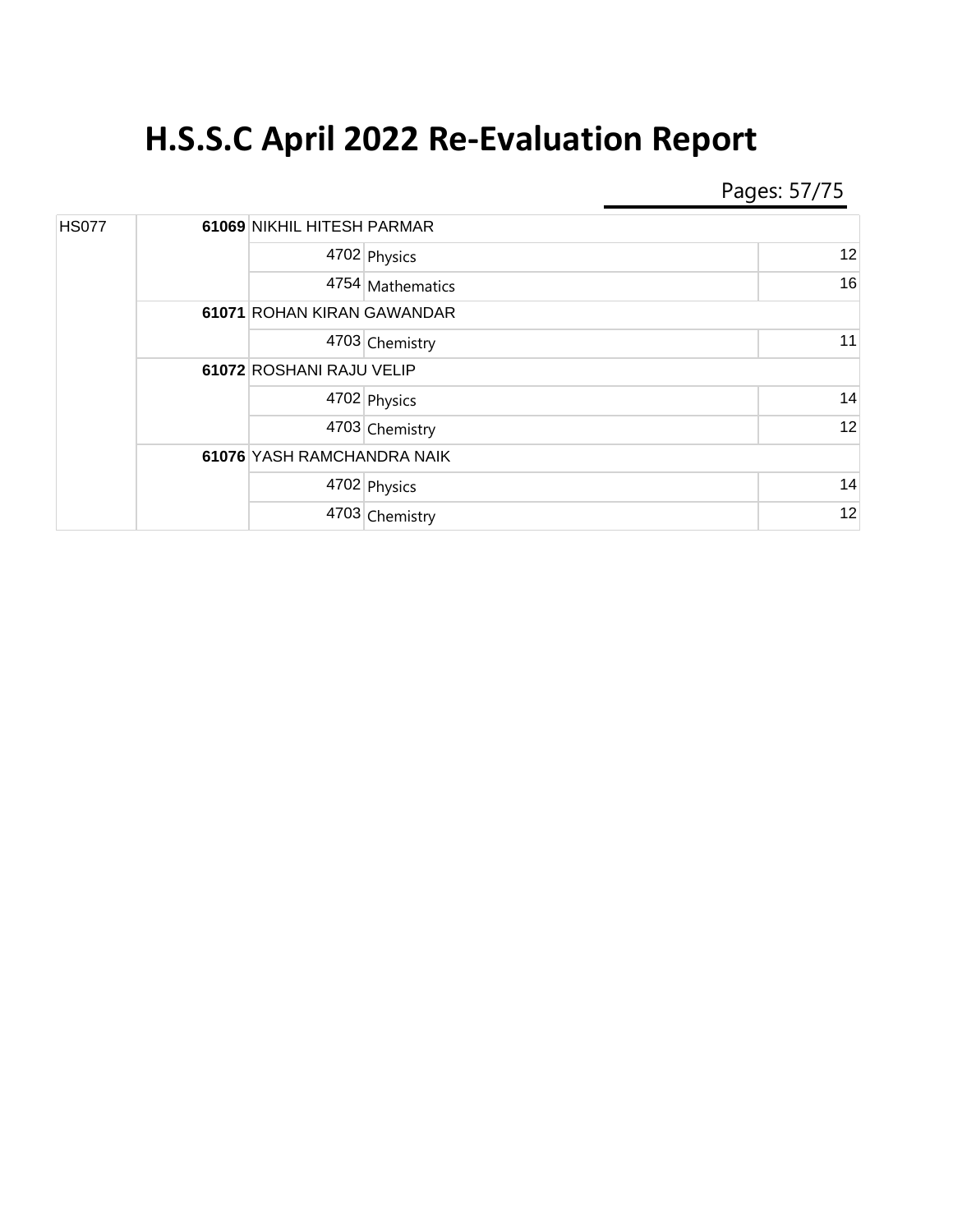Pages: 58/75

| <b>HS082</b> | MUSTIFUND ARYAAN HIGHER SECONDARY SCHOOL - CUJIRA INTEGRATED<br><b>EDUCATIONAL COMPLEX, CUJIRA 403005</b> |                                   |                                                       |    |  |
|--------------|-----------------------------------------------------------------------------------------------------------|-----------------------------------|-------------------------------------------------------|----|--|
|              |                                                                                                           |                                   | 66987 PRIYANSHU ALIAS RAMNATH PRAVEEN SINAI VOLVOTKAR |    |  |
|              |                                                                                                           |                                   | 4411 English I                                        | 66 |  |
|              |                                                                                                           |                                   | 4702 Physics                                          | 59 |  |
|              |                                                                                                           |                                   | 4703 Chemistry                                        | 54 |  |
|              |                                                                                                           | 66991 RUJULA RAMESH SHET          |                                                       |    |  |
|              |                                                                                                           |                                   | 4411 English I                                        | 66 |  |
|              |                                                                                                           |                                   | 4424 Hindi II                                         | 75 |  |
|              |                                                                                                           |                                   | 67001 NEHA RATISH NAIK                                |    |  |
|              |                                                                                                           |                                   | 4411 English I                                        | 65 |  |
|              |                                                                                                           |                                   | 4703 Chemistry                                        | 58 |  |
|              |                                                                                                           | 67004 SAIRAJ ASHOK SIRSAT         |                                                       |    |  |
|              |                                                                                                           |                                   | 4703 Chemistry                                        | 47 |  |
|              |                                                                                                           |                                   | 4754 Mathematics                                      | 51 |  |
|              |                                                                                                           | 67006 SANJIVKUMAR BALKRISHNA NAIK |                                                       |    |  |
|              |                                                                                                           |                                   | 4411 English I                                        | 61 |  |
|              |                                                                                                           | 67018 ANVESH SANDEEP BANDEKAR     |                                                       |    |  |
|              |                                                                                                           |                                   | 4411 English I                                        | 55 |  |
|              |                                                                                                           |                                   | 4702 Physics                                          | 68 |  |
|              |                                                                                                           |                                   | 4703 Chemistry                                        | 64 |  |
|              |                                                                                                           |                                   | 4704 Biology                                          | 66 |  |
|              |                                                                                                           |                                   | 4754 Mathematics                                      | 76 |  |
|              |                                                                                                           | 67022 SRAVAN K SURESH             |                                                       |    |  |
|              |                                                                                                           |                                   | 4426 Sanskrit II                                      | 66 |  |
|              |                                                                                                           |                                   | 4702 Physics                                          | 63 |  |
|              |                                                                                                           | 67029 ADITYA AMOL MAHALDAR        |                                                       |    |  |
|              |                                                                                                           |                                   | 4411 English I                                        | 63 |  |
|              |                                                                                                           |                                   | 4427 French II                                        | 61 |  |
|              |                                                                                                           | 67030 ADITYA PRAVIN PARSEKAR      |                                                       |    |  |
|              |                                                                                                           |                                   | 4411 English I                                        | 63 |  |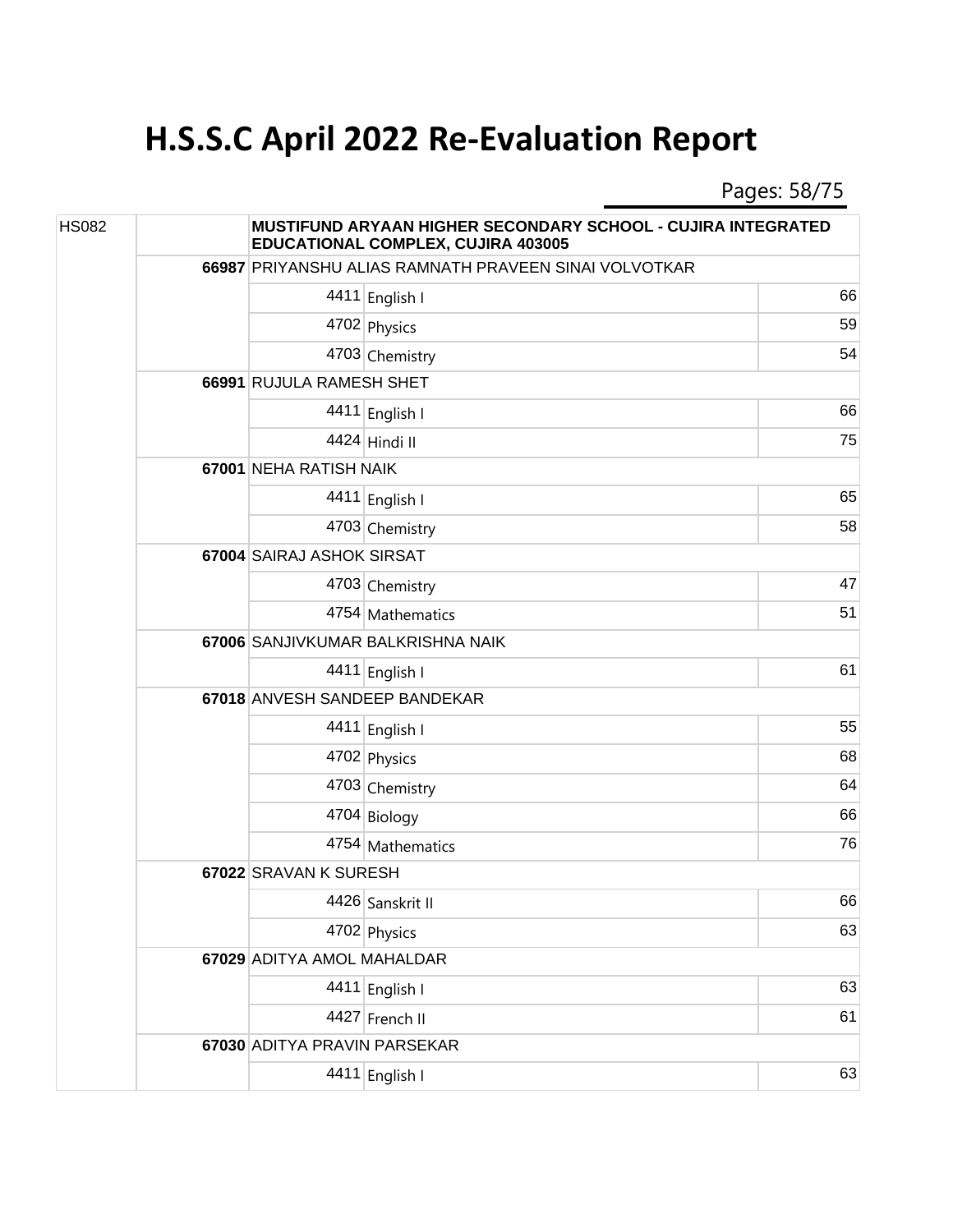Pages: 59/75

| <b>HS082</b> | 67030 |                              | 4427 French II   | 71 |
|--------------|-------|------------------------------|------------------|----|
|              |       |                              | 4702 Physics     | 68 |
|              |       |                              | 4703 Chemistry   | 65 |
|              |       |                              | 4704 Biology     | 69 |
|              |       |                              | 4754 Mathematics | 76 |
|              |       | 67032 RAUNAK VIKAS CHODANKAR |                  |    |
|              |       |                              | 4411 English I   | 56 |
|              |       |                              | 4703 Chemistry   | 51 |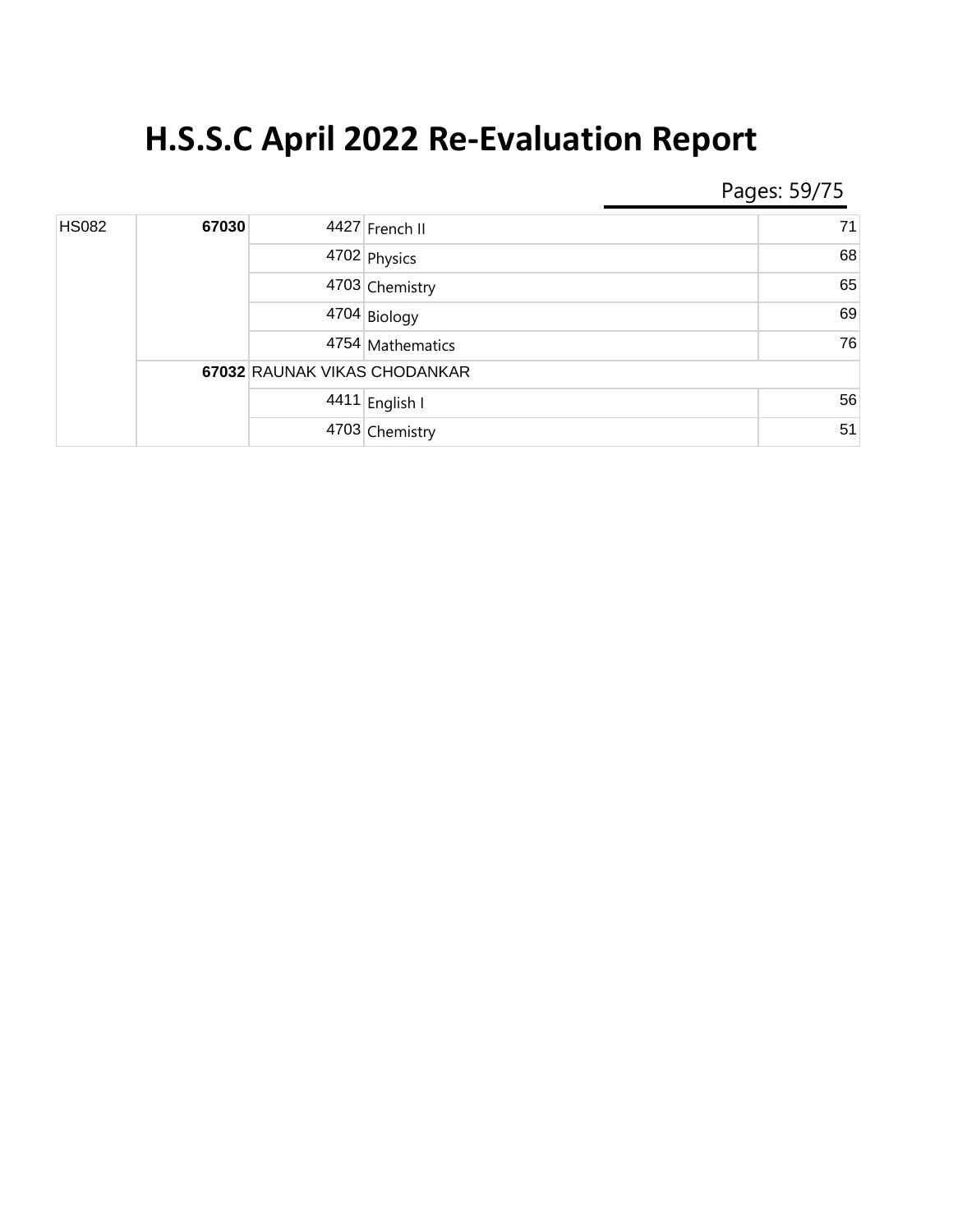Pages: 60/75

| <b>HS083</b> |  | DEMPO HIGHER SECONDARY SCHOOL OF SCIENCE - PANAJI GOA |                  |    |  |
|--------------|--|-------------------------------------------------------|------------------|----|--|
|              |  | 58501 PRANJAL DATTESH DESAI                           |                  |    |  |
|              |  |                                                       | 4702 Physics     | 33 |  |
|              |  |                                                       | 4703 Chemistry   | 29 |  |
|              |  |                                                       | 4752 Psychology  | 68 |  |
|              |  | 58526 RONAK SAMEER MADKAIKAR                          |                  |    |  |
|              |  |                                                       | 4703 Chemistry   | 28 |  |
|              |  |                                                       | 4752 Psychology  | 58 |  |
|              |  |                                                       | 4754 Mathematics | 53 |  |
|              |  | 58527 RHUCHA JITENDRA TOPLE                           |                  |    |  |
|              |  |                                                       | 4702 Physics     | 61 |  |
|              |  |                                                       | 4703 Chemistry   | 52 |  |
|              |  | 58532 ALLENA MARYANA FERNANDES                        |                  |    |  |
|              |  |                                                       | 4411 English I   | 72 |  |
|              |  |                                                       | 4702 Physics     | 65 |  |
|              |  |                                                       | 4703 Chemistry   | 61 |  |
|              |  | 58541 NEIL GUSTAVO COUTO                              |                  |    |  |
|              |  |                                                       | 4411 English I   | 59 |  |
|              |  |                                                       | 4702 Physics     | 37 |  |
|              |  |                                                       | 4703 Chemistry   | 27 |  |
|              |  |                                                       | 4752 Psychology  | 65 |  |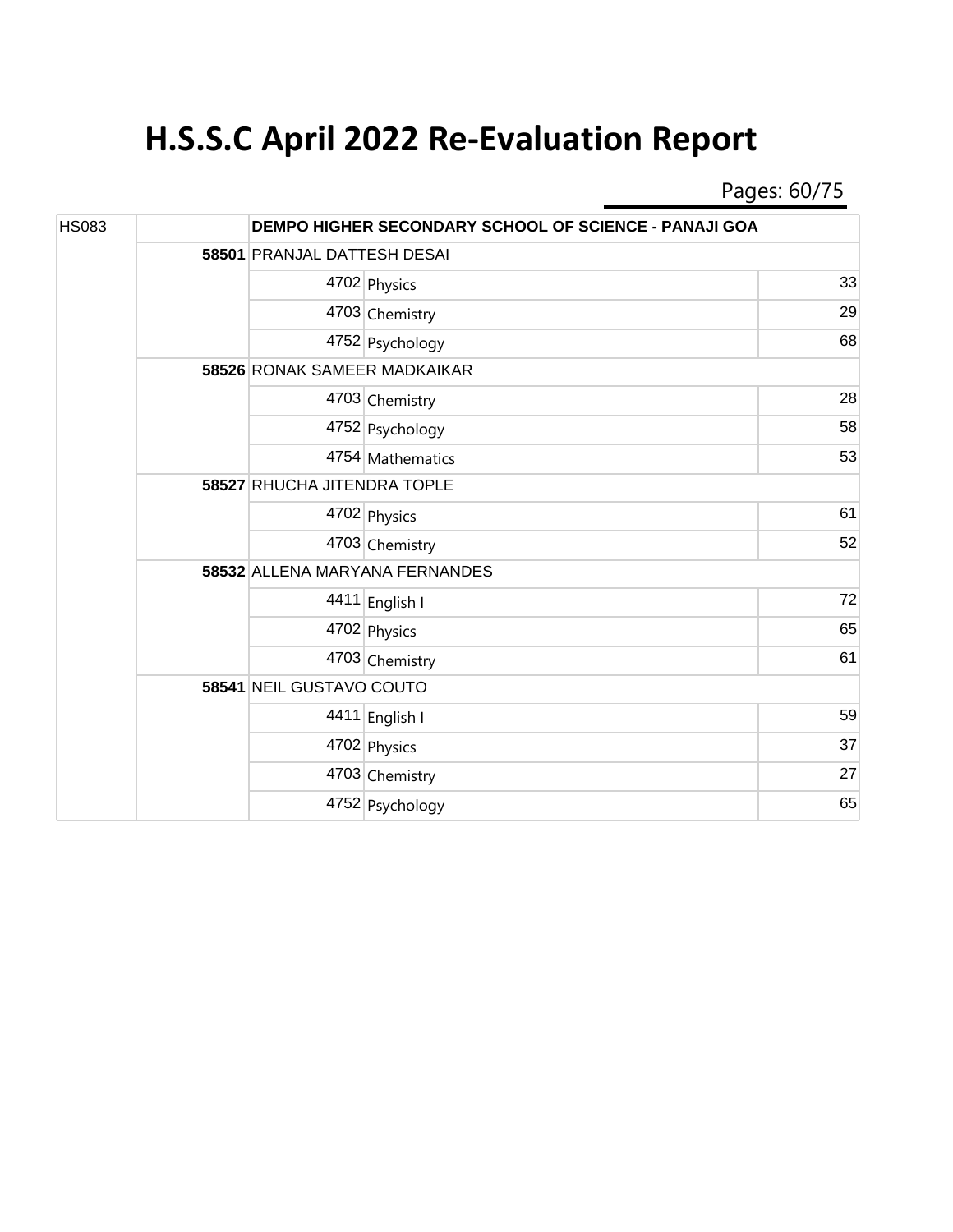Pages: 61/75

| <b>HS084</b> |  |                             | INFANT JESUS HIGHER SECONDARY SCHOOL - COLVA, SALCETE GOA |    |  |
|--------------|--|-----------------------------|-----------------------------------------------------------|----|--|
|              |  |                             | 57334 ABIGAIL RUTH LUIS                                   |    |  |
|              |  |                             | 4702 Physics                                              | 14 |  |
|              |  | 57337 ESHA PRABHAKAR KAMATI |                                                           |    |  |
|              |  |                             | 4702 Physics                                              | 14 |  |
|              |  |                             | 4703 Chemistry                                            | 16 |  |
|              |  |                             | 4704 Biology                                              | 34 |  |
|              |  | 57376 LIZELA RODRIGUES      |                                                           |    |  |
|              |  |                             | 4703 Chemistry                                            | 14 |  |
|              |  | 57397 REHAN ANWAR AKTAR     |                                                           |    |  |
|              |  |                             | 4703 Chemistry                                            | 14 |  |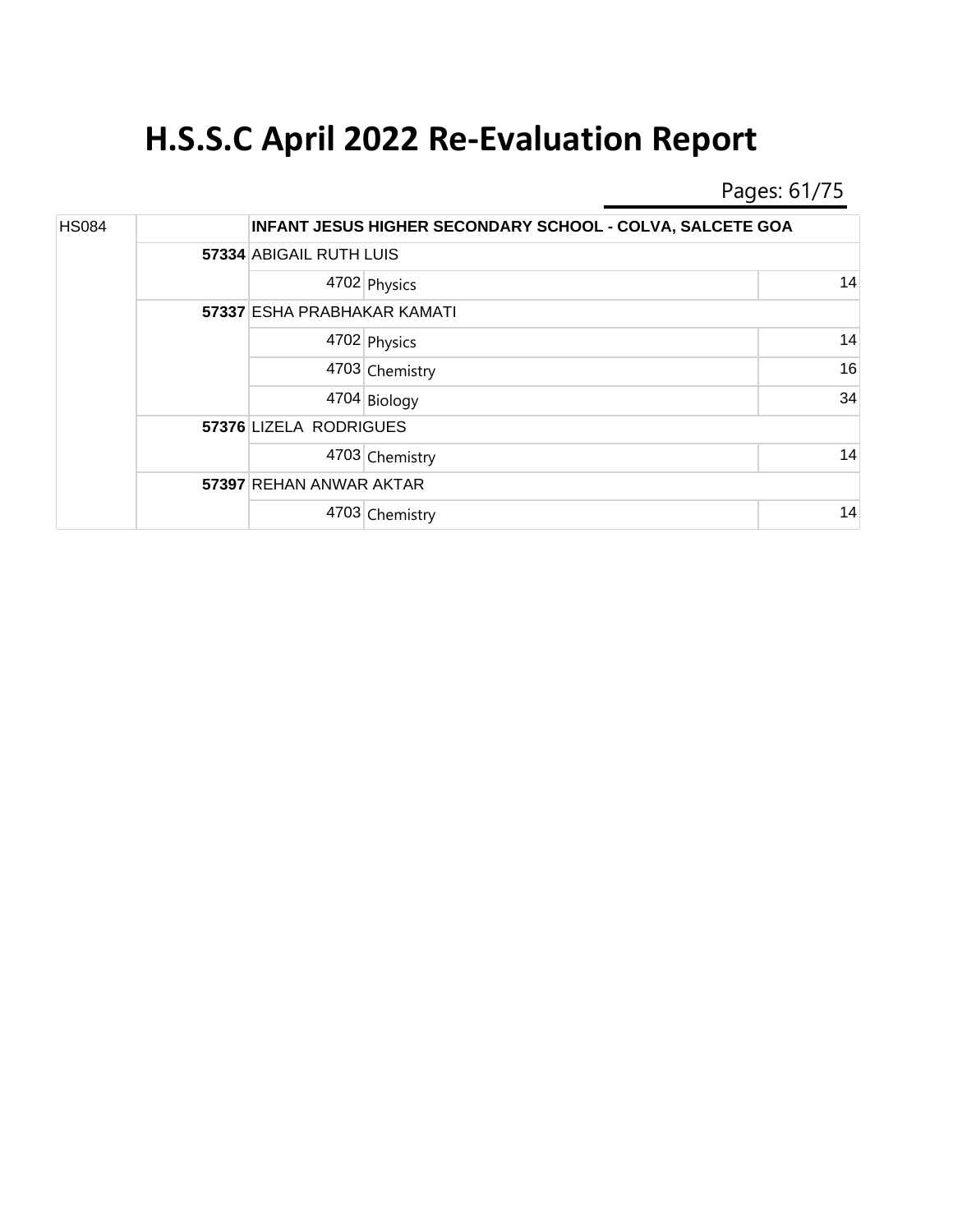Pages: 62/75

| <b>HS090</b> |  |                                     | KESHAV SMRUTI HIGHER SECONDARY SCHOOL OF ARTS, COMMERCE AND<br><b>VOCATIONAL(CRM) - ALTO DABOLIM - GOA</b> |    |  |  |  |
|--------------|--|-------------------------------------|------------------------------------------------------------------------------------------------------------|----|--|--|--|
|              |  | 63615 SHIVANAND LAXMAN RATHOD       |                                                                                                            |    |  |  |  |
|              |  | 4554 Sociology                      |                                                                                                            | 14 |  |  |  |
|              |  | 63662 SAI SHAILAJI POL              |                                                                                                            |    |  |  |  |
|              |  | 4655 Business Studies               |                                                                                                            | 16 |  |  |  |
|              |  | 63676 ANDREW LEZWIN D'SOUZA         |                                                                                                            |    |  |  |  |
|              |  |                                     | 4202 General Foundation Course                                                                             | 11 |  |  |  |
|              |  | 63683 GOPICHAND TAVAURO RATHOD      |                                                                                                            |    |  |  |  |
|              |  |                                     | 4202 General Foundation Course                                                                             | 12 |  |  |  |
|              |  | 63688 LAXMAN RAMU LAMANI            |                                                                                                            |    |  |  |  |
|              |  |                                     | 5274 Accomodation Operation (CRM)                                                                          | 8  |  |  |  |
|              |  | <b>63694 PRATHVI SURESH TALGERI</b> |                                                                                                            |    |  |  |  |
|              |  | 4271 Food Production                |                                                                                                            | 8  |  |  |  |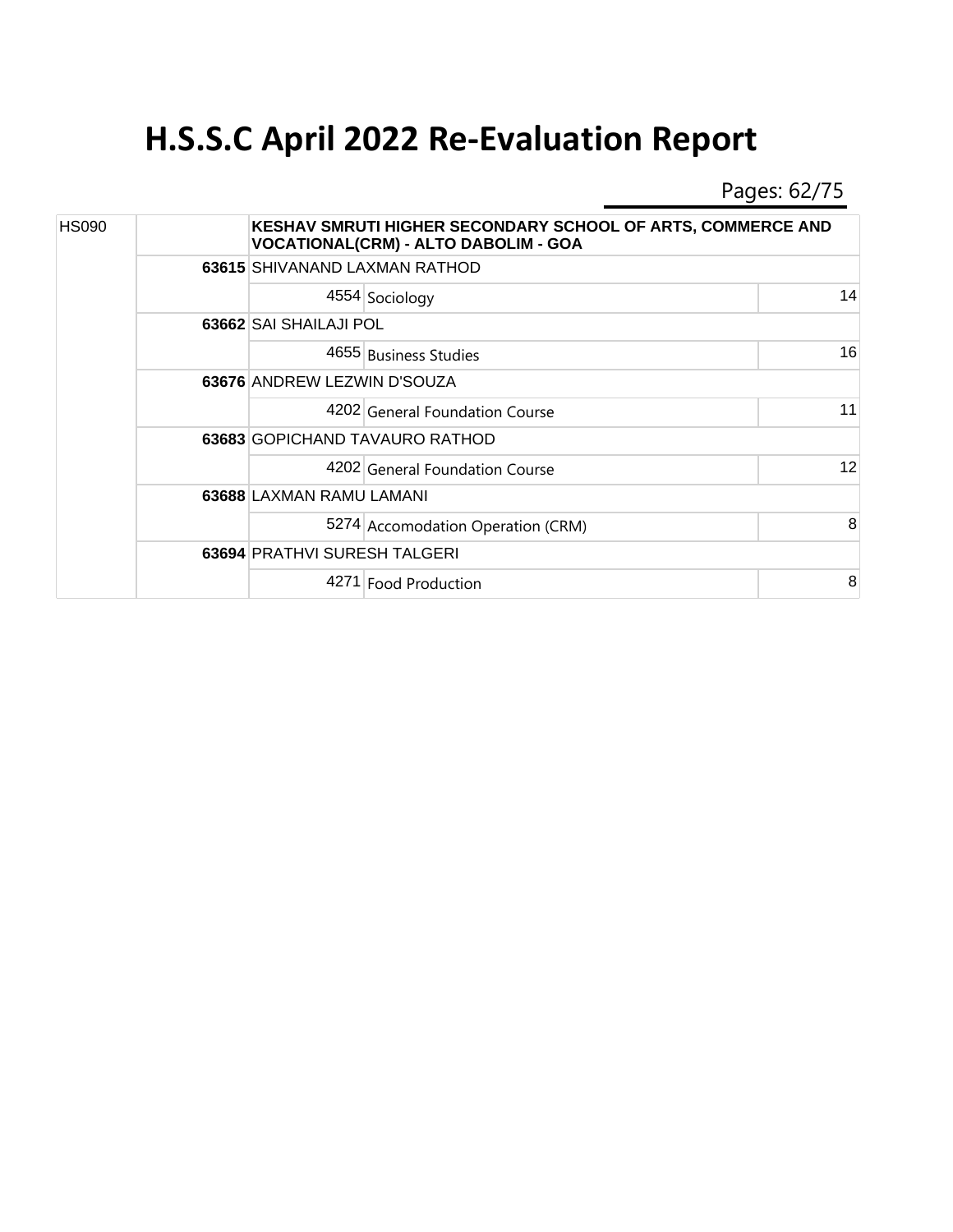Pages: 63/75

| <b>HS091</b> |  |                              | <b>SHREE GANESH HIGHER SECONDARY SCHOOL OF ARTS AND COMMERCE -</b><br><b>GANESHPURI, MAPUSA - GOA</b> |    |  |  |
|--------------|--|------------------------------|-------------------------------------------------------------------------------------------------------|----|--|--|
|              |  |                              | 55506 MALIKJAAN IMTIYAZ MAKANDAR                                                                      |    |  |  |
|              |  |                              | 4501 History                                                                                          | 16 |  |  |
|              |  |                              | 55523 SAPNA MAHAVIR KAMBLE                                                                            |    |  |  |
|              |  |                              | 4424 Hindi II                                                                                         | 16 |  |  |
|              |  |                              | 4501 History                                                                                          | 16 |  |  |
|              |  | 55534 RUTIK KALLAPPA PATIL   |                                                                                                       |    |  |  |
|              |  |                              | 4605 Accountancy                                                                                      | 13 |  |  |
|              |  |                              | 4652 Economics                                                                                        | 16 |  |  |
|              |  | 55539 ADITYA ANAND DESAI     |                                                                                                       |    |  |  |
|              |  |                              | 4411 English I                                                                                        | 15 |  |  |
|              |  |                              | 4605 Accountancy                                                                                      | 14 |  |  |
|              |  | 55541 ANUSHREE ANIL TARI     |                                                                                                       |    |  |  |
|              |  |                              | 4605 Accountancy                                                                                      | 14 |  |  |
|              |  | 55550 DEEPAK VISHWAKARMA     |                                                                                                       |    |  |  |
|              |  |                              | 4605 Accountancy                                                                                      | 14 |  |  |
|              |  | 55552 JESSICA KARRA          |                                                                                                       |    |  |  |
|              |  |                              | 4605 Accountancy                                                                                      | 14 |  |  |
|              |  | 55556 ABIDA MANIHAAR         |                                                                                                       |    |  |  |
|              |  |                              | 4605 Accountancy                                                                                      | 16 |  |  |
|              |  | 55562 LAXMAN THAKAPPA LAMANI |                                                                                                       |    |  |  |
|              |  |                              | 4655 Business Studies                                                                                 | 16 |  |  |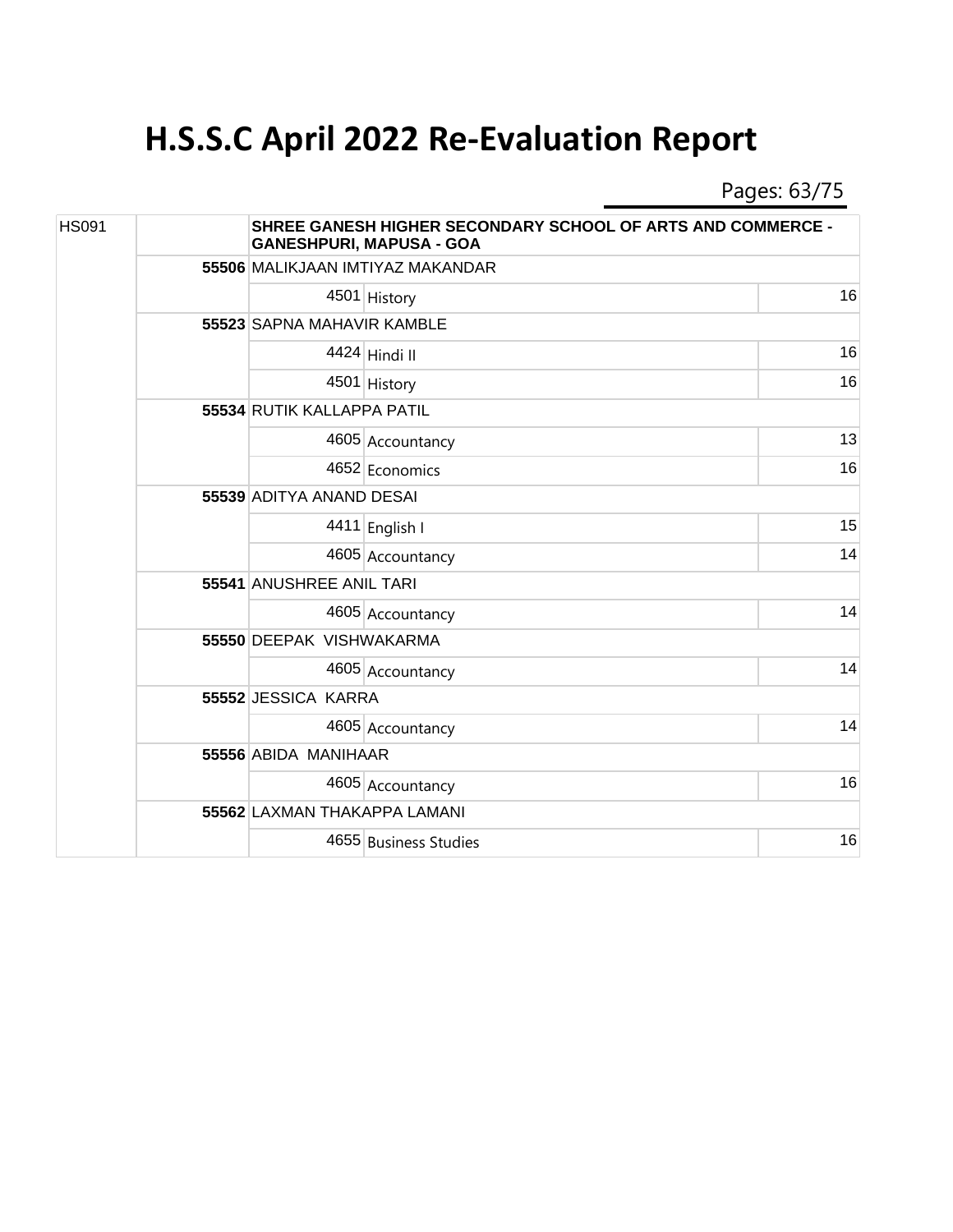Pages: 64/75

| <b>HS095</b> |  | <b>LOYOLA HIGHER SECONDARY SCHOOL OF SCIENCE AND ARTS - MARGAO,</b><br><b>SALCETTE - GOA</b> |                                         |    |  |  |
|--------------|--|----------------------------------------------------------------------------------------------|-----------------------------------------|----|--|--|
|              |  |                                                                                              | 57424 ATHARV RAMCHANDRA KAMAT BAMBOLKAR |    |  |  |
|              |  |                                                                                              | 4501 History                            | 72 |  |  |
|              |  | 57435 SHLOK SACHIN BHAT                                                                      |                                         |    |  |  |
|              |  |                                                                                              | 4411 English I                          | 66 |  |  |
|              |  |                                                                                              | 4424 Hindi II                           | 60 |  |  |
|              |  |                                                                                              | 4501 History                            | 70 |  |  |
|              |  |                                                                                              | 4752 Psychology                         | 64 |  |  |
|              |  | 57448 NAOMI JULIA FERNANDES                                                                  |                                         |    |  |  |
|              |  |                                                                                              | 4411 English I                          | 69 |  |  |
|              |  | 57449 OLGA CHEARL GOES                                                                       |                                         |    |  |  |
|              |  |                                                                                              | 4427 French II                          | 65 |  |  |
|              |  |                                                                                              | 4501 History                            | 47 |  |  |
|              |  |                                                                                              | 4752 Psychology                         | 47 |  |  |
|              |  | 57452 RHYV DANIEL COTA                                                                       |                                         |    |  |  |
|              |  |                                                                                              | 4411 English I                          | 71 |  |  |
|              |  |                                                                                              | 4501 History                            | 73 |  |  |
|              |  | 57478 VEEDHI VISHWAJEET DESAI                                                                |                                         |    |  |  |
|              |  |                                                                                              | 4703 Chemistry                          | 43 |  |  |
|              |  | 57493 A MOHAMMAD SUHAIL                                                                      |                                         |    |  |  |
|              |  |                                                                                              | 4703 Chemistry                          | 39 |  |  |
|              |  |                                                                                              | 4754 Mathematics                        | 55 |  |  |
|              |  | 57541 MALCOLM DOS REIS ANTAO                                                                 |                                         |    |  |  |
|              |  |                                                                                              | 4702 Physics                            | 38 |  |  |
|              |  |                                                                                              | 4703 Chemistry                          | 37 |  |  |
|              |  |                                                                                              | 4754 Mathematics                        | 46 |  |  |
|              |  | 57557 KLEO FERMINO FERNANDES                                                                 |                                         |    |  |  |
|              |  |                                                                                              | 4411 English I                          | 59 |  |  |
|              |  |                                                                                              | 4702 Physics                            | 48 |  |  |
|              |  |                                                                                              | 4703 Chemistry                          | 48 |  |  |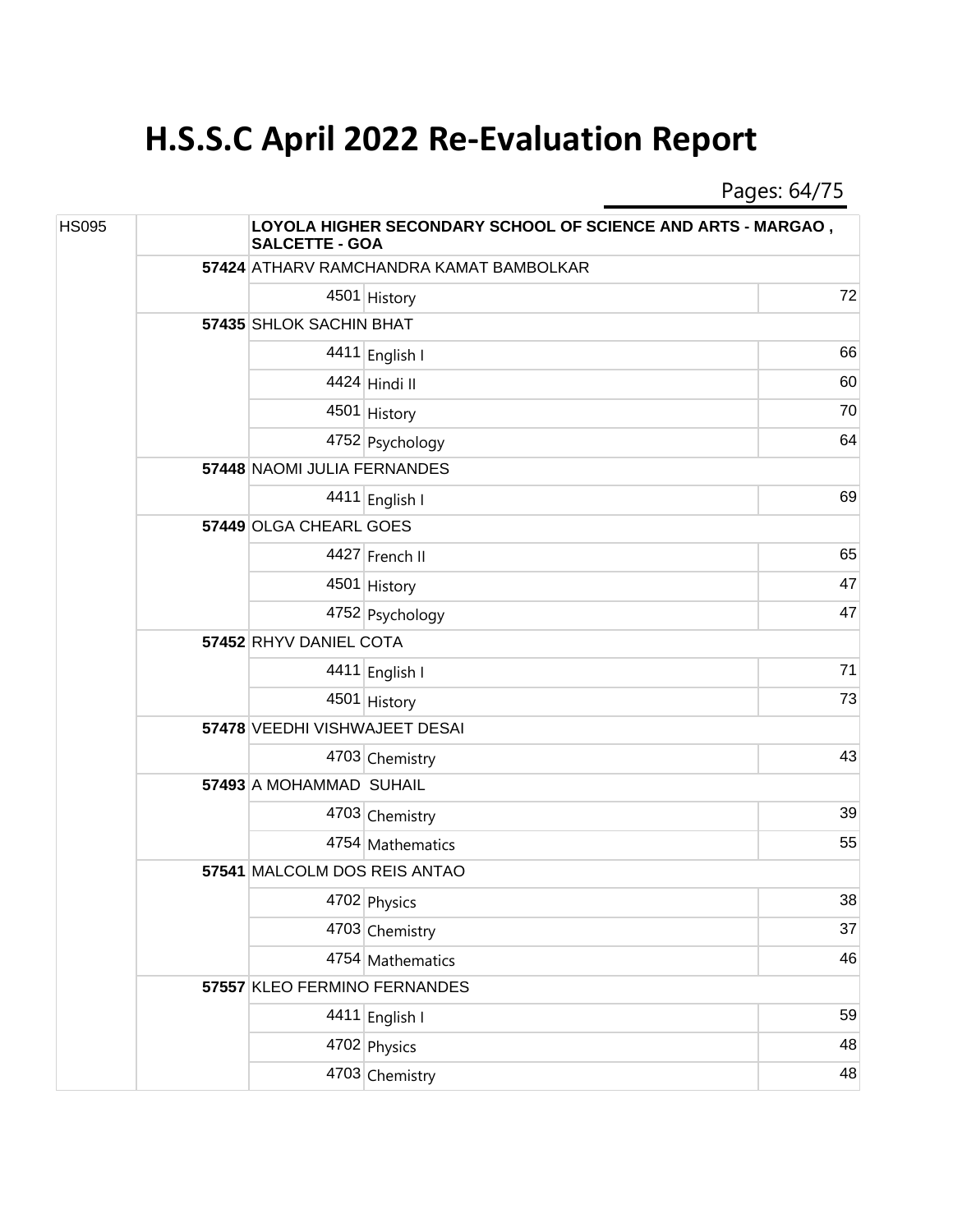Pages: 65/75

| <b>HSOON</b> | --- | ----<br>'HILS<br>ιv<br>$\cdot$<br>__ |  |
|--------------|-----|--------------------------------------|--|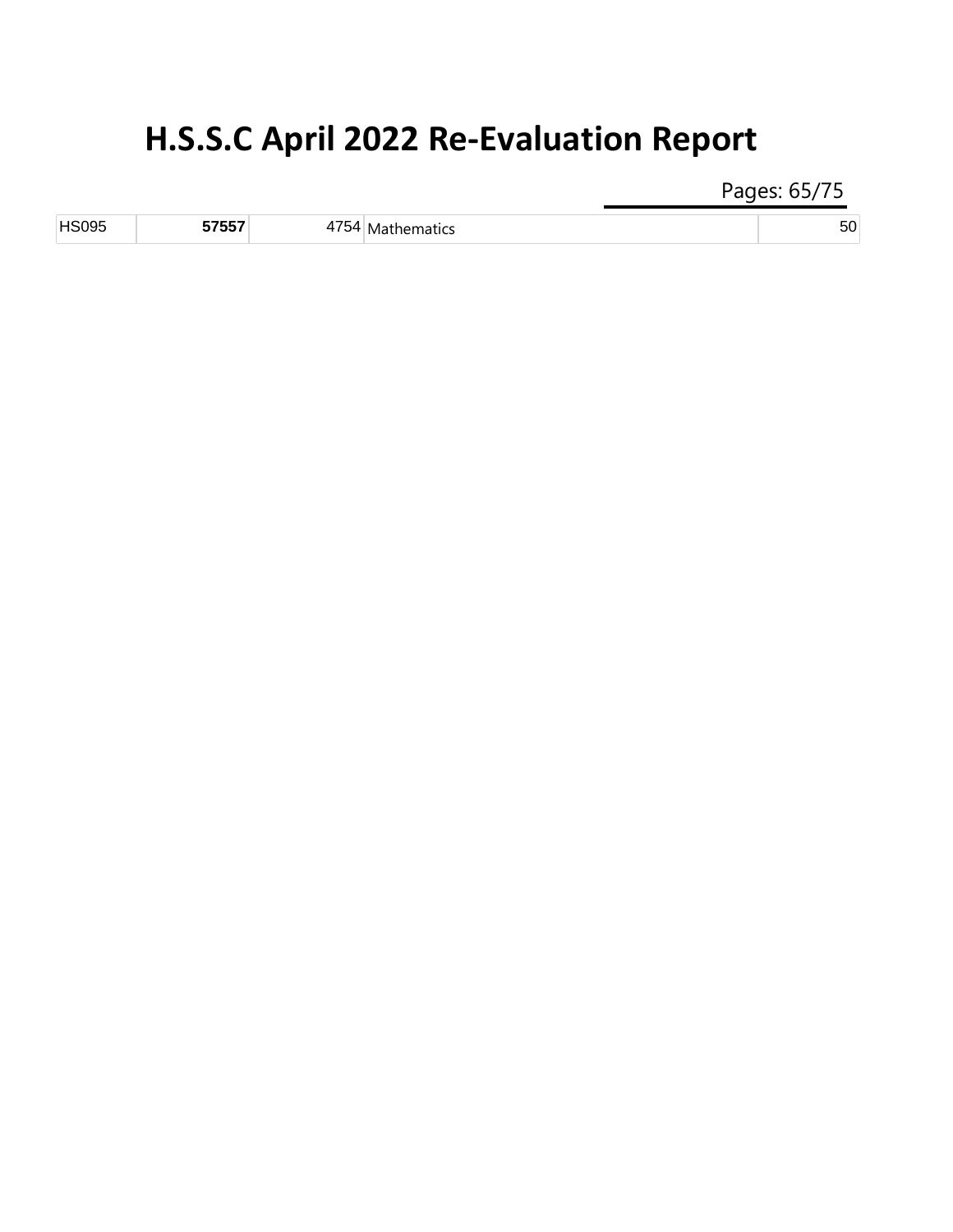Pages: 66/75

| <b>HS096</b> |  |                                       | DR.K.B.HEDGEWAR HIGHER SECONDARY SCHOOL - PLOT NO.3, CUJIRA<br><b>INTERGRATED EDUCATION COMPLEX, BAMBOLI 403 202</b> |    |  |  |  |
|--------------|--|---------------------------------------|----------------------------------------------------------------------------------------------------------------------|----|--|--|--|
|              |  |                                       | 67071 NIDHI RAMDAS DESAI                                                                                             |    |  |  |  |
|              |  |                                       | 4411 English I                                                                                                       | 54 |  |  |  |
|              |  |                                       | 4752 Psychology                                                                                                      | 57 |  |  |  |
|              |  |                                       | 67078 ATMAJA NAKUL MHAMAL                                                                                            |    |  |  |  |
|              |  |                                       | 4411 English I                                                                                                       | 65 |  |  |  |
|              |  | 67141 ISCHYA SAINATH NAIK             |                                                                                                                      |    |  |  |  |
|              |  |                                       | 4411 English I                                                                                                       | 65 |  |  |  |
|              |  |                                       | 4424 Hindi II                                                                                                        | 65 |  |  |  |
|              |  |                                       | 4752 Psychology                                                                                                      | 60 |  |  |  |
|              |  | 67148 SUVIDNYA PANDURANG KAMAT MHAMAI |                                                                                                                      |    |  |  |  |
|              |  |                                       | 4703 Chemistry                                                                                                       | 35 |  |  |  |
|              |  | 67157 SWASTIK SAINATH NAIK            |                                                                                                                      |    |  |  |  |
|              |  |                                       | 4411 English I                                                                                                       | 58 |  |  |  |
|              |  |                                       | 4754 Mathematics                                                                                                     | 33 |  |  |  |
|              |  |                                       | 67165 SHRAVANI NARESHKUMAR SALGAONKAR                                                                                |    |  |  |  |
|              |  |                                       | 4702 Physics                                                                                                         | 27 |  |  |  |
|              |  |                                       | 4703 Chemistry                                                                                                       | 28 |  |  |  |
|              |  |                                       | 4704 Biology                                                                                                         | 59 |  |  |  |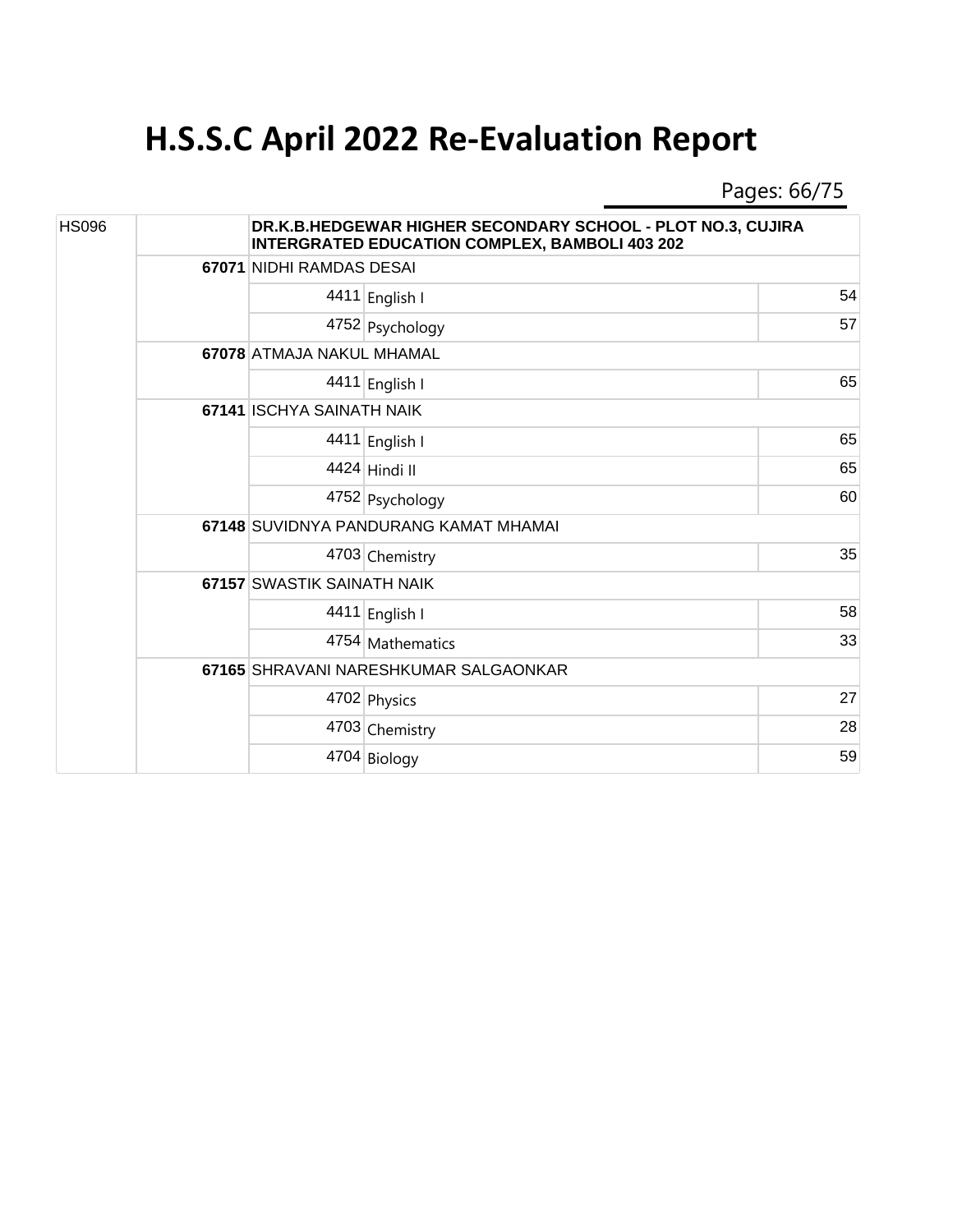Pages: 67/75

| <b>HS097</b> |  | PRESENTATION CONVENT HIGHER SECONDARY SCHOOL - AMBAJIM,<br><b>FATORDA - GOA</b> |    |  |
|--------------|--|---------------------------------------------------------------------------------|----|--|
|              |  | 57720 ENRITA FERNANDES                                                          |    |  |
|              |  | 4703 Chemistry                                                                  | 44 |  |
|              |  | 4704 Biology                                                                    | 59 |  |
|              |  | 4754 Mathematics                                                                | 59 |  |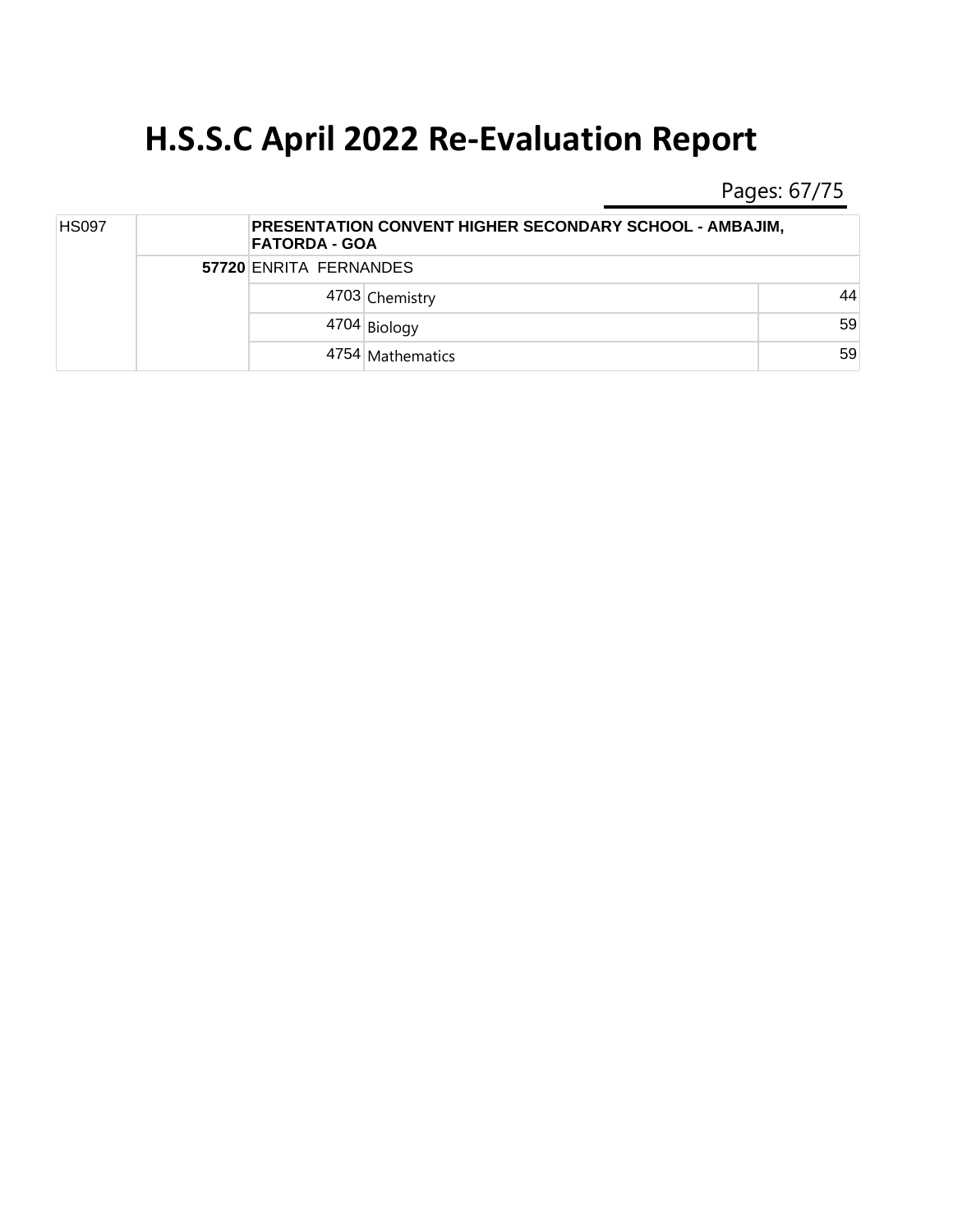Pages: 68/75

| <b>HS098</b> |  |                            | G.V.M'S ADARSH HIGHER SECONDARY SCHOOL - FARMAGUDI, PONDA - GOA |    |  |  |
|--------------|--|----------------------------|-----------------------------------------------------------------|----|--|--|
|              |  | 68155 ARYAN SATISH PHADNIS |                                                                 |    |  |  |
|              |  |                            | 4411 English I                                                  | 69 |  |  |
|              |  |                            | 4703 Chemistry                                                  | 50 |  |  |
|              |  | 68156 ENOSH RAPOSE         |                                                                 |    |  |  |
|              |  |                            | 4411 English I                                                  | 57 |  |  |
|              |  |                            | 4702 Physics                                                    | 40 |  |  |
|              |  |                            | 4705 Computer Science                                           | 55 |  |  |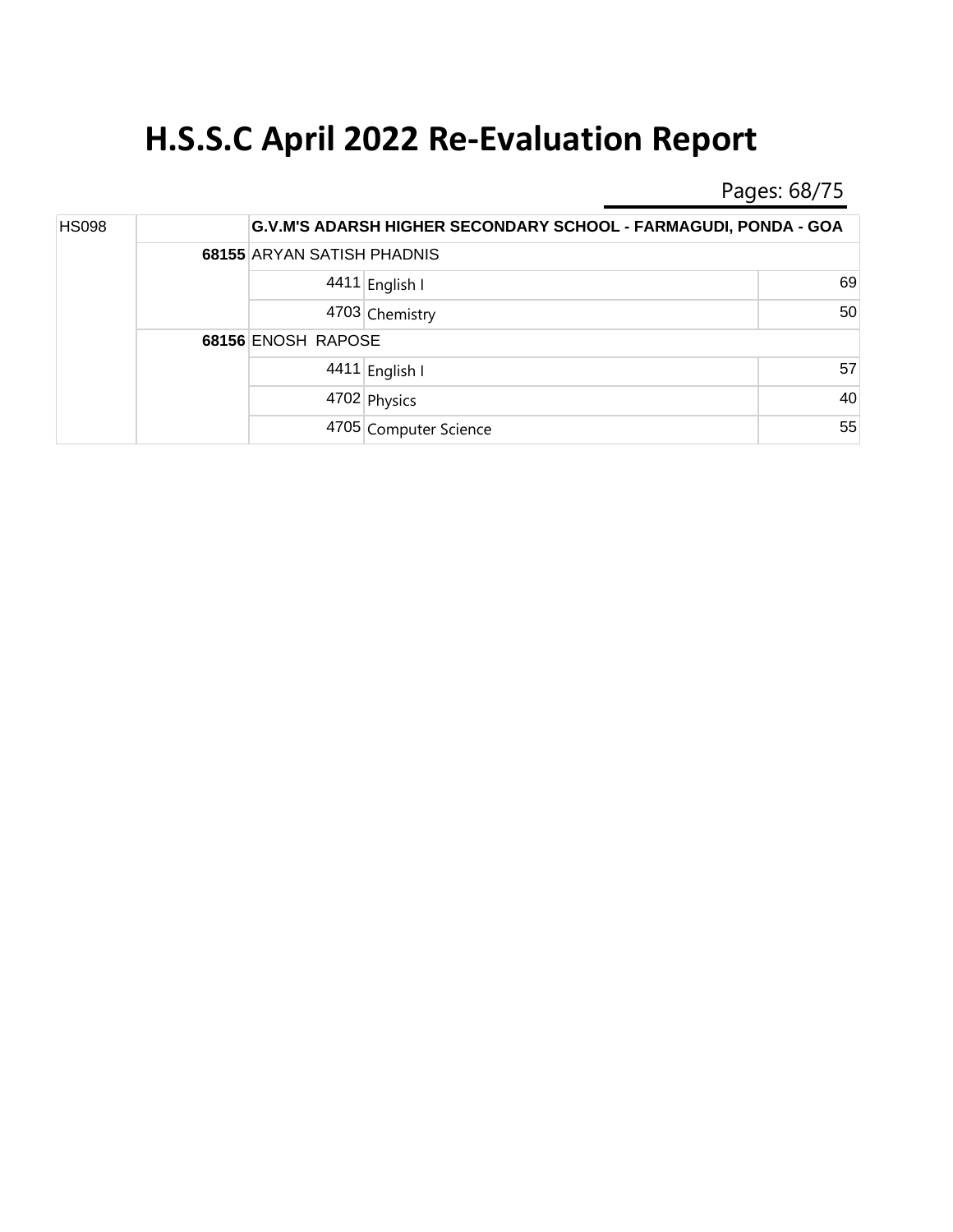Pages: 69/75

| <b>HS100</b> |  |                            | VIDYA MANDIR HIGHER SECONDARY SCHOOL - KHADKI, SATTARI - GOA |    |  |  |
|--------------|--|----------------------------|--------------------------------------------------------------|----|--|--|
|              |  | 62190 SUNNY PRAKASH PILLAI |                                                              |    |  |  |
|              |  |                            | 4652 Economics                                               | 1つ |  |  |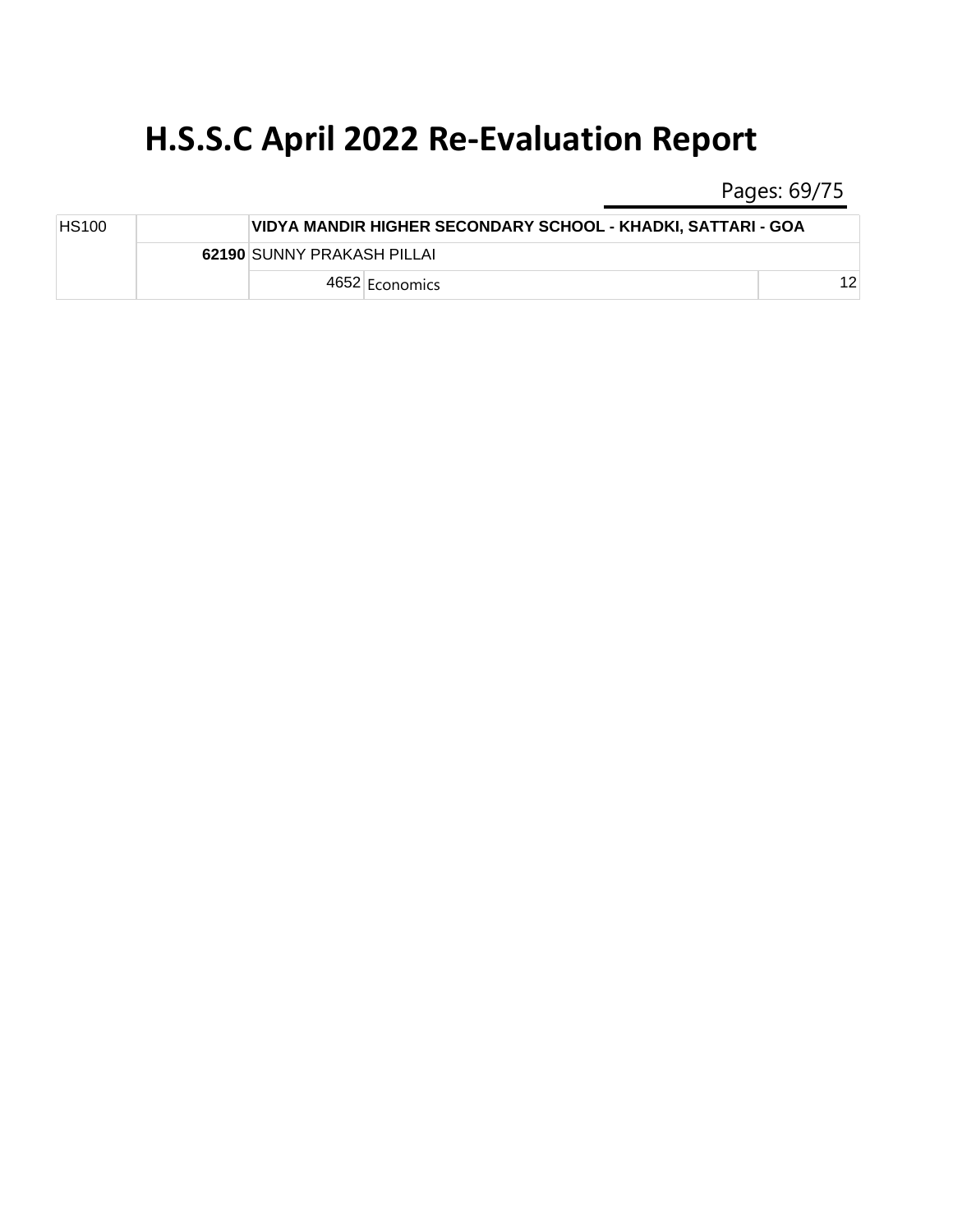Pages: 70/75

| <b>HS102</b> |  | <b>GOA</b>                   | <b>OUR LADY OF LOURDES HIGHER SECONDARY SCHOOL - VALPOI, SATTARI -</b> |    |
|--------------|--|------------------------------|------------------------------------------------------------------------|----|
|              |  | 62246 RAVINA VITHOBA USTEKAR |                                                                        |    |
|              |  |                              | 4703 Chemistry                                                         | 13 |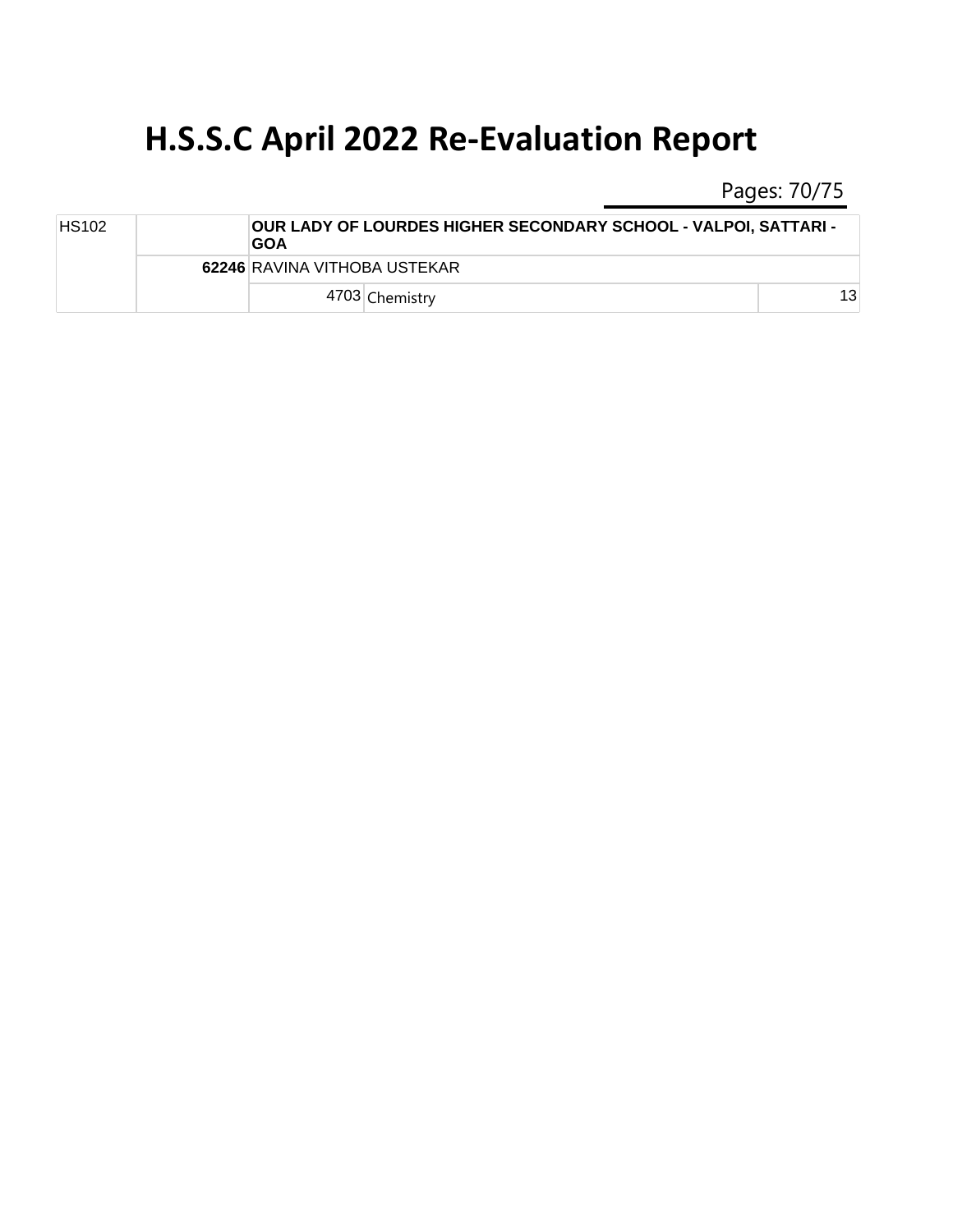Pages: 71/75

| <b>HS105</b> |  |                             | SHREE CHANDRESHWAR BHOOTNATH HIGHER SECONDARY SCHOOL OF<br>ARTS & COMMERCE - AMBAULIM, QUEPEM - GOA |    |  |  |
|--------------|--|-----------------------------|-----------------------------------------------------------------------------------------------------|----|--|--|
|              |  | 52877 SONIYA VITHOBA DEIKAR |                                                                                                     |    |  |  |
|              |  |                             | 4553 Political Science                                                                              | 14 |  |  |
|              |  |                             | $4651$ Co-operation                                                                                 | 16 |  |  |
|              |  |                             | 4652 Economics                                                                                      | 14 |  |  |
|              |  | 52882 KUSHALI NAMDAS SAWANT |                                                                                                     |    |  |  |
|              |  |                             | 4651 Co-operation                                                                                   | 16 |  |  |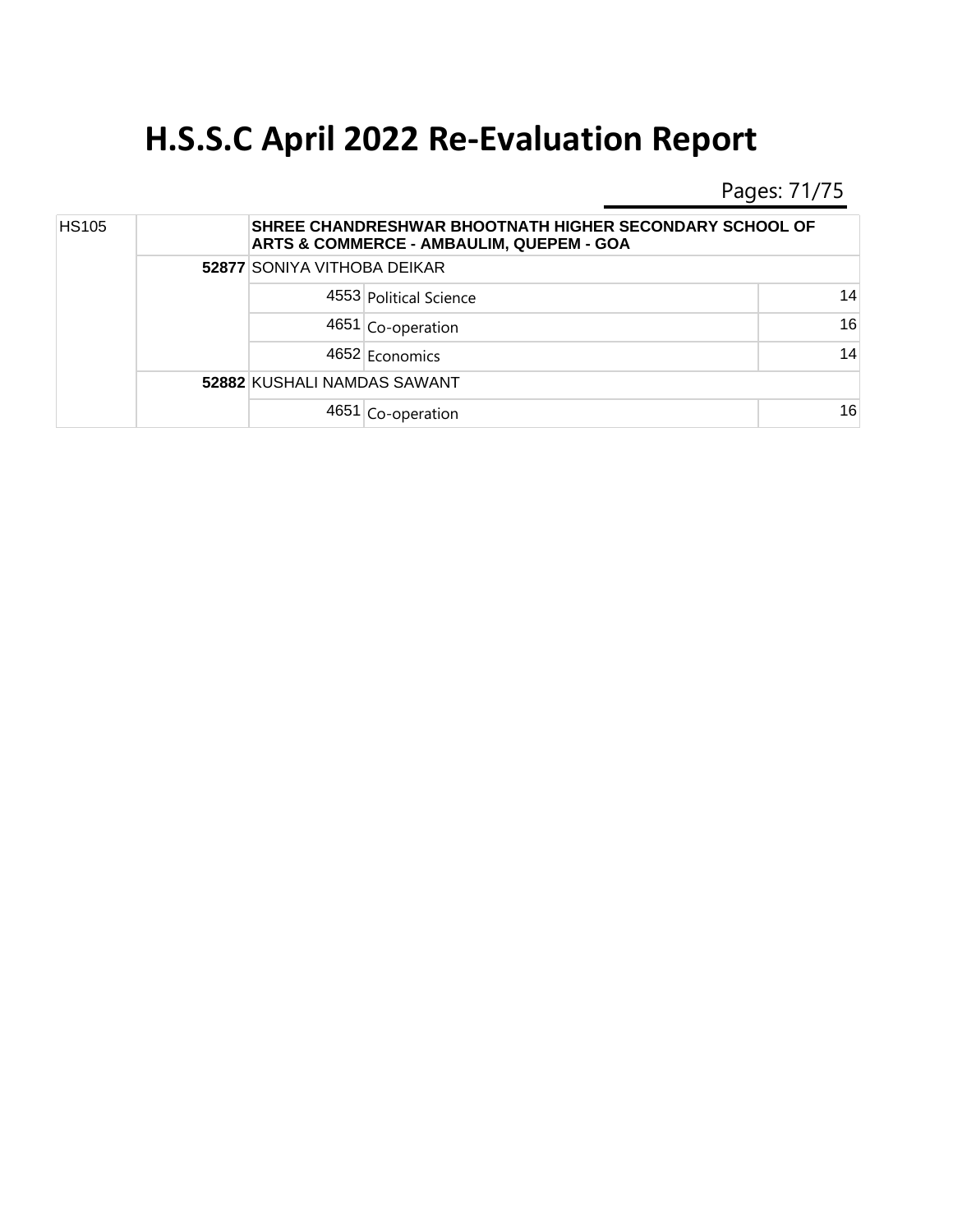Pages: 72/75

| <b>HS109</b> |  | <b>MADKAIKAR HIGHER SECONDARY SCHOOL OF ARTS &amp; SCIENCE - CORLIM,</b><br><b>TISWADI-GOA</b> |  |    |  |  |
|--------------|--|------------------------------------------------------------------------------------------------|--|----|--|--|
|              |  | 55929 ANITA KUMARI                                                                             |  |    |  |  |
|              |  | 4702 Physics                                                                                   |  | 14 |  |  |
|              |  | 55935 SAILI SUBHASH JALMI                                                                      |  |    |  |  |
|              |  | 4702 Physics                                                                                   |  | 14 |  |  |
|              |  | 55936 SANIKET NILESH KUMAR SHIRODKAR                                                           |  |    |  |  |
|              |  | 4702 Physics                                                                                   |  | 11 |  |  |
|              |  | 55938 ARYA SHANKAR MALUNAVAR                                                                   |  |    |  |  |
|              |  | 4702 Physics                                                                                   |  | 20 |  |  |
|              |  | 4703 Chemistry                                                                                 |  | 31 |  |  |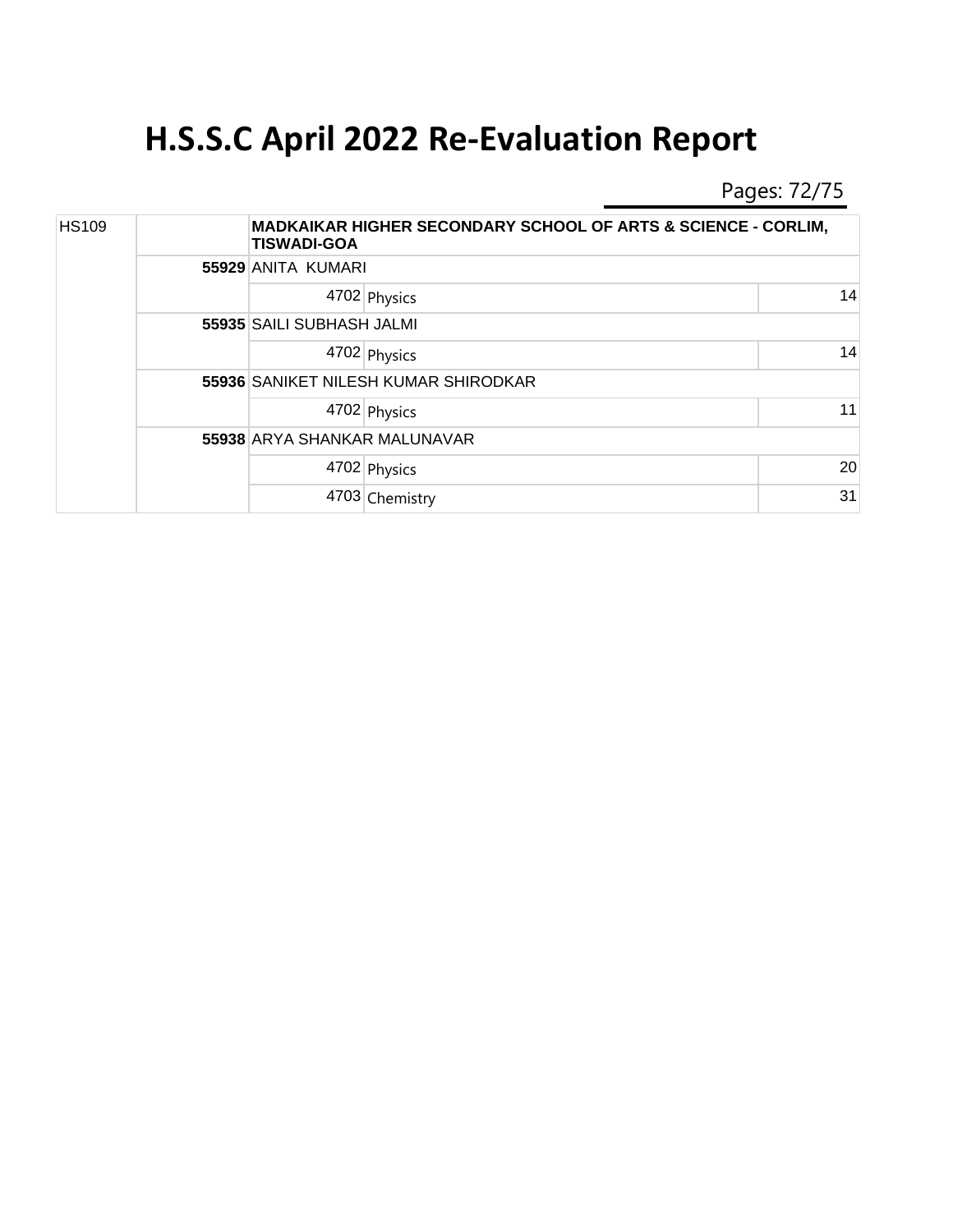## **H.S.S.C April 2022 Re-Evaluation Report**

Pages: 73/75

| <b>HS110</b> |  | <b>ESTELLAR HIGHER SECONDARY SCHOOL OF EXCELLENCE - MARATHA</b><br>BHAVAN, BEHIND DR. CHODANKAR HOSPITAL, PORVORIM BARDEZ GOA |                       |    |  |
|--------------|--|-------------------------------------------------------------------------------------------------------------------------------|-----------------------|----|--|
|              |  | 66210 DIYA DATTA PARAB                                                                                                        |                       |    |  |
|              |  |                                                                                                                               | 4411 English I        | 68 |  |
|              |  |                                                                                                                               | 4702 Physics          | 32 |  |
|              |  |                                                                                                                               | 4703 Chemistry        | 27 |  |
|              |  |                                                                                                                               | 4752 Psychology       | 59 |  |
|              |  | 66225 SANIYA BHARAT CHANEKAR                                                                                                  |                       |    |  |
|              |  |                                                                                                                               | 4702 Physics          | 30 |  |
|              |  |                                                                                                                               | 4703 Chemistry        | 34 |  |
|              |  | 66228 SHANVI KRISHNAMURTHY AMBORE                                                                                             |                       |    |  |
|              |  |                                                                                                                               | 4703 Chemistry        | 23 |  |
|              |  |                                                                                                                               | 4704 Biology          | 35 |  |
|              |  | 66252 BHAVI VIDHYADATTA NAIK                                                                                                  |                       |    |  |
|              |  |                                                                                                                               | 4703 Chemistry        | 26 |  |
|              |  |                                                                                                                               | 4754 Mathematics      | 37 |  |
|              |  | 66253 KRISH DIPESH MAKADIA                                                                                                    |                       |    |  |
|              |  |                                                                                                                               | 4411 English I        | 58 |  |
|              |  |                                                                                                                               | 4424 Hindi II         | 65 |  |
|              |  |                                                                                                                               | 4702 Physics          | 43 |  |
|              |  | 66254 NAMAN VIJAY SINGH                                                                                                       |                       |    |  |
|              |  |                                                                                                                               | 4411 English I        | 50 |  |
|              |  |                                                                                                                               | 4702 Physics          | 24 |  |
|              |  |                                                                                                                               | 4703 Chemistry        | 27 |  |
|              |  |                                                                                                                               | 4705 Computer Science | 36 |  |
|              |  |                                                                                                                               | 4754 Mathematics      | 31 |  |
|              |  | 66260 YASH NARENDRA GURAV                                                                                                     |                       |    |  |
|              |  |                                                                                                                               | 4702 Physics          | 22 |  |
|              |  |                                                                                                                               | 4703 Chemistry        | 16 |  |
|              |  |                                                                                                                               | 4705 Computer Science | 15 |  |
|              |  |                                                                                                                               | 4754 Mathematics      | 20 |  |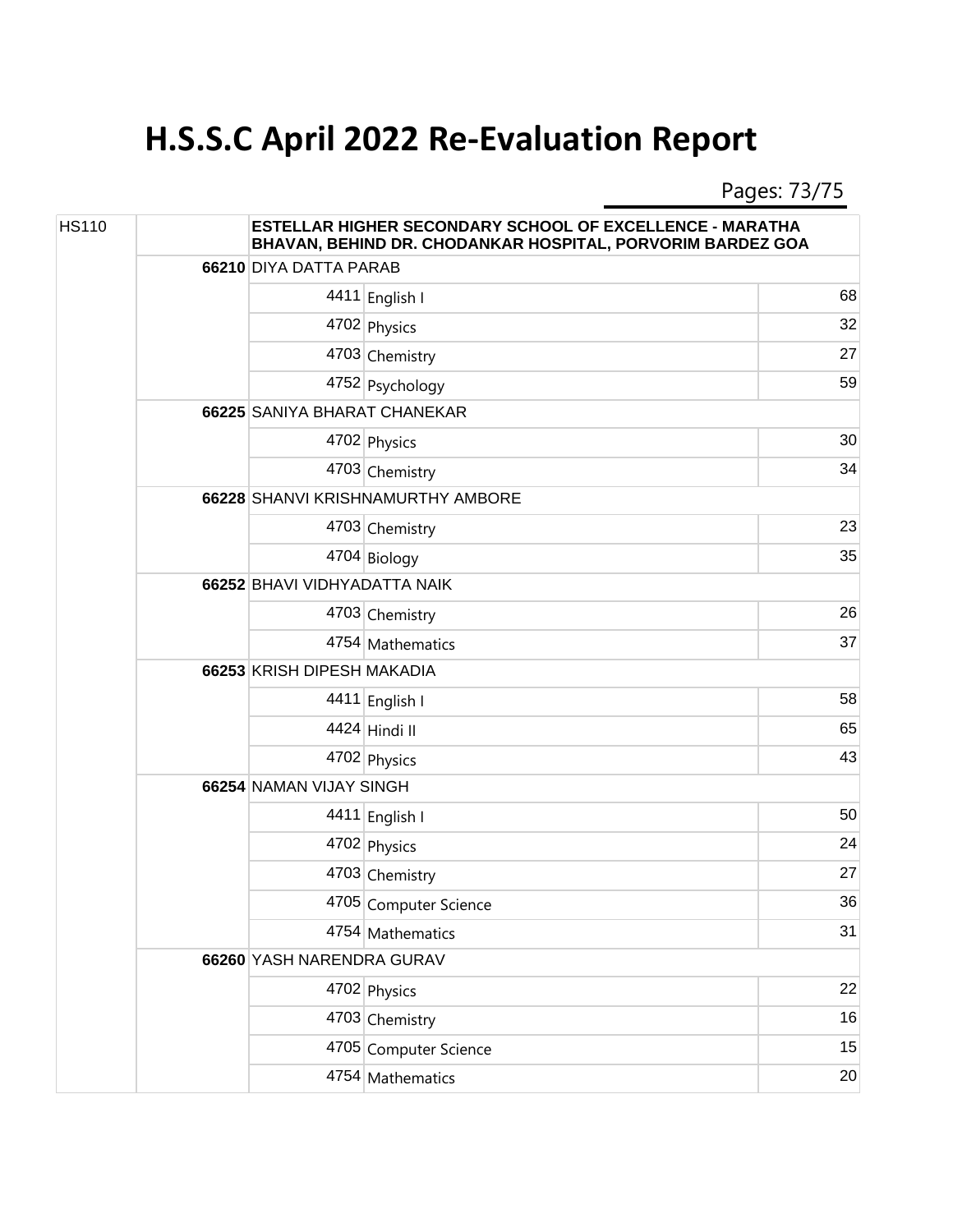## **H.S.S.C April 2022 Re-Evaluation Report**

Pages: 74/75

| <b>HS110</b> |  | 66263 VAIBHAVI VISHNU SHETGAONKAR |                       |    |
|--------------|--|-----------------------------------|-----------------------|----|
|              |  |                                   | 4702 Physics          | 14 |
|              |  | 66266 DARREL MARC ALMEIDA         |                       |    |
|              |  |                                   | 4411 English I        | 51 |
|              |  |                                   | 4702 Physics          | 28 |
|              |  |                                   | 4703 Chemistry        | 29 |
|              |  | 66270 AMAL VIKESH ASSOTICAR       |                       |    |
|              |  |                                   | 4411 English I        | 59 |
|              |  |                                   | 4703 Chemistry        | 29 |
|              |  |                                   | 4754 Mathematics      | 39 |
|              |  | 66272 JOHAN JOAQUIM FERNANDES     |                       |    |
|              |  |                                   | 4411 English I        | 60 |
|              |  |                                   | 4427 French II        | 61 |
|              |  |                                   | 4702 Physics          | 29 |
|              |  |                                   | 4703 Chemistry        | 22 |
|              |  |                                   | 4705 Computer Science | 37 |
|              |  |                                   | 4754 Mathematics      | 34 |